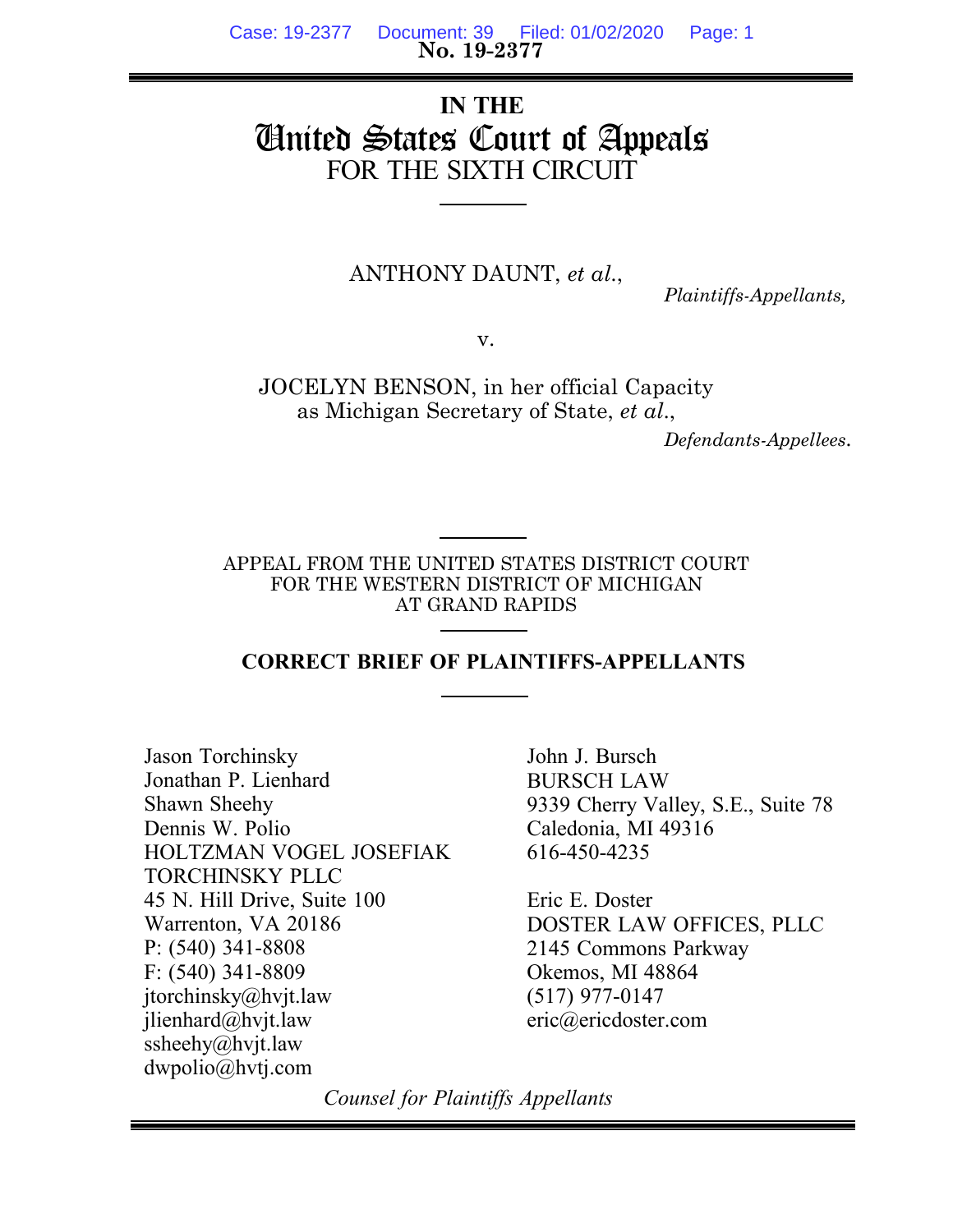### **CORPORATE DISCLOSURE STATEMENT**

Pursuant to the Federal Rules of Appellate Procedure and Sixth Circuit Rule 26.1, counsel for Appellants certify that no party to this appeal is a subsidiary or affiliate of a publicly owned corporation and no publicly owned corporation that is not a party to this appeal has a financial interest in the outcome. Appellants are 15 individuals.

> By: /s/ Jason Torchinsky *Attorney for Appellants*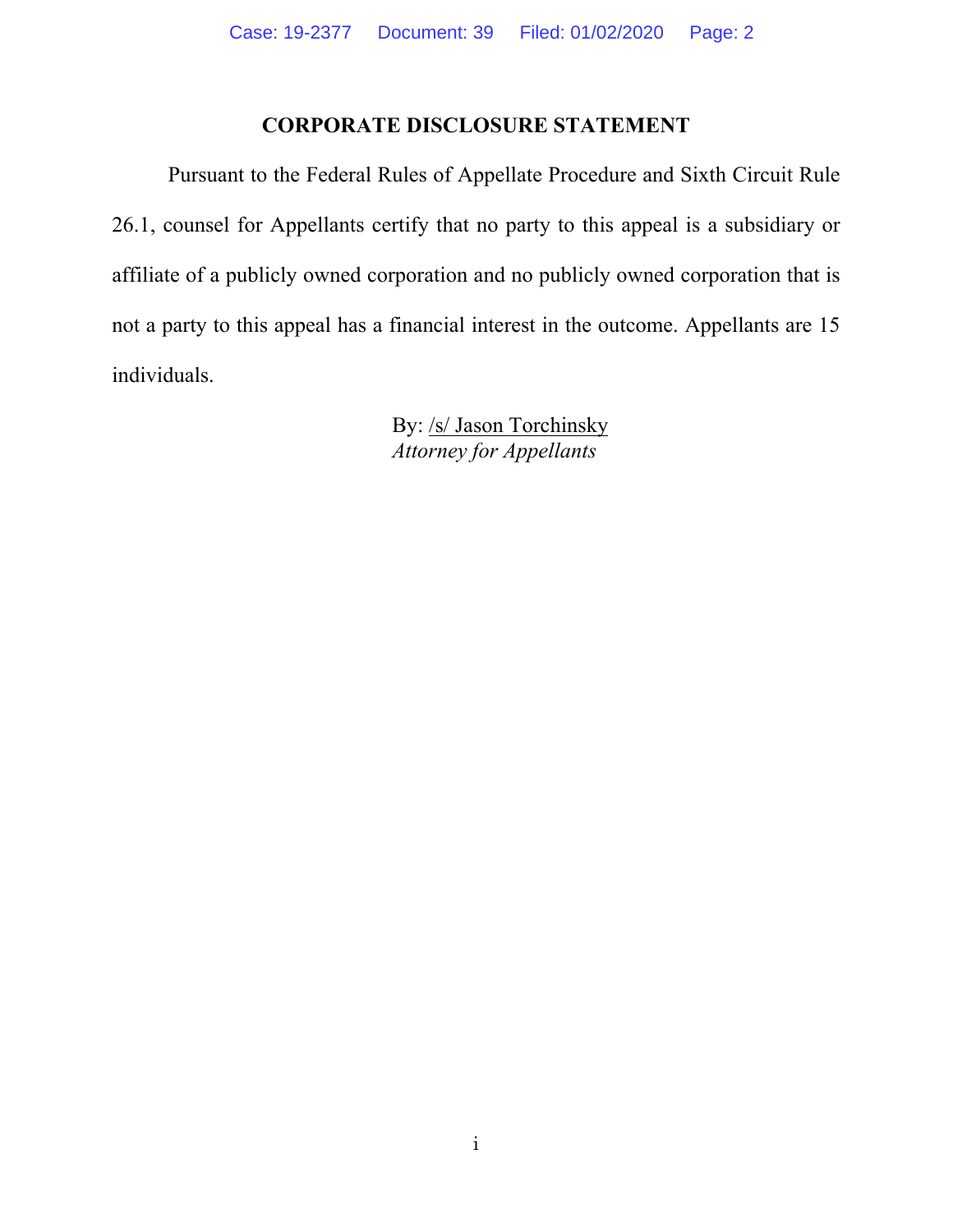# **TABLE OF CONTENTS**

| $\overline{I}$ . |                 | The District Court erred in denying Plaintiffs-Appellants' Motion<br>for Preliminary Injunction because Plaintiffs-Appellants are likely |  |
|------------------|-----------------|------------------------------------------------------------------------------------------------------------------------------------------|--|
|                  | А.              | The District Court erred when it applied an erroneous<br>Anderson-Burdick framework to this case, which does not                         |  |
|                  | <b>B.</b>       | Traditional First Amendment standards govern the merits                                                                                  |  |
|                  | $\mathcal{C}$ . | Plaintiffs-Appellants are likely to succeed on the merits of                                                                             |  |
| II.              |                 | The District Court erred in holding that Plaintiffs-Appellees'                                                                           |  |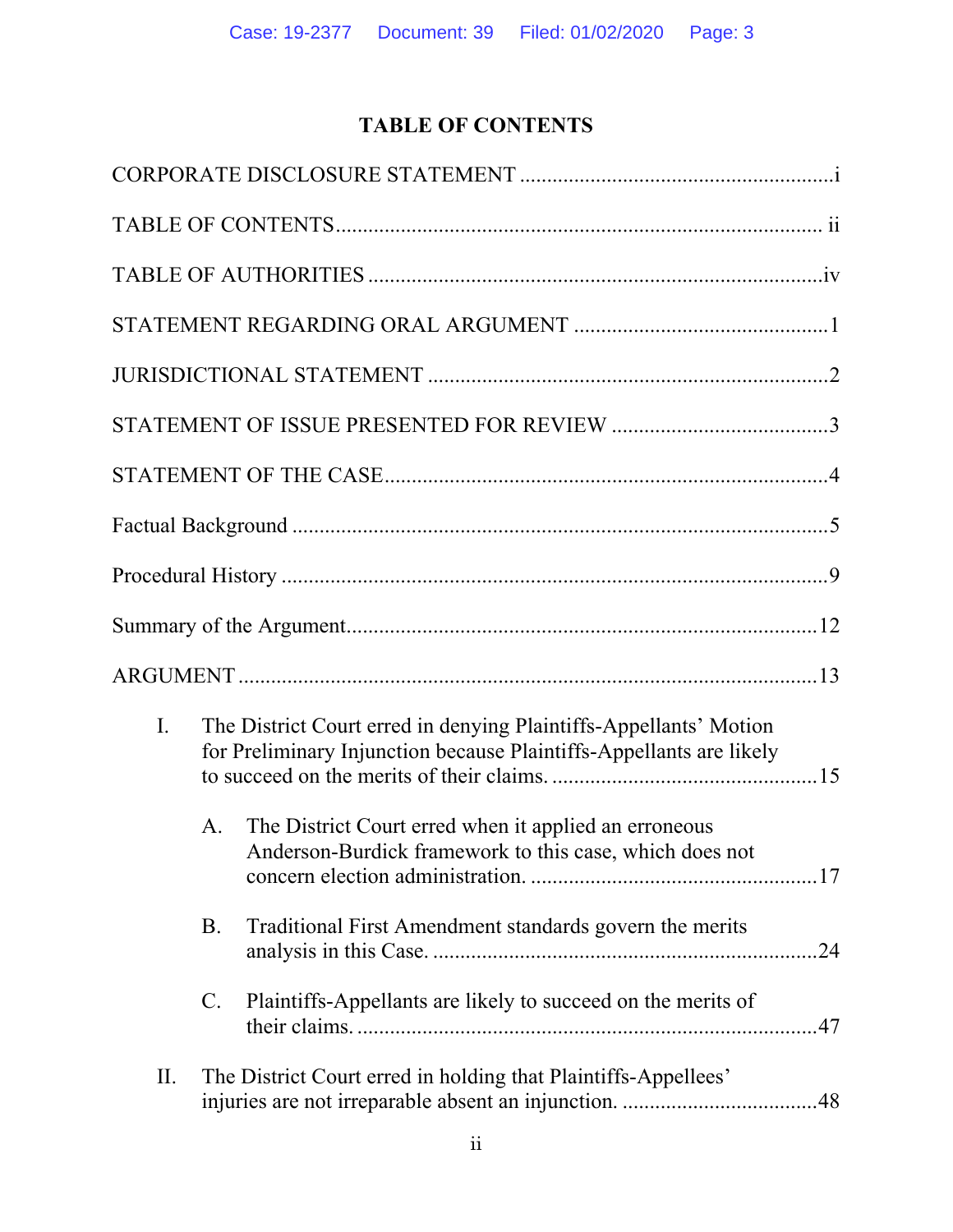|                 | III. The District Court erred in holding that granting the injunction<br>would substantially injure others and not further the public |  |
|-----------------|---------------------------------------------------------------------------------------------------------------------------------------|--|
|                 | IV. This Court should reverse and direct the District Court to grant                                                                  |  |
|                 |                                                                                                                                       |  |
|                 |                                                                                                                                       |  |
|                 |                                                                                                                                       |  |
| <b>ADDENDUM</b> |                                                                                                                                       |  |
|                 | Designation of Relevant Lower-Court Documents  Add. 1                                                                                 |  |
|                 | State Constitution (excerpt)                                                                                                          |  |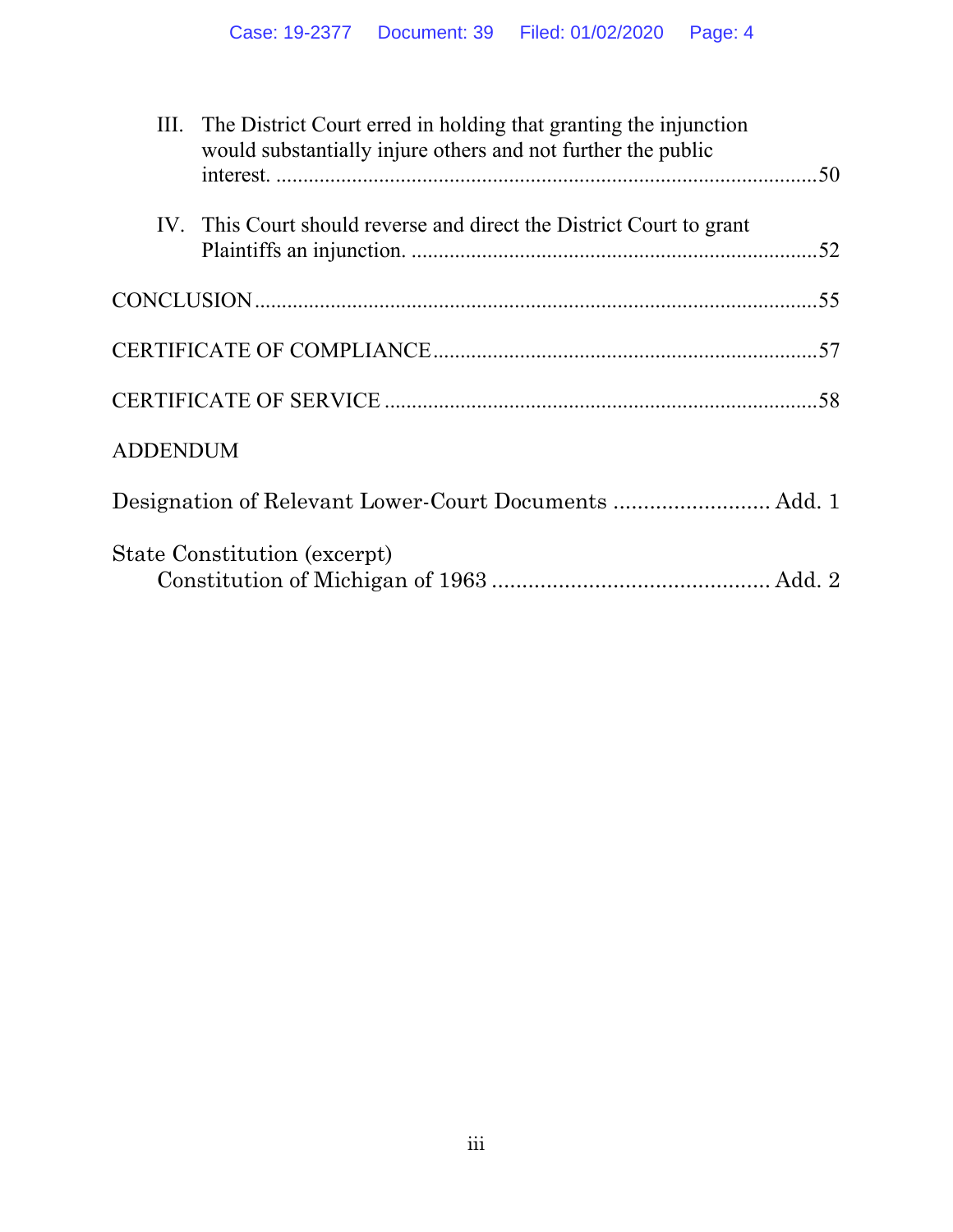# **TABLE OF AUTHORITIES**

## **CASES**

| ACLU v. New Jersey Election Law Enforcement Comm., 509 F. Supp. 1123      | 30  |
|---------------------------------------------------------------------------|-----|
| Adams v. Governor of Delaware, 920 F.3d 878 (3d Cir. 2019), cert. granted |     |
| American Federation of Musicians v. Stein, 213 F.2d 679 (6th Cir. 1954),  |     |
|                                                                           |     |
| In re Apportionment of State Legislature-1982, 321 N.W.2d 565 (Mich.      |     |
| Ariz. State Legis. v. Ariz. Indep. Redistricting Comm'n, 135 S. Ct. 2652  | .23 |
|                                                                           | .27 |
| Bd. of Cty. Comm'rs, Wabaunsee Cty. v. Umbehr, 518 U.S. 668 (1996)        | 28  |
|                                                                           |     |
| Brandeis Machinery & Supply Corp. and State Equipment Co., v. Barber-     |     |
|                                                                           |     |
|                                                                           |     |
|                                                                           |     |
| Burk v. Augusta-Richmond County, 365 F.3d 1247 (11th Cir. 2004) 54        |     |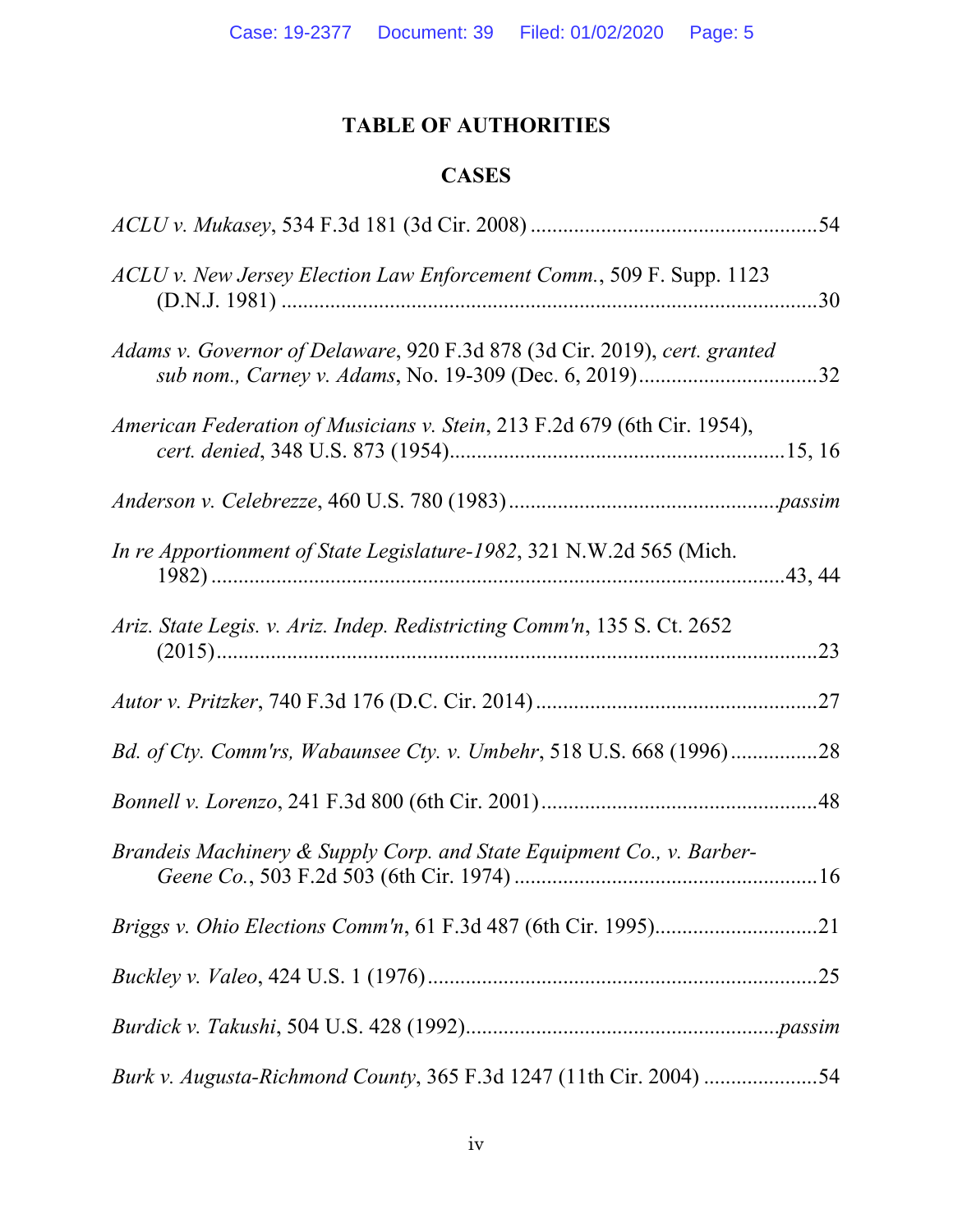| Certified Restoration Dry Cleaning Network, L.L.C. v. Tenke Corp., 511            |  |
|-----------------------------------------------------------------------------------|--|
| Chatfield v. League of Women Voters, No. 19-220, 2019 U.S. LEXIS 6515             |  |
| Citizens for Legislative Choice v. Miller, 144 F.3d 916 (6th Cir. 1998)23, 24, 31 |  |
| Clark v. Cmty. for Creative Non-Violence, 468 U.S. 288 (1984)30                   |  |
| Coalition to Defend Affirmative Action v. Granholm, 473 F.3d 237 (6th Cir.        |  |
| Connection Distrib. Co. v. Reno, 154 F.3d 281 (6th Cir. 1998)14, 48               |  |
|                                                                                   |  |
| Crawford v. Marion Cty. Election Bd., 553 U.S. 181 (2008)19, 21                   |  |
|                                                                                   |  |
|                                                                                   |  |
| Eastern R.R. Presidents Conference v. Noerr Motor Freight, Inc., 365 U.S.         |  |
| Eastwood Park Amusement Co. v. East Detroit Mayor, 38 N.W.2d 77                   |  |
|                                                                                   |  |
|                                                                                   |  |
|                                                                                   |  |
|                                                                                   |  |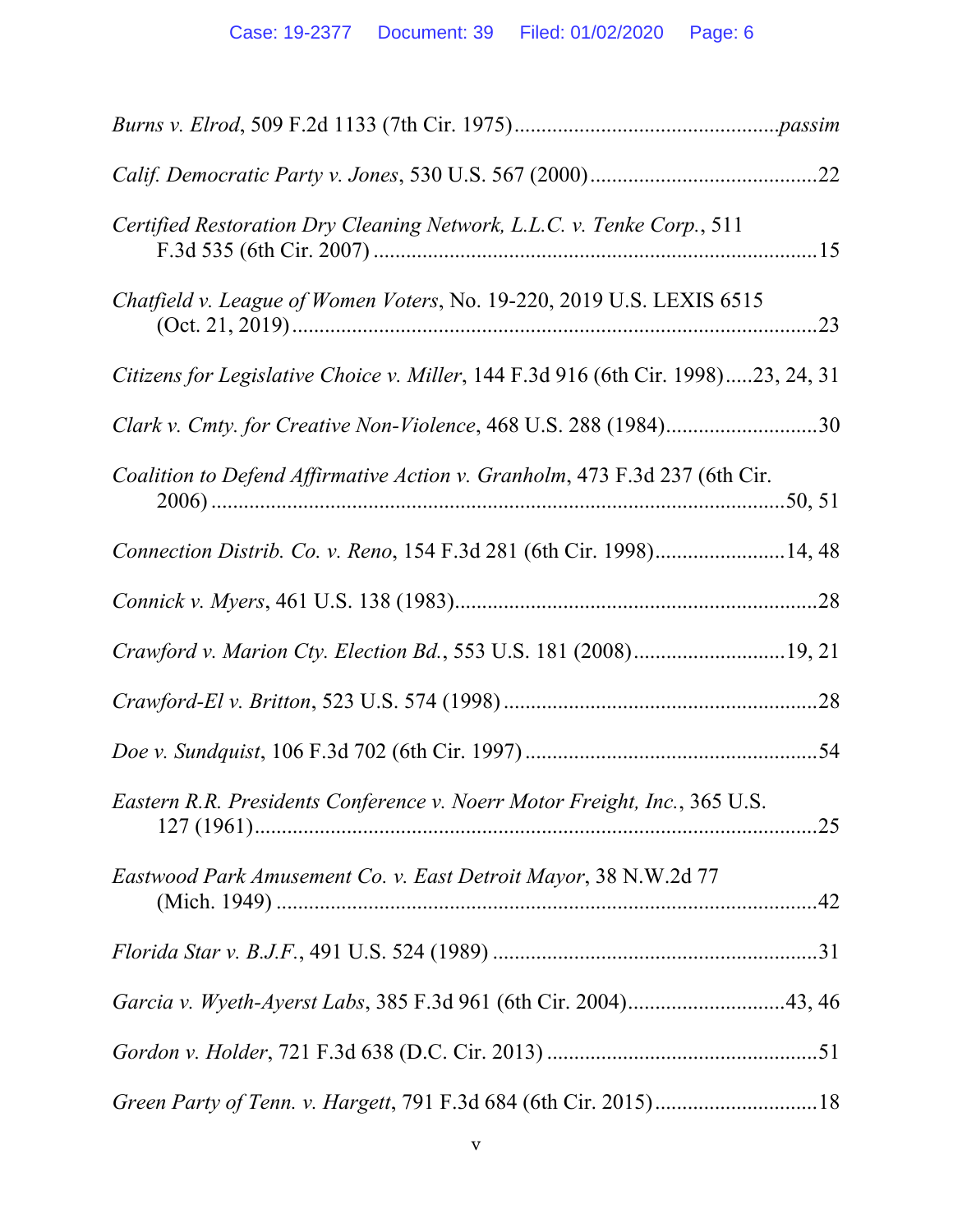| Hall v. Edgewood Partners Ins. Ctr., Inc., 878 F.3d 524 (6th Cir. 2017)14  |     |
|----------------------------------------------------------------------------|-----|
|                                                                            |     |
|                                                                            |     |
|                                                                            |     |
|                                                                            |     |
|                                                                            |     |
|                                                                            |     |
| League of Women Voters v. Hargett, 400 F. Supp. 3d 706 (M.D. Tenn.         |     |
| League of Women Voters of Mich. v. Benson, 373 F. Supp. 3d 867 (E.D.       | .23 |
|                                                                            |     |
| Liberty Coins, LLC v. Goodman, 748 F.3d 682 (6th Cir. 2014), cert. denied, |     |
| Llewlyn v. Oakland Cty. Prosecutor's Office, 402 F. Supp. 379 (E.D. Mich.  |     |
|                                                                            |     |
|                                                                            |     |
| McIntyre v. Ohio Elections Commission, 514 U.S. 334 (1995) 20, 21          |     |
| Minnesota. v. Mille Lacs Band of Chippewa Indians, 526 U.S. 172 (1999)45   |     |
|                                                                            |     |
|                                                                            |     |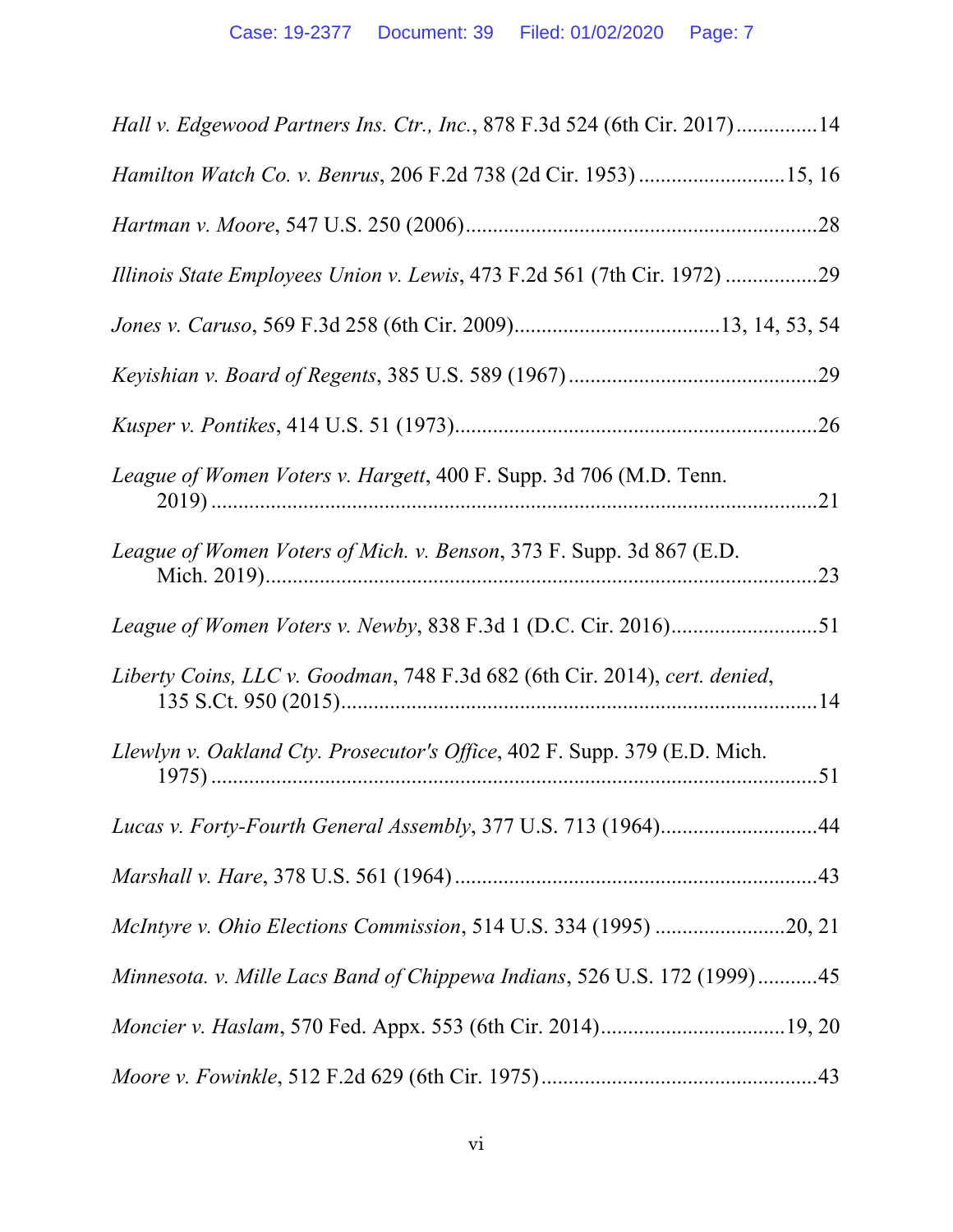| Obama for America v. Husted, 697 F.3d 423 (6th Cir. 2012) 14, 17, 22       |  |
|----------------------------------------------------------------------------|--|
| Ohio Democratic Party v. Husted, 834 F.3d 620 (6th Cir. 2016) 17, 22       |  |
| Overstreet v. Lexington-Fayette Urban County Gov't, 305 F.3d 566 (6th Cir. |  |
|                                                                            |  |
|                                                                            |  |
|                                                                            |  |
|                                                                            |  |
|                                                                            |  |
|                                                                            |  |
|                                                                            |  |
|                                                                            |  |
| In re Request for Advisory Op. Regarding Constitutionality of, 2011 PA 38, |  |
|                                                                            |  |
| Roth v. Bank of Commonwealth, 583 F.2d 527 (6th Cir. 1978) 15              |  |
|                                                                            |  |
|                                                                            |  |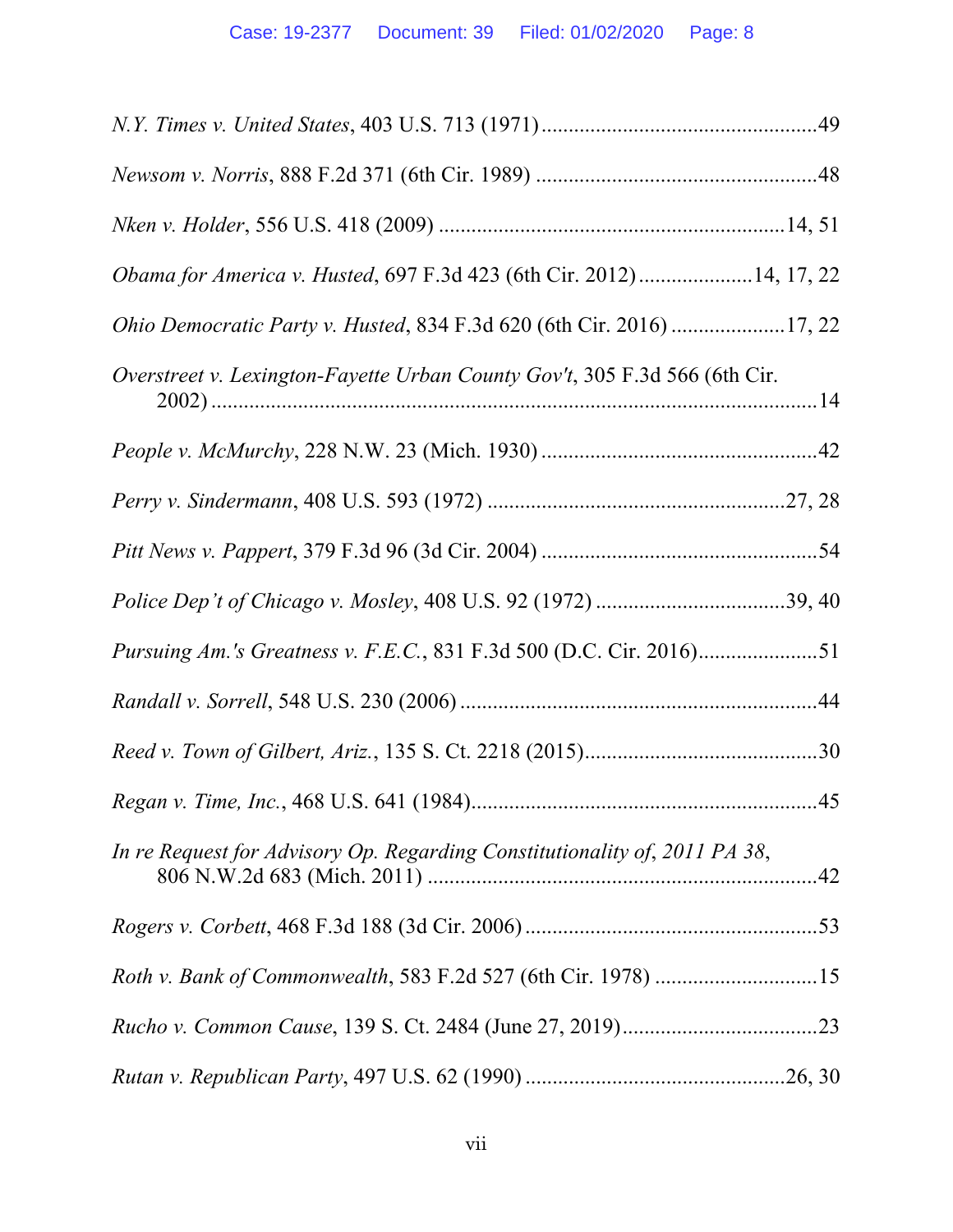| S. Glazer's Distribs. of Ohio, LLC v. Great Lakes Brewing Co., 860 F.3d     |     |
|-----------------------------------------------------------------------------|-----|
| Schicke v. Dilger, No. 17-6456, 2017 U.S. App. LEXIS 27024 (6th Cir. Dec.   | .49 |
|                                                                             |     |
| Simon & Schuster, Inc. v. Members of N.Y. State Crime Victims Bd., 502      |     |
| Six Clinics Holding Corp., II v. Cafcomp Sys., Inc., 119 F.3d 393 (6th Cir. |     |
|                                                                             |     |
|                                                                             |     |
| Tenn. State Conf. of N.A.A.C.P. v. Hargett, No. 3:19-cv-00365, 2019 U.S.    |     |
| Thornburgh v. Am. Coll. of Obstetricians & Gynecologists, 476 U.S. 747      |     |
| Timmons v. Twin Cities Area New Party, 520 U.S. 351 (1997) (citing          |     |
|                                                                             |     |
|                                                                             |     |
|                                                                             |     |
|                                                                             |     |
|                                                                             |     |
|                                                                             |     |
| Wash. State Grange v. Wash. State Republican Party, 552 U.S. 442 (2008) 21  |     |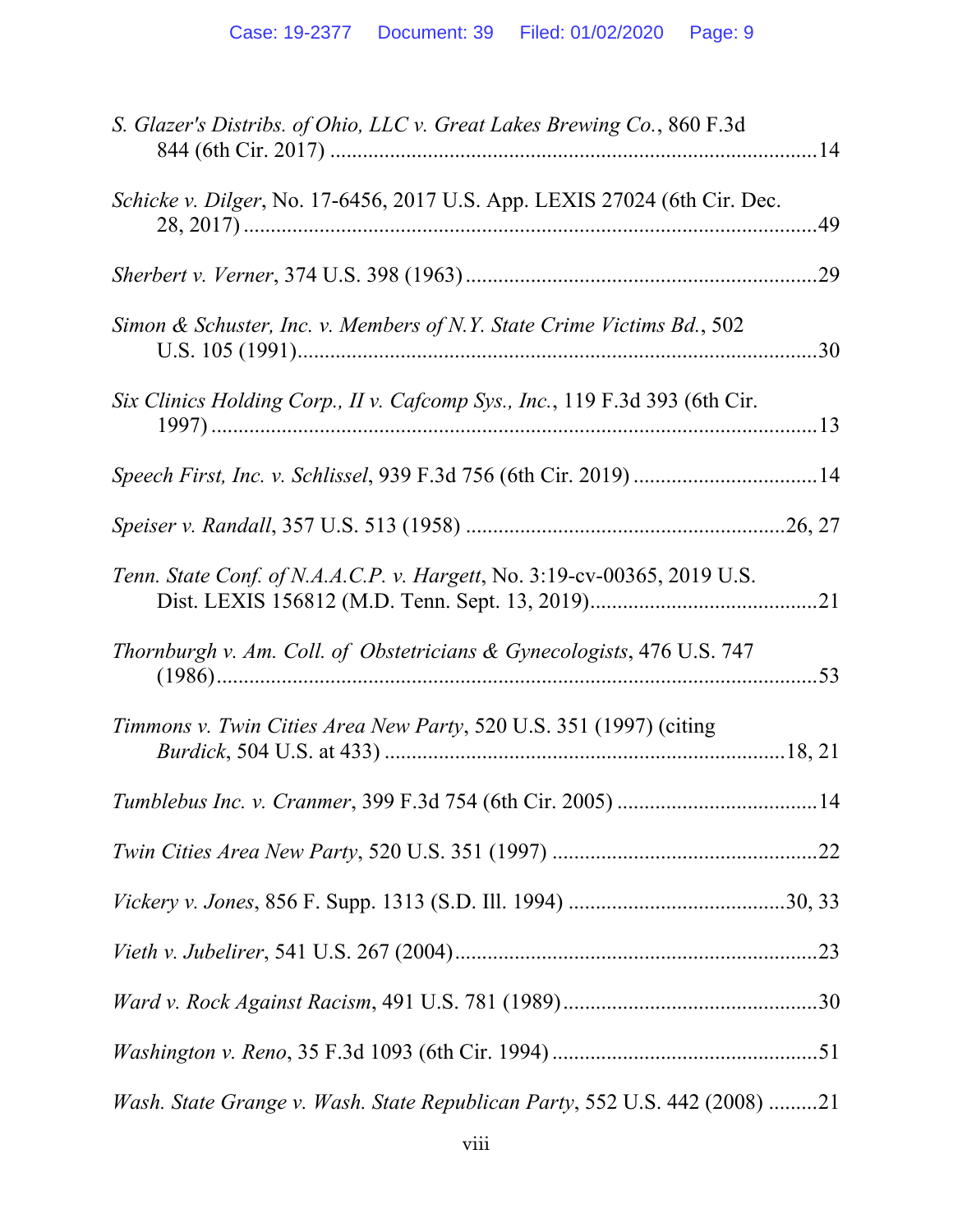# **STATUTES**

# **RULES**

# **OTHER AUTHORITIES**

| Eric Walcott, <i>Why are some elections non-partisan</i> , Michigan State<br>University Extension (Dec. 1, 2017) https://www.canr.msu.edu/news/                                               |  |
|-----------------------------------------------------------------------------------------------------------------------------------------------------------------------------------------------|--|
| Marissa Perino and Dominic-Madori Davis, <i>Here's the salary of every</i><br>governor in all 50 US states, Bus. Insider,<br>https://www.businessinsider.com/ governor -salary-by-state-2018- |  |
|                                                                                                                                                                                               |  |
|                                                                                                                                                                                               |  |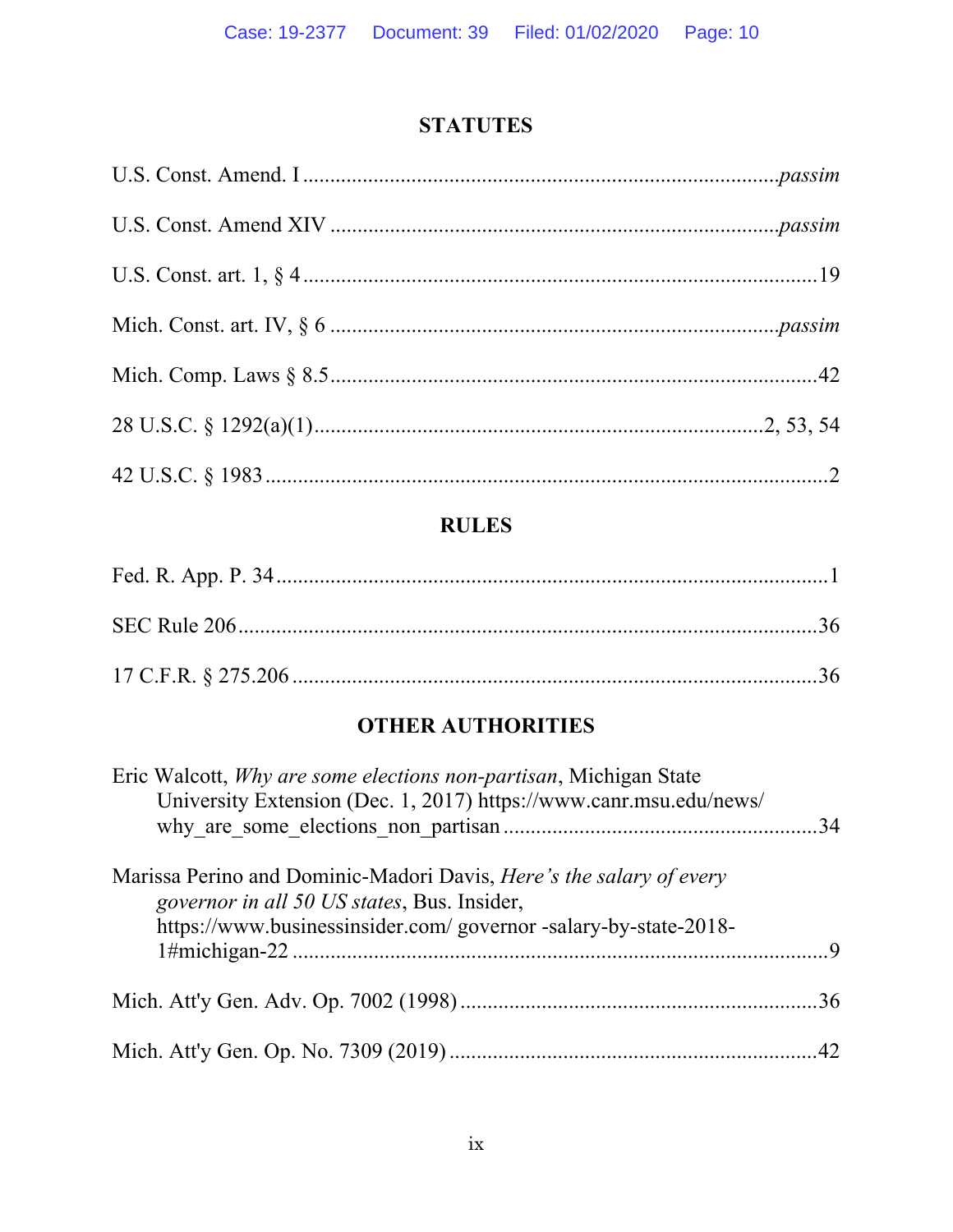| Michigan Board of State Canvassers, <i>Official Ballot Wording approved by</i><br>the Board of State Canvassers August 30, 2018 Voters Not Politicians,<br>https://www.michigan.gov/documents/sos/Official Ballot Wording Pr |
|------------------------------------------------------------------------------------------------------------------------------------------------------------------------------------------------------------------------------|
| Office of Secretary of State Jocelyn Benson, <i>Commissioner Eligibility</i>                                                                                                                                                 |
| Guidelines, https://www.michigan.gov/sos/0,4670,7-127-1633 91141-                                                                                                                                                            |
|                                                                                                                                                                                                                              |
| State of Michigan, Office of Secretary of State, Frequently Asked Questions,<br>https://www.michigan.gov/sos/0,4670,7-127-1633 91141-488602--                                                                                |
| State of Michigan, Secretary of State, <i>Application for Citizens Redistricting</i> ,                                                                                                                                       |
| Voters Not Politicians, We Ended Gerrymandering in Michigan,                                                                                                                                                                 |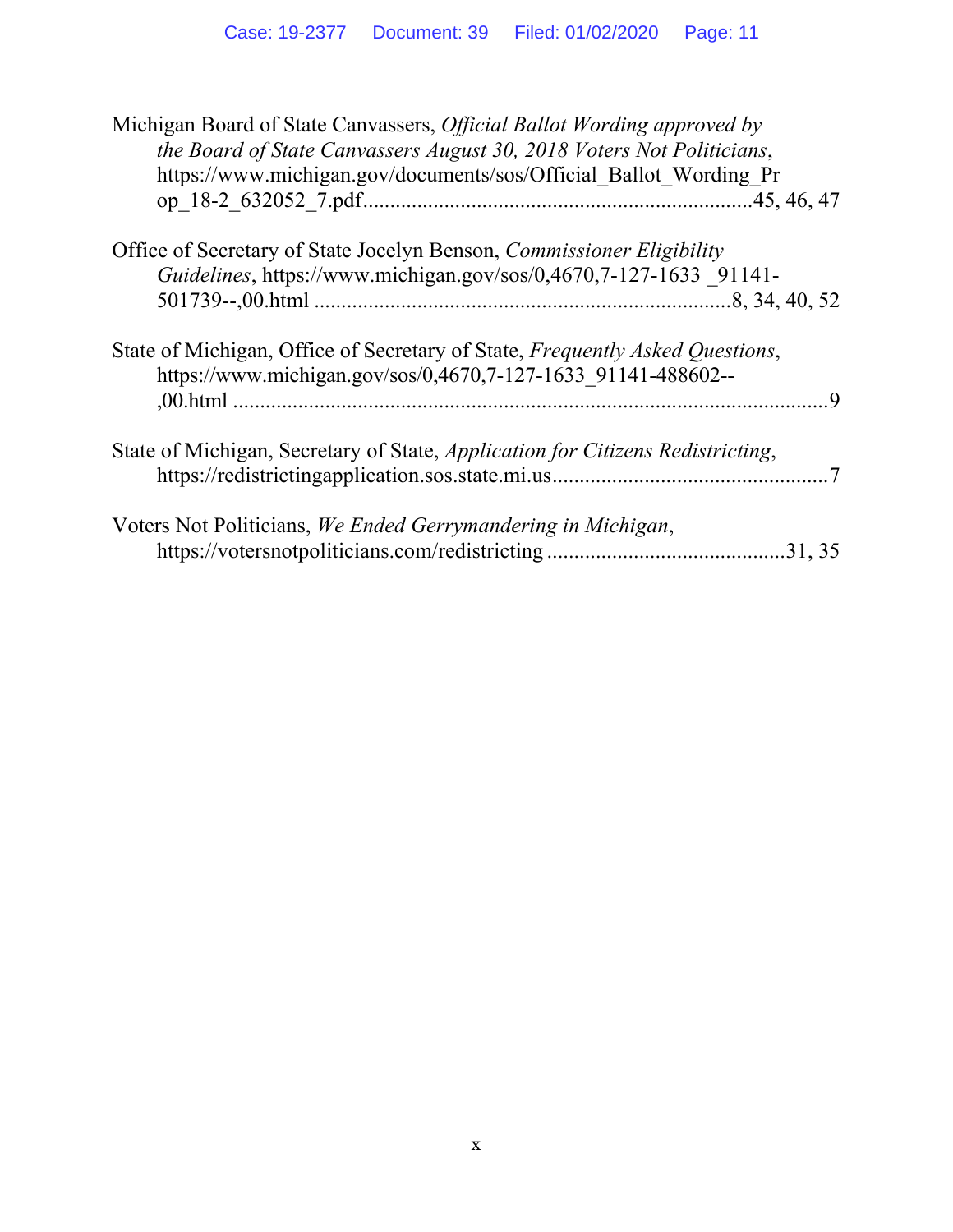### **STATEMENT REGARDING ORAL ARGUMENT**

 This matter involves the fundamental constitutional rights of free speech, association, and equal protection under the First and Fourteenth Amendments and is of the utmost importance. *See* Fed. R. App. P. 34(a). Further, considering the importance and complexity of these issues, Plaintiffs-Appellants believe that oral argument will assist the Court in its review. Accordingly, Plaintiffs-Appellants respectfully request oral argument.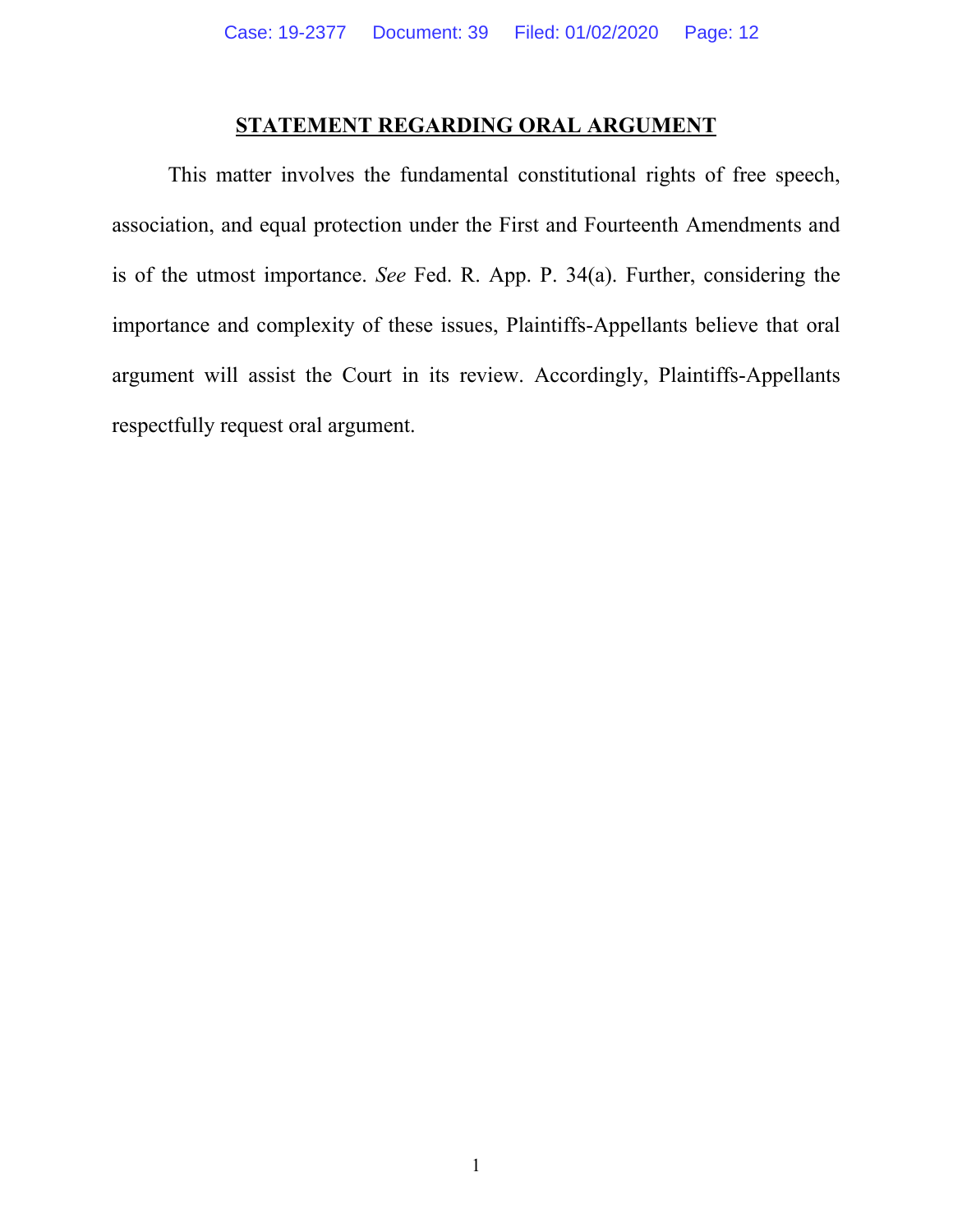#### **JURISDICTIONAL STATEMENT**

Plaintiffs-Appellants brought this action pursuant to 42 U.S.C. § 1983 asserting violations of the First and Fourteenth Amendments of the U.S. Constitution.

This appeal involves the United States District Court for the Western District of Michigan's November 25, 2019, Opinion and Order Denying Motion for Preliminary Injunction, RE 67, PageID#926-971; RE 68, PageID#972-973. Plaintiffs-Appellants sought this preliminary injunction to enjoin the Michigan Secretary of State from implementing the recently created "Michigan Citizens Redistricting Commission," including any preparations for the selection of commissioners. On December 5, 2019, Plaintiffs-Appellants filed their notice of interlocutory appeal from the District Court's order denying injunctive relief. Notice of Appeal, RE 71, PageID#980-981. Accordingly, this Court has jurisdiction pursuant to 28 U.S.C.  $\S$  1292(a)(1).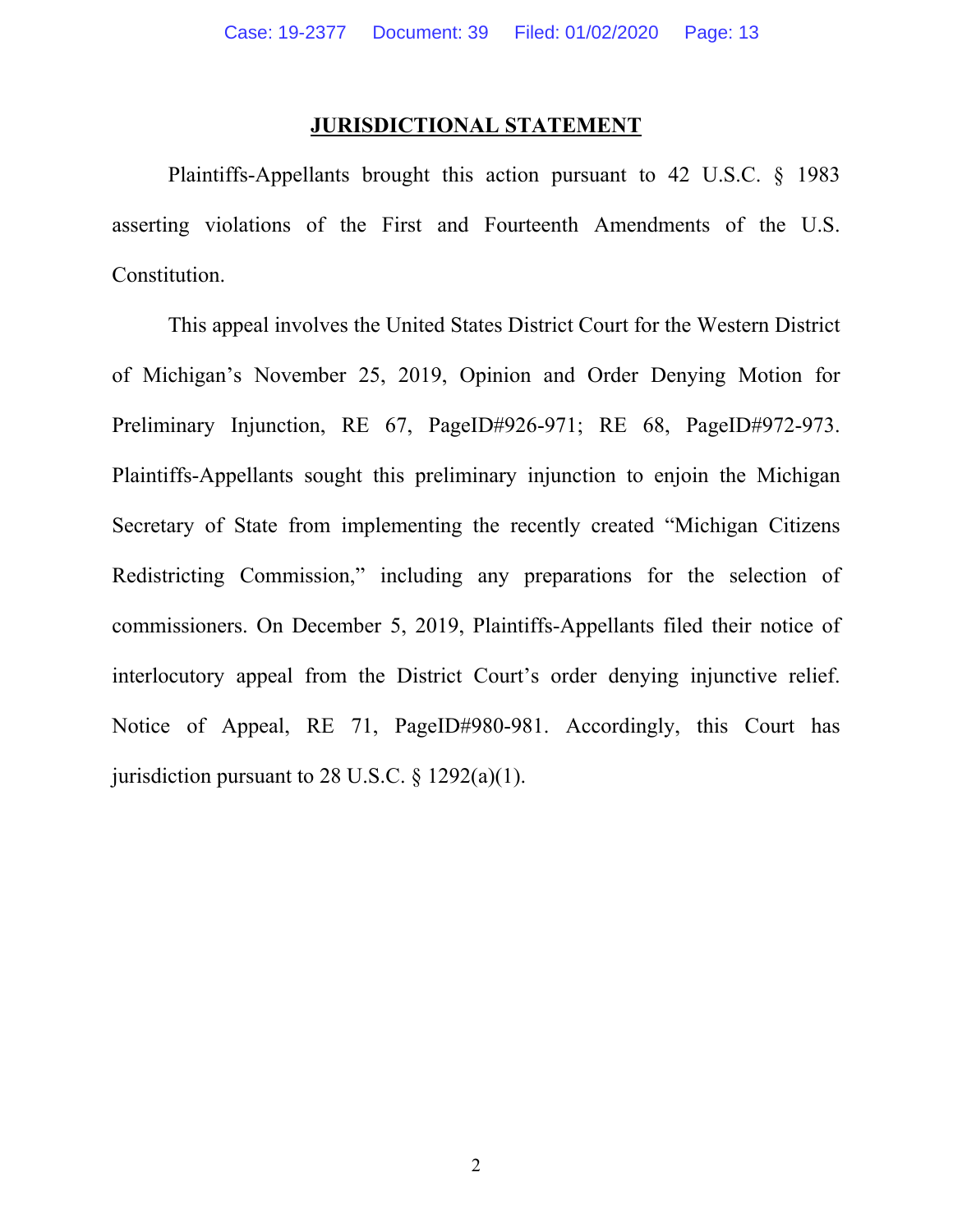#### **STATEMENT OF ISSUE PRESENTED FOR REVIEW**

Michigan's recently enacted Michigan Citizens Redistricting Commission prohibits certain citizens from serving as commissioners based on nothing more than their political activities and associations, or that of their relatives, all in violation of Plaintiffs-Appellants' First and Fourteenth Amendment rights. Furthermore, these unconstitutional provisions are not severable from the remaining portions of the law that created the Commission. The issue presented for review is whether the District Court erred when it denied Appellants' Motion for Preliminary Injunction.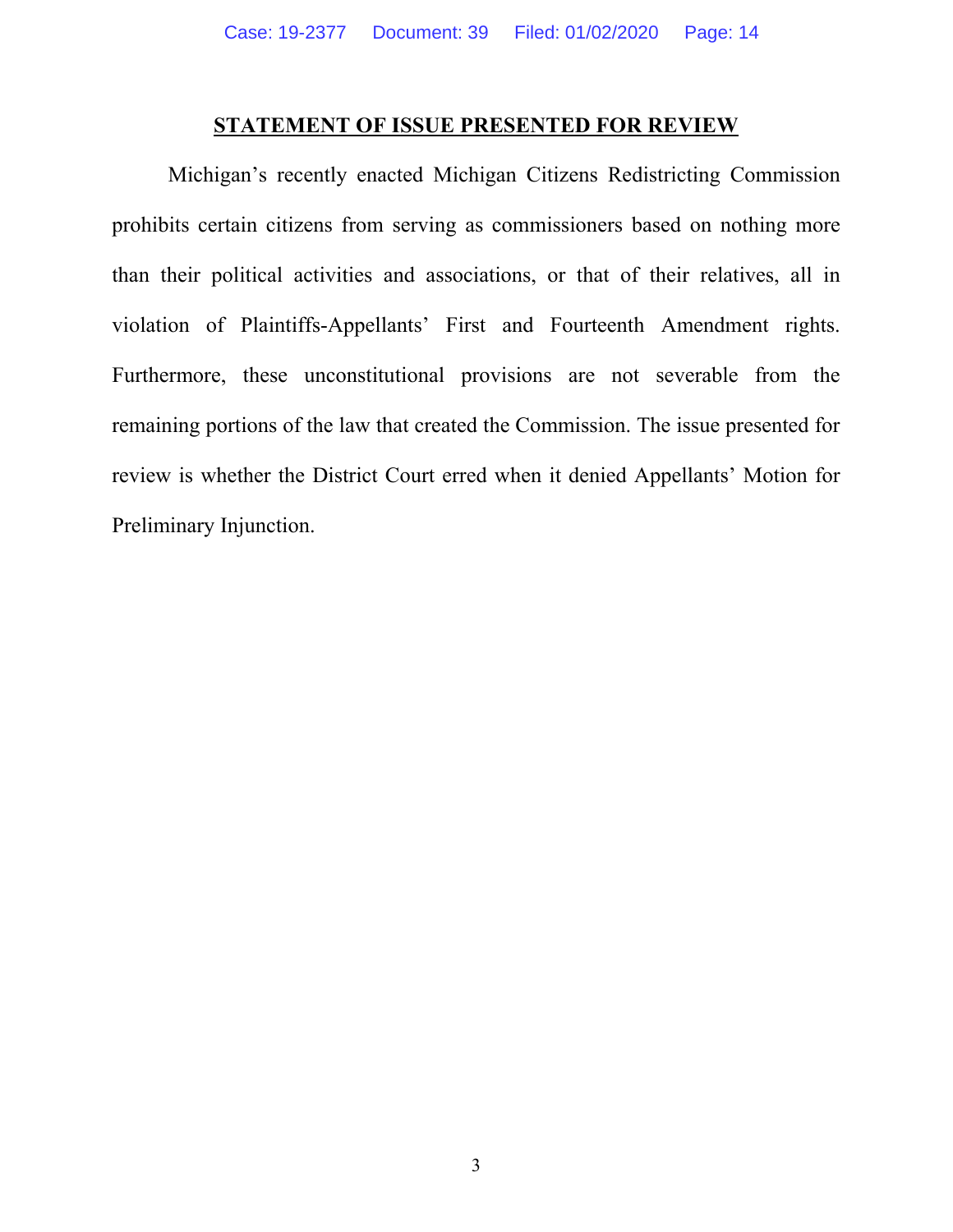#### **STATEMENT OF THE CASE**

This case concerns the prohibitions by which Michigan disqualifies individuals from serving on the Michigan Citizens Redistricting Commission, an entity that has been assigned the task of drawing Michigan's state and federal legislative districts for future elections. Specifically, the Commission's scheme excludes otherwise-qualified citizens from serving on the Commission simply because of their previous exercise of First Amendment rights, or their close relation to someone who has exercised such rights. Opinion Denying Motion for Preliminary Injunction, RE 67, PageID#936-939. Plaintiffs-Appellants are otherwise eligible to become Commission members but are excluded from eligibility. They assert that this disqualification injures their First and Fourteenth Amendment Rights under the U.S. Constitution.

Because the qualification provisions are not severable from the remainder of the Commission's enabling provisions, Plaintiffs-Appellants sought a preliminary injunction from the United States District Court for the Western District of Michigan to enjoin the Secretary of State from implementing the Commission and preparing for the selection of commissioners.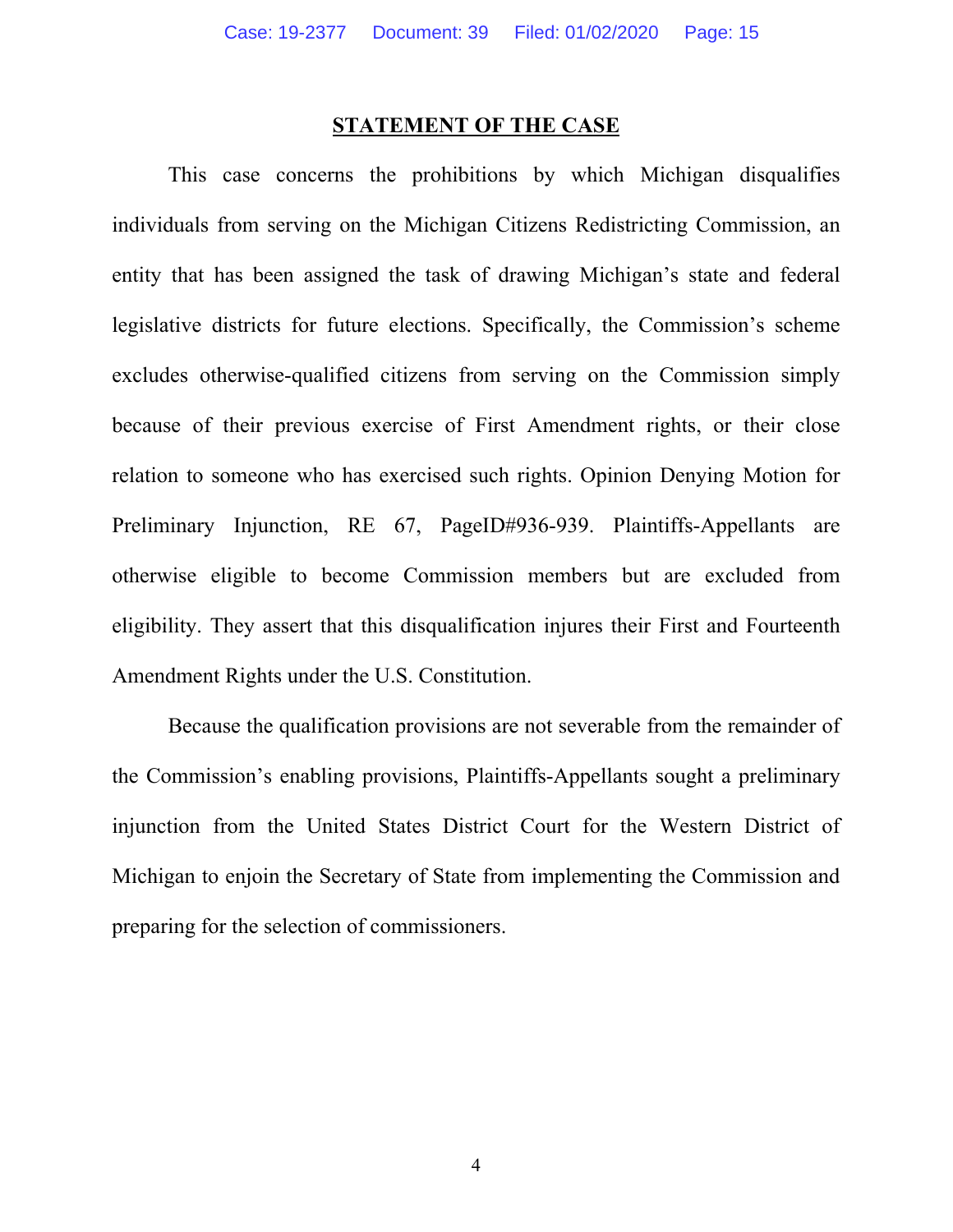#### **Factual Background**

The Commission, established by a constitutional amendment passed by ballot proposal in November, 2018, *see* Mich. Const. art. IV, § 6(1)(B)-(C), (the "Amendment"), is tasked with redrawing Michigan's congressional and state legislative districts every 10 years following the decennial census. Opinion Denying Motion for Preliminary Injunction, RE 67, PageID#928-929. The Commission is meant to replace the existing legislative redistricting process and eliminate nearly all legislative oversight of that process. *Id*.

The Michigan Secretary of State is responsible for administering the application and selection process for members of the Commission. Mich. Const. art IV, § 6(2). The Secretary of State must make applications to serve on the Commission available from January 1, 2020, through June 1, 2020. *Id*. at §  $6(2)(A)$ , (C). This includes the mailing of applications to at least 10,000 randomly selected registered voters encouraging them to apply. *Id*. at § 6(2)(A). The Secretary of State will randomly select 200 finalists from the qualified applicants, including 60 who self-identify as Republican, 60 who self-identify as Democratic, and 80 who self-identify as unaffiliated with either major political party. *Id*. at §  $6(2)(D)(II)$ . The selection process must be statistically weighted so that the pool of 200 finalists mirrors the geographic and demographic makeup of Michigan as closely as possible. *Id*. The majority and minority leaders in the Michigan House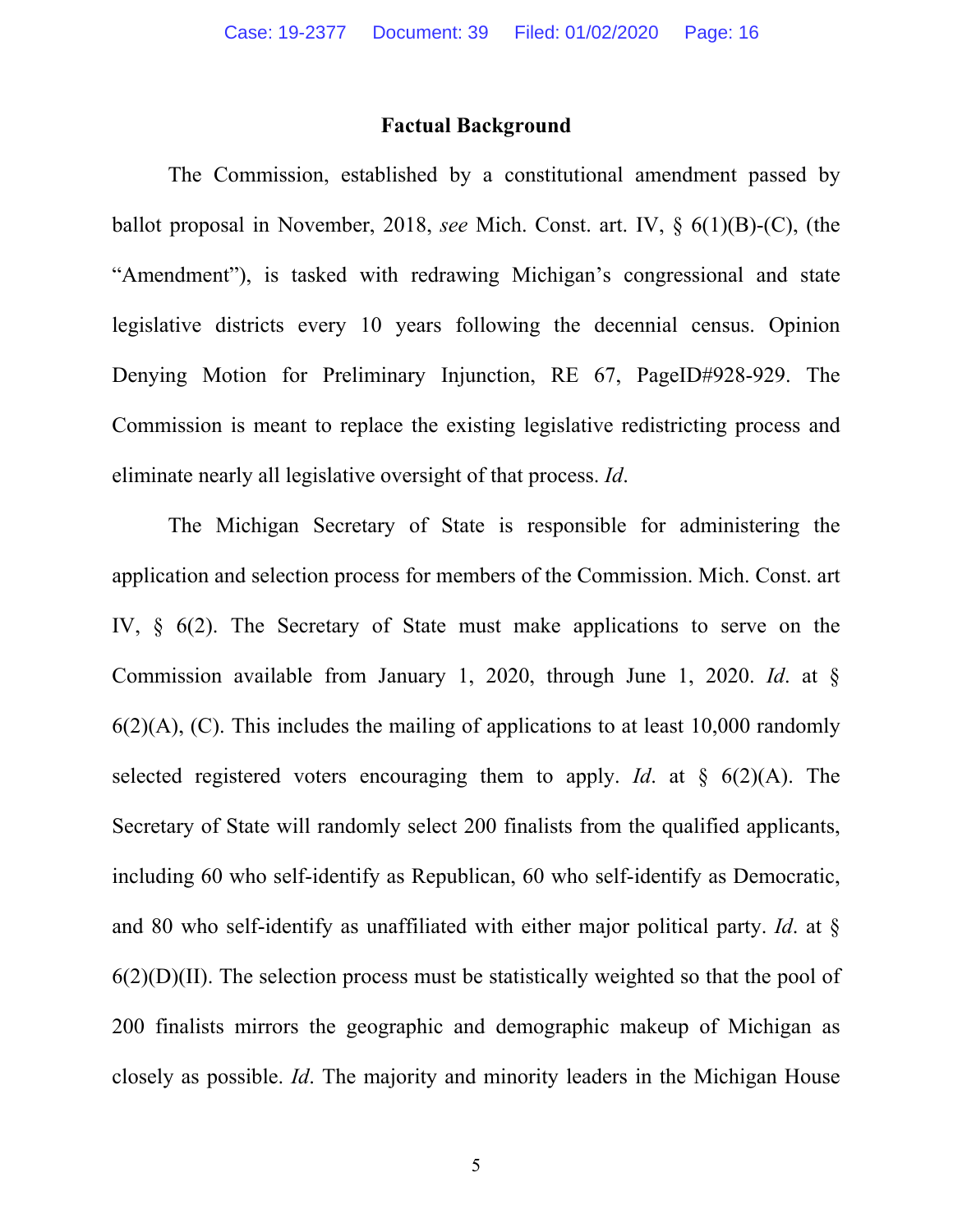and Senate may reject up to five applicants each (20 total) before the final 13 commission members are randomly selected from among the finalists. *Id*. at § 6(2)(E). Commissioners must be selected by September 1, 2020. *Id*. at § 6(2)(F). Commissioners must be registered and eligible to vote in Michigan to be eligible to serve on the Commission. *Id.* at § 6(1)(A).

There are certain activities and associational relationships that disqualify a citizen from serving on the Commission. Each commissioner shall not currently be or, in the past six years, have been any of the following:

- A candidate or elected official of a partisan federal, state or local office;
- An officer or member of the leadership of a political party;
- A paid consultant or employee of an elected official, candidate, or political action committee;
- An employee of the legislature;
- Registered as a lobbyist or an employee of a registered lobbyist;
- A political appointee who is not subject to civil service classification;
- Any parent, stepparent, child, stepchild, or spouse of any individual that falls into one of the above categories.

*Id*. at § 6(1)(B), (C). For example, if a parent has a daughter in the employ of a registered lobbyist, that parent is barred from serving. Additionally, "[f]or five years after the date of appointment, a commissioner [would be] ineligible to hold a partisan elective office at the state, county, city, village, or township level in Michigan." *Id*. at § 6(1)(E).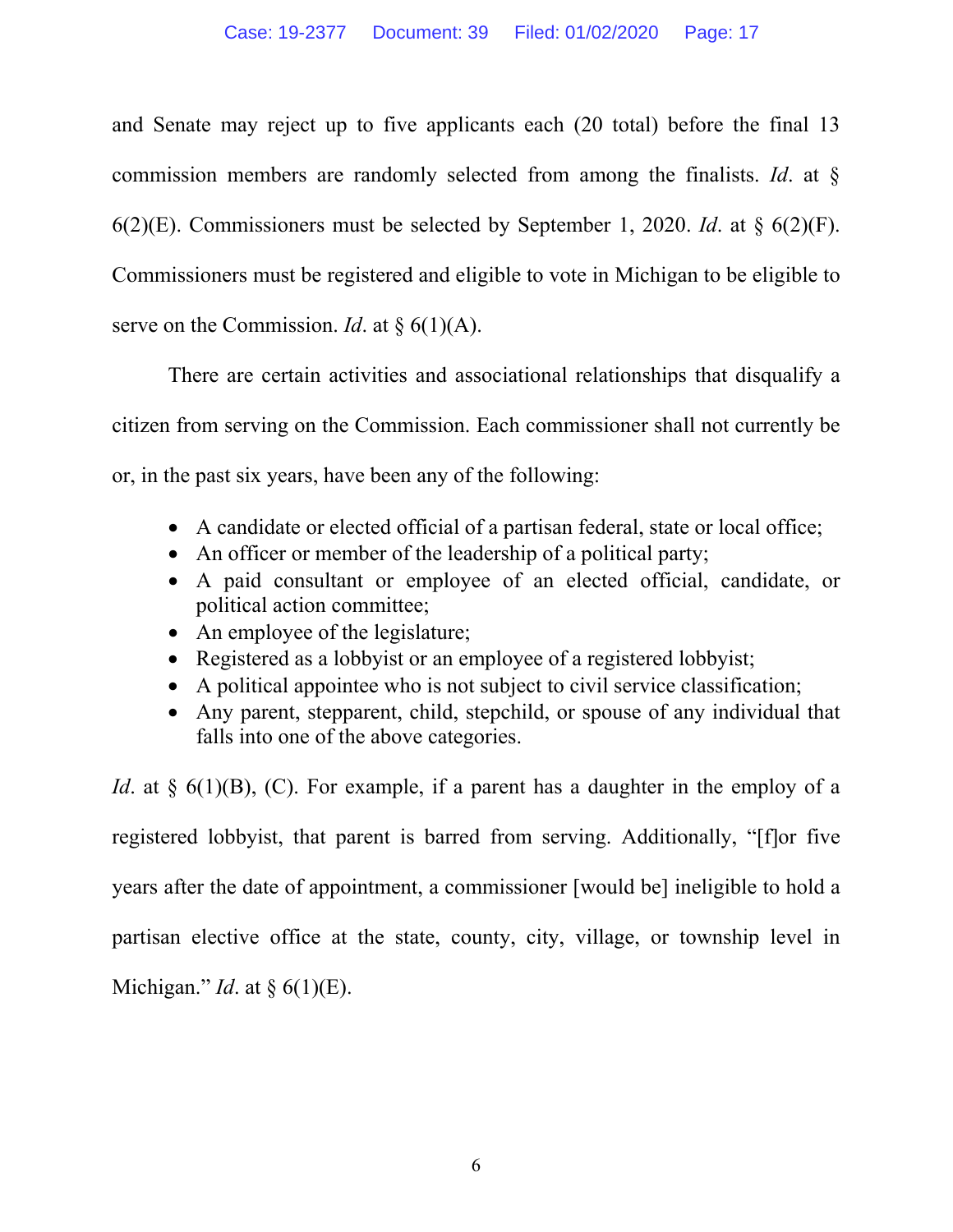The Commission application is now live on the Secretary of State's website.<sup>1</sup> This application asks a series of questions to " ... make sure you're eligible and don't have any conflicts that would keep you from serving on the Citizens' Redistricting Commission." *Id*. The application explains that if the applicant answers "yes" to any one of the following statements, the applicant is "not eligible to serve on the Commission . . .":

- (1) I am now, or have been at any time since August 15, 2014
	- a. A declared candidate for a partisan federal, state, or local office.
	- b. An elected official to partisan federal, state, or local office.
	- c. An officer or member of the governing body of a national state or local political party.
	- d. A paid consultant or employee of a federal, state, or local elected official or political candidate, of a federal, state, or local political candidate's campaign, or of a political action committee.
	- e. An employee of the legislature.
	- f. A lobbyist agent registered with the Michigan Bureau of Elections.
	- g. An employee of a lobbyist registered with the Michigan Bureau of Elections.
	- h. An unclassified state employee pursuant to Article XI, Section 5 of the Michigan Constitution.
- (2) I am a parent, stepparent, child, stepchild, or spouse of a person to whom one or more of sections (a) through (h), above, would apply.
- (3) I am disqualified for appointed or elected office in Michigan.

# *Id*.

 $\overline{a}$ 

The application also asks applicants to state whether they identify with the

Democratic Party, the Republican Party, or neither. *Id*. In addition, it provides the

<sup>1</sup> State of Michigan, Secretary of State, *Application for Citizens Redistricting*, https://redistrictingapplication.sos.state.mi.us.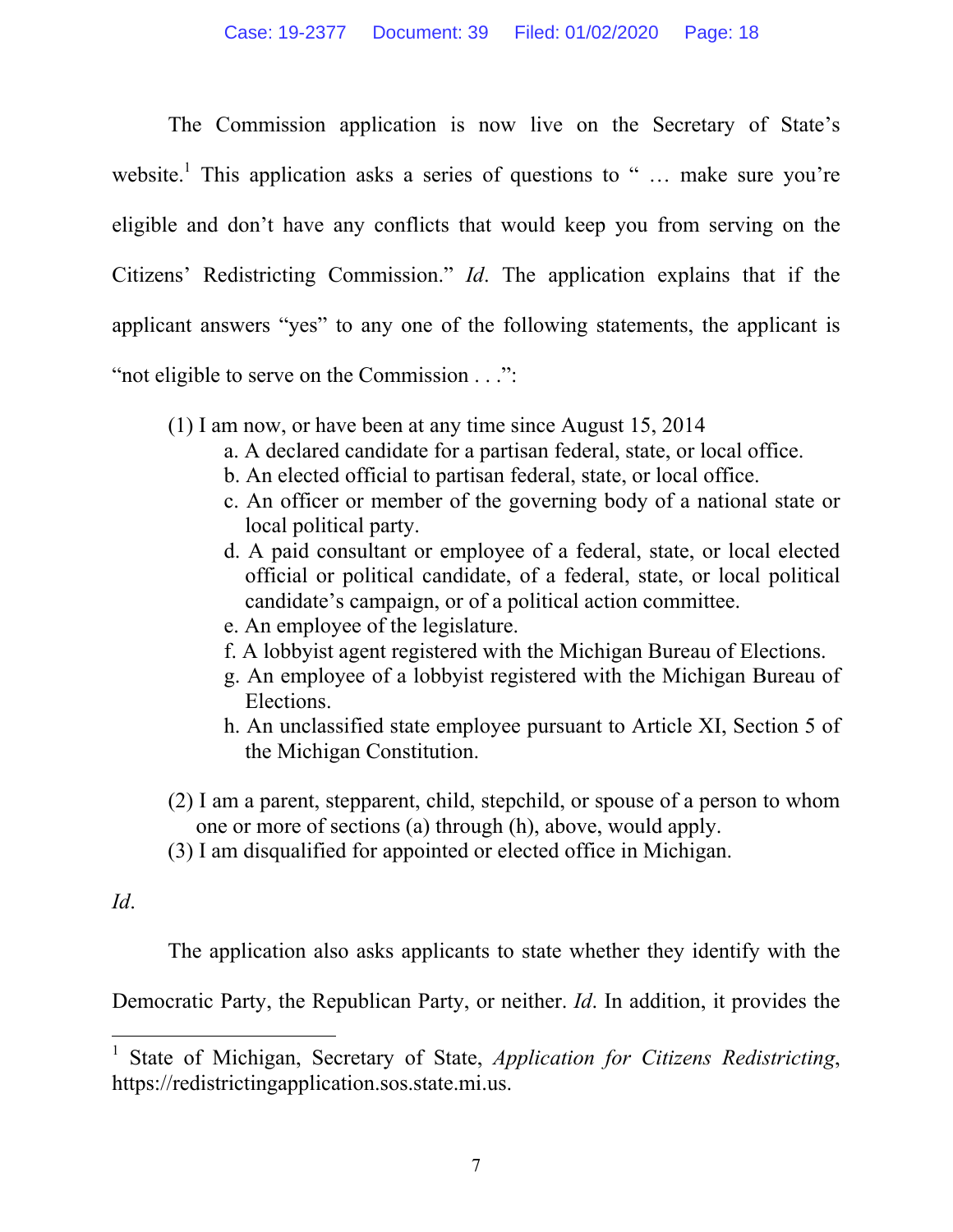applicant with the option of explaining his or her affiliation with the following question: " … [b]ecause Michigan voters do not register to vote by political party, if you would like to describe why – or how – you affiliate with either the Democratic Party, Republican Party, or neither, please do so below." *Id*.

The Secretary of State released on her website "Commissioner Eligibility Guidelines" that clarify the scope of the categories of individuals excluded from eligibility to serve on the Commission.<sup>2</sup> For example, the guidelines specify that a candidate for judge is eligible to serve on the Commission because judicial officers are non-partisan, *id*., even though some Michigan judges are nominated on a partisan basis. Volunteers of an elected official, political candidate, campaign, or political action committee are eligible to serve on the Commission because volunteers are not paid for their services. *Id*. In contrast, any individual serving as a paid consultant or employee of a non-partisan elected official, non-partisan political candidate, or non-partisan local political candidate's campaign since August 15, 2014, are not eligible to serve on the Commission because the language of the exclusion is not explicitly limited to partisan offices. *Id*.

 Each commissioner holds office until the Commission has completed its obligations for the census cycle. Mich. Const. art  $4, \S$  6(18). Commissioners

 $\overline{a}$ 

<sup>2</sup> The Office of Secretary of State Jocelyn Benson, *Commissioner Eligibility Guidelines*, https://www.michigan.gov/sos/0,4670,7-127-1633\_91141-501739-- ,00.html.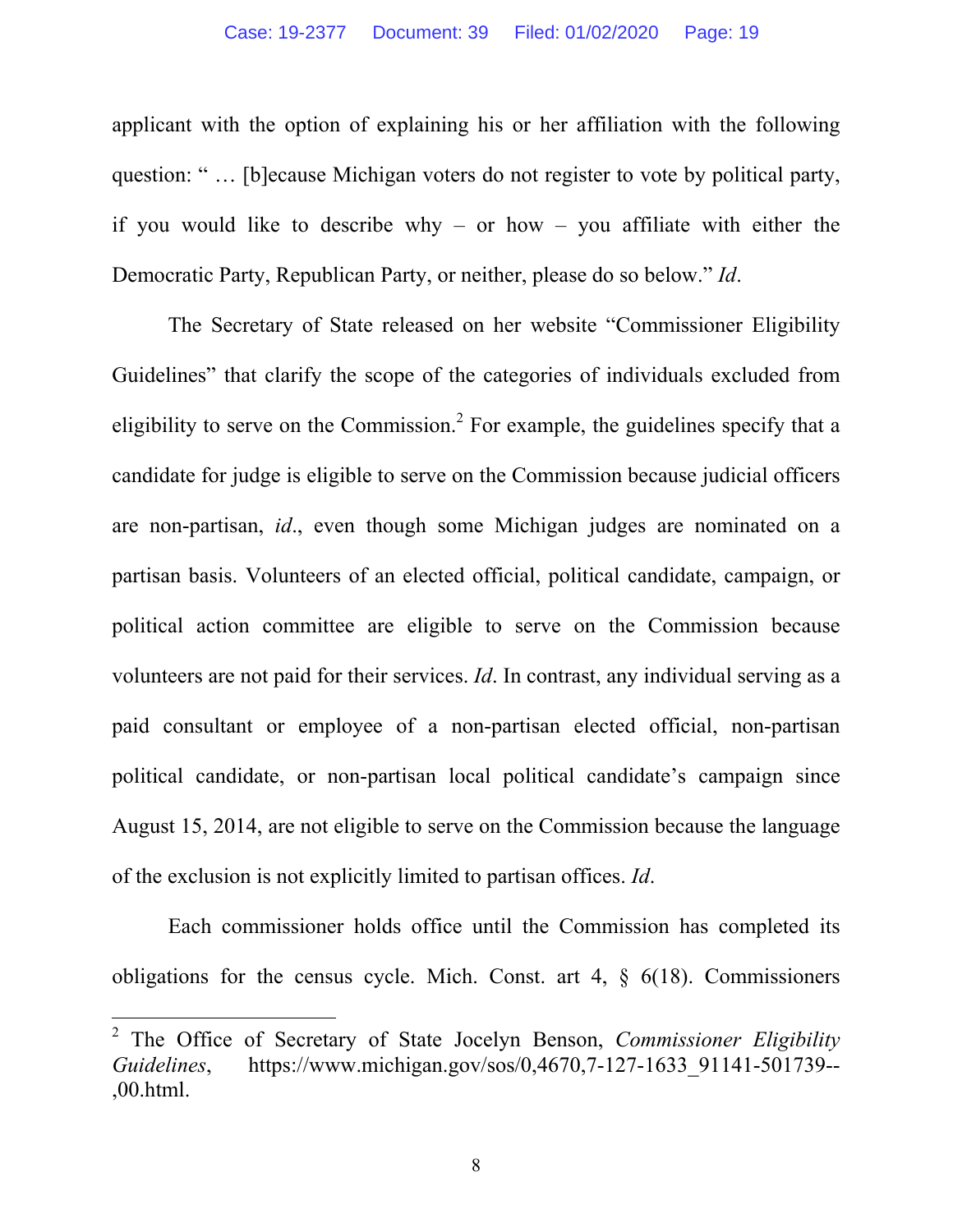receive compensation equal to at least 25% of the Governor's salary, and the State will reimburse commissioners for costs incurred if the legislature does not appropriate sufficient funds to cover these costs. *Id*. at § 6(5). As of 2019, the Governor of Michigan earns a salary of approximately \$160,000 a year, meaning a commissioner will be compensated at least roughly \$40,000. State of Michigan, Office of Secretary of State, *Frequently Asked Questions*, https://www.michigan.gov/sos/0,4670,7-127-1633\_91141-488602--,00.html. *See also* Marissa Perino and Dominic-Madori Davis, *Here's the salary of every governor in all 50 US states*, Bus. Insider, https://www.businessinsider.com/governor-salary-by-state-2018-1#michigan-22.

 The Amendment contains a severability clause that provides for severance of any provision found to conflict with the United States Constitution or federal law. Mich. Const. art. IV,  $\S$  6(20). However, that clause does not preclude a court from determining whether any unconstitutional provision cannot be severed.

#### **Procedural History**

 On July 30, 2019, Plaintiffs-Appellants filed this Case against Secretary Benson, in her official capacity, alleging that the Commission's membershipexclusion scheme violates the First and Fourteenth Amendments. Opinion Denying Motion for Preliminary Injunction, RE 67, PageID#936. Plaintiffs-Appellants are individuals who are excluded from serving on the Commission because they fall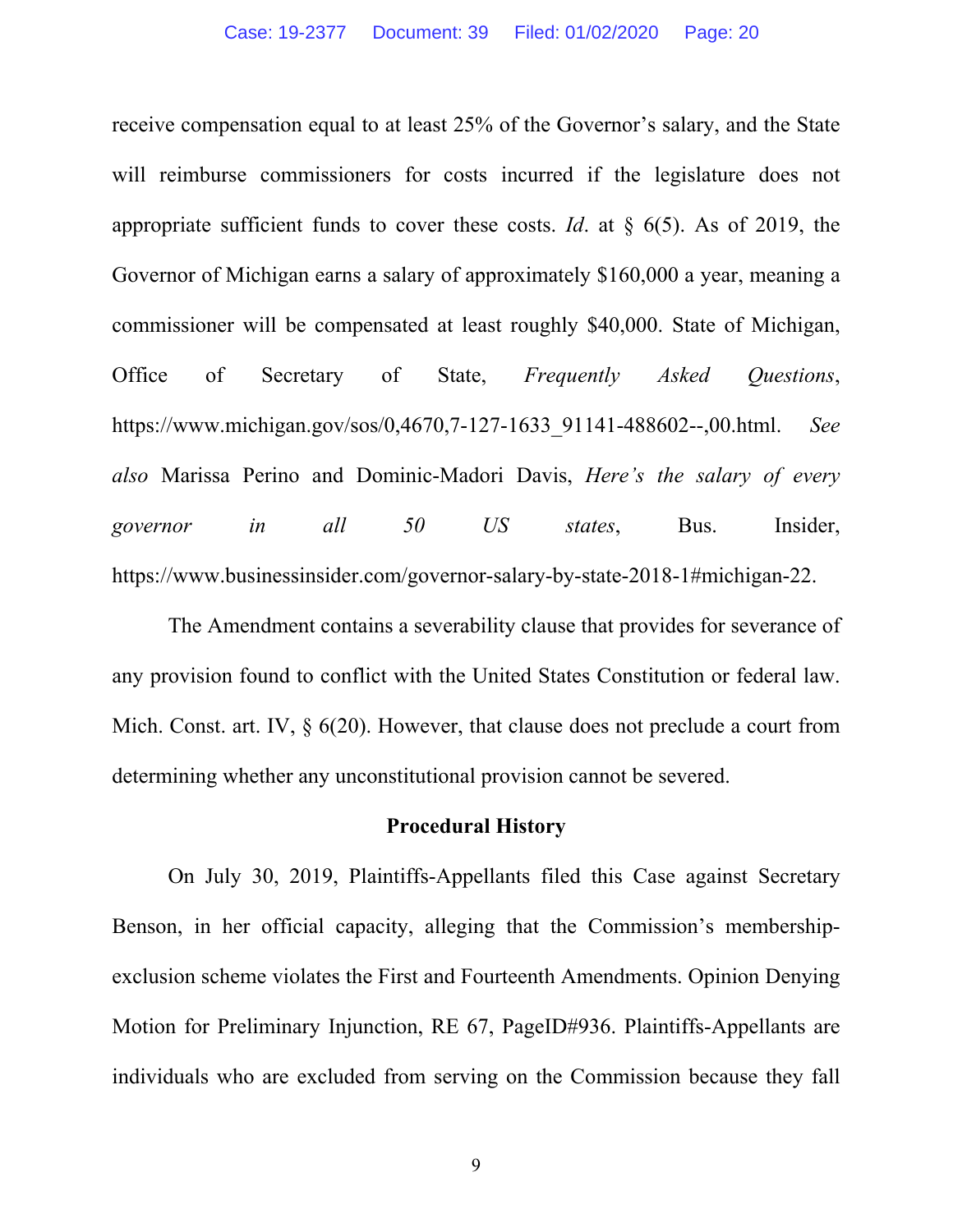into one or more of the ineligibility categories. Complaint, RE 1 PageID#2-3; Opinion Denying Motion for Preliminary Injunction, RE 67, PageID#936-939. Plaintiffs-Appellants include individuals who are current or former declared candidates for local partisan office; incumbents in the Michigan Legislature; partisan precinct delegates; officers and members of the governing bodies of national, state, or local political parties; consultants and employees to candidates for a federal, state, or local office or a political action committee; an employee of the state legislature; a registered lobbyist; an unclassified state employee; and their family members. Complaint, RE 1, PageID#6-8; Opinion Denying Motion for Preliminary Injunction, RE 67, PageID#936-939. Thus, Plaintiffs-Appellants who each desire to serve on the Commission—are excluded from consideration. *Id*.

Plaintiffs-Appellants sought a declaration that the exclusionary criteria set forth in Article IV, Section  $6(1)(B)$  and  $(C)$  of Michigan's Constitution are unconstitutional and, further, that the entire Commission must be invalidated because the challenged provision is inseparable from the remainder of the provisions establishing and implementing the Commission. Complaint, RE 1, PageID#3. Plaintiffs also sought a preliminary injunction directing the Secretary of State to suspend her implementation of all provisions of the Michigan Constitution relating to the Commission. *Id*.; Motion for Preliminary Injunction, RE 4, PageID#53-90.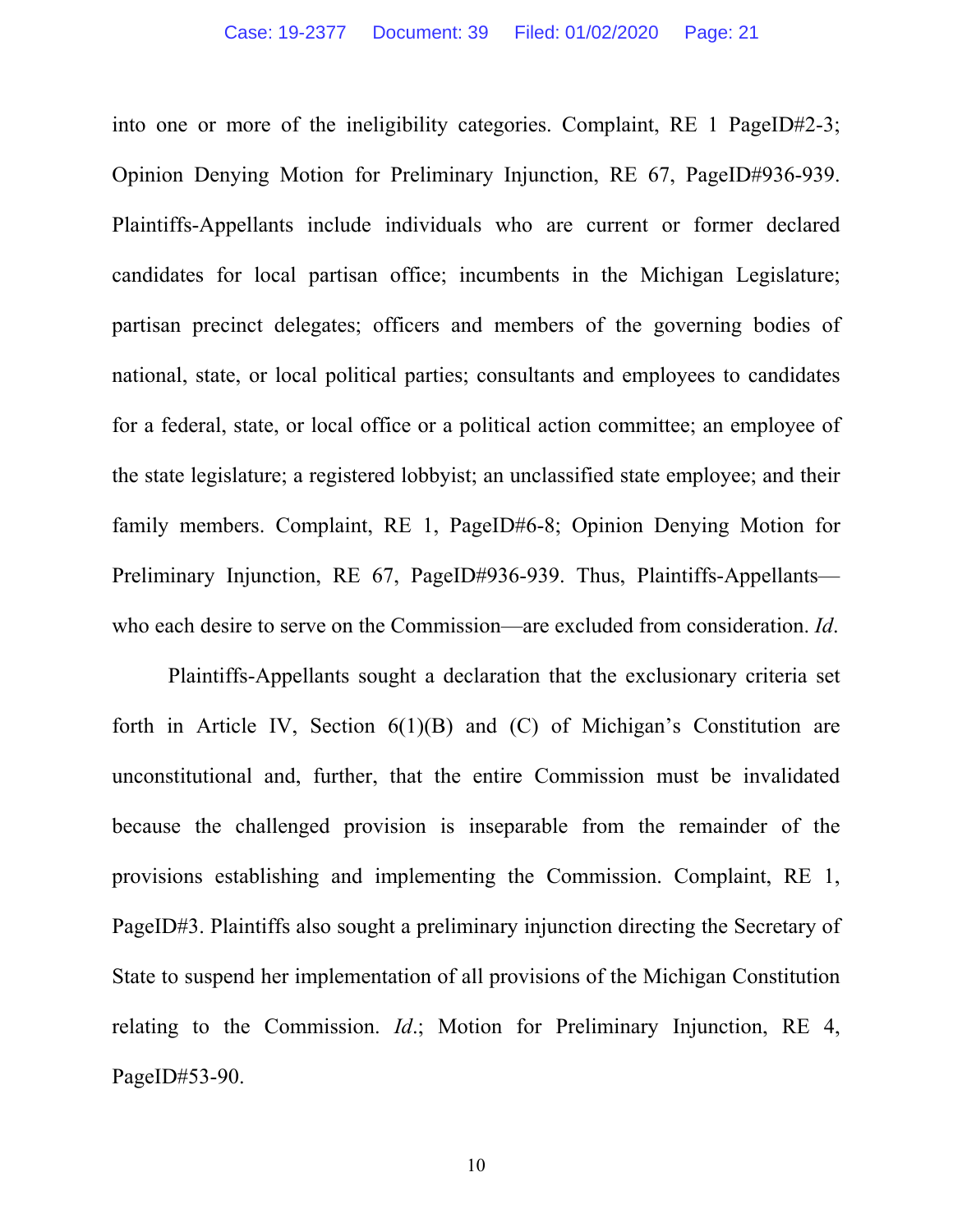On August 22, 2019, the District Court allowed "Count MI Vote" d/b/a "Voters Not Politicians" (hereinafter VNP) to intervene as a Defendant in this action. VNP filed the initiative petition that was eventually adopted as the Amendment.

 On September 11, 2019, at Defendants' request, Plaintiffs-Appellants' case was consolidated with a second challenge to the Commission by members of a political party. Motion to Consolidate, RE 27, PageID#314-318; Order Granting Motion to Consolidate, RE 30, PageID#333-335. Accordingly, the District Court refers to Plaintiffs-Appellants as "Lead Plaintiffs" and their case as the "Lead Case". Opinion Denying Motion for Preliminary Injunction, RE 67, PageID#936. The District Court refers to the consolidated plaintiffs as "Member Plaintiffs" and their case as the "Member Case." *Id*., PageID#939.

In its Opinion and Order dated November 25, 2019, the District Court denied Plaintiffs-Appellants' motion for preliminary injunction. Opinion Denying Motion for Preliminary Injunction, RE 67, PageID#926-971; Order Denying Motion for Preliminary Injunction, RE 68, PageID#972-973. Although the District Court correctly held that Plaintiffs-Appellants have standing and that their claims are not barred by laches, Opinion Denying Motion for Preliminary Injunction, RE 67, PageID#943-948, it denied Plaintiffs-Appellants' Motion for Preliminary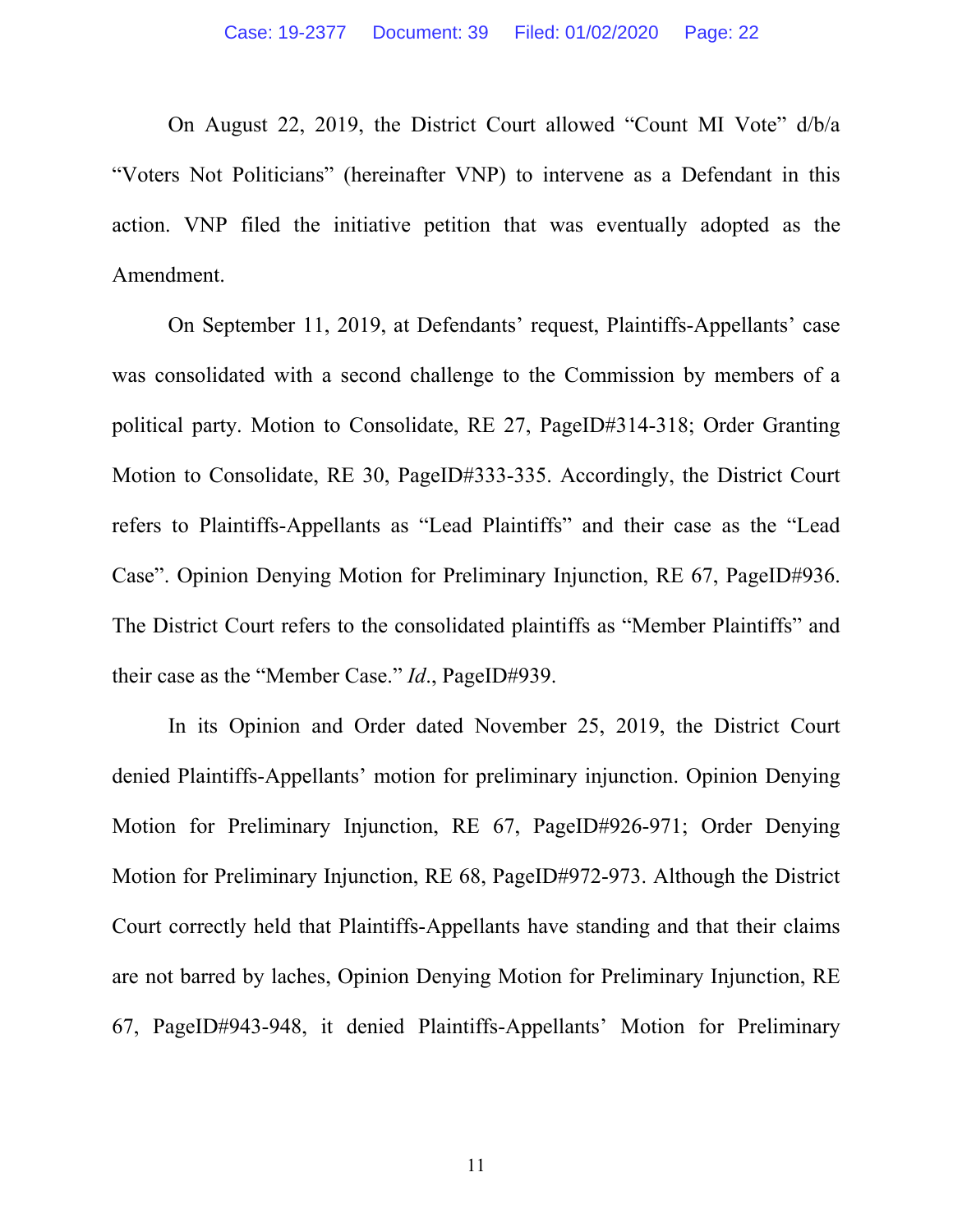Injunction. Opinion Denying Motion for Preliminary Injunction, RE 67, PageID#959.

The District Court said that Plaintiffs-Appellants had not shown that they are likely to succeed on the merits of either their First or Fourteenth Amendment claims, which essentially dictated the other preliminary injunction factors against Plaintiffs-Appellants. *Id.*, PageID# 950-959. In doing so, the District Court applied the deferential *Anderson-Burdick* framework to Plaintiffs-Appellants claims. *Id*., PageID#948-57.

 Plaintiffs-Appellants now appeal from the denial of their motion for preliminary injunction. Opinion Denying Motion for Preliminary Injunction, RE 67, PageID#926-971; Order Denying Motion for Preliminary Injunction, RE 68, PageID#972-973.

#### **Summary of the argument**

 The District Court erred as a matter of law in denying Plaintiffs-Appellants' Motion for Preliminary Injunction because it applied incorrect and overly deferential standards to Plaintiffs-Appellants' claims, holding that Plaintiffs were unlikely to succeed on the merits of their claim. These errors fatally infected the entire opinion because the District Court effectively determined that the Plaintiffs-Appellants' failure on the first preliminary injunction factor dictated the results of other factors in Defendants' favor. The District Court's Opinion and Order denying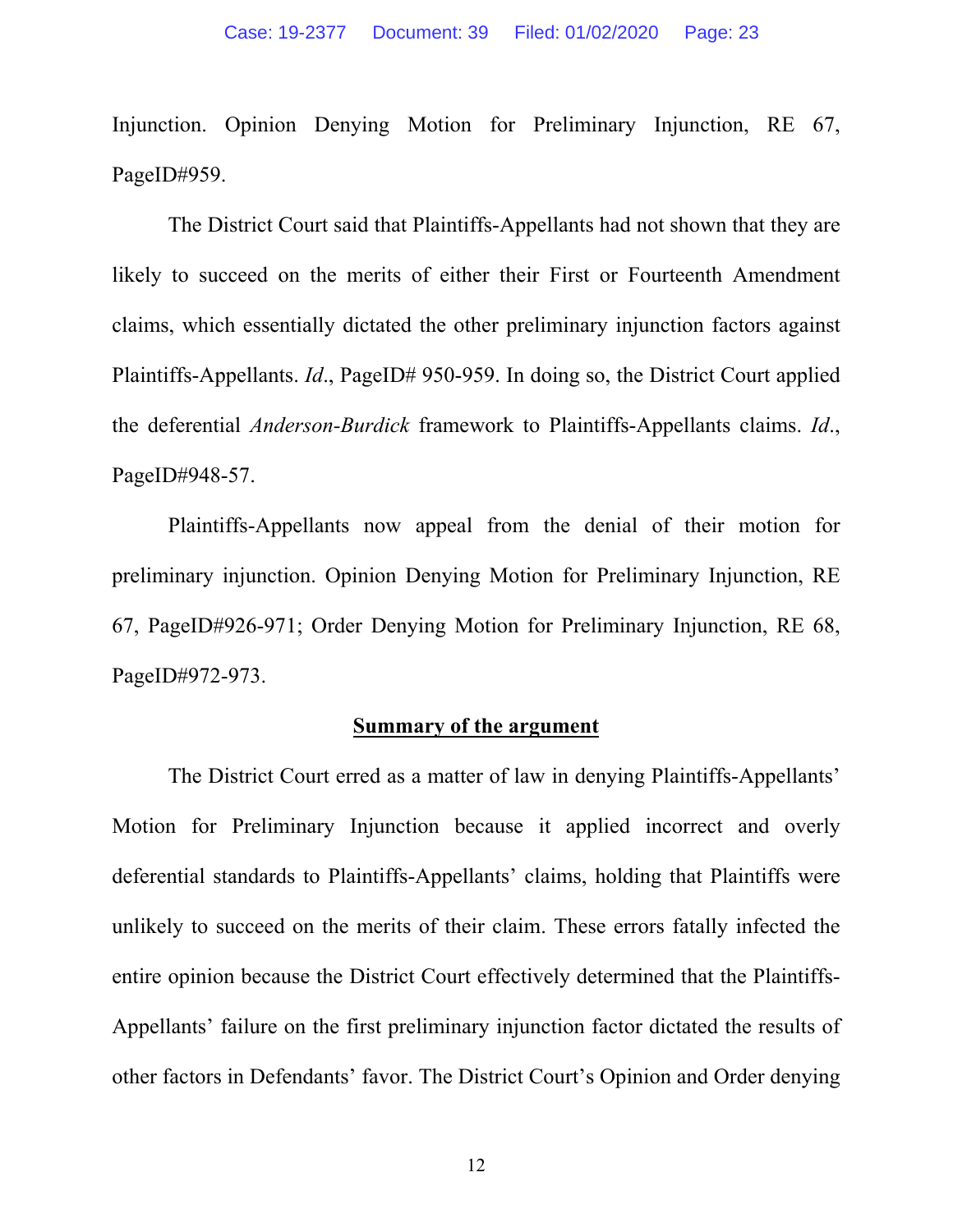Plaintiffs-Appellants' Motion for Preliminary injunction should therefore be reversed and this Court should direct that the Motion be granted.

 The District Court's principal error is its novel application of the *Anderson-Burdick* standard to this case. It is only through its application of *Anderson-Burdick* that the District Court could determine that Plaintiffs-Appellants were unlikely to succeed on the merits. The *Anderson-Burdick* standard is deferential to state *election administration*, but this case does not concern the administration or the mechanics of elections. Therefore, traditional constitutional standards should have been applied. Those standards show that Plaintiffs-Appellants are likely to succeed on the merits and therefore their motion for preliminary injunction should be granted. The District Court's second error is its misapplication of Plaintiffs-Appellants' equal-protection arguments.

#### **ARGUMENT**

In denying Plaintiffs-Appellants' injunction request, the District Court erred as a matter of law. In determining whether to grant a preliminary injunction, a court must balance four factors: "(1) the likelihood that the movant will succeed on the merits; (2) whether the movant will suffer irreparable harm without the injunction; (3) the probability that granting the injunction will cause substantial harm to others; and (4) whether public interest will be advanced by issuing the injunction." *Jones v. Caruso*, 569 F.3d 258, 266 (6th Cir. 2009) (citing *Six Clinics*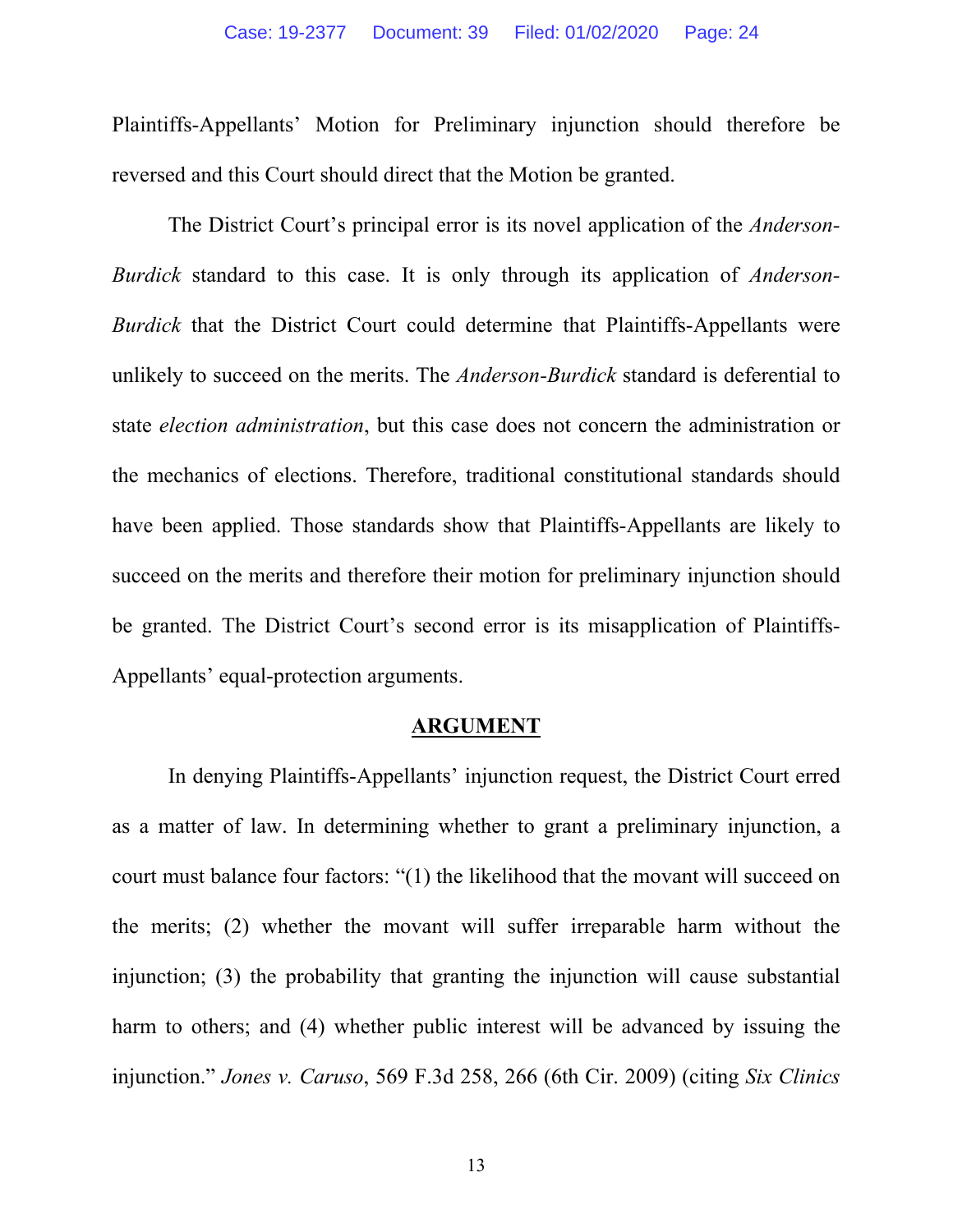*Holding Corp., II v. Cafcomp Sys., Inc.*, 119 F.3d 393, 399 (6th Cir. 1997); *Overstreet v. Lexington-Fayette Urban County Gov't*, 305 F.3d 566, 573 (6th Cir. 2002)).

"As long as there is some likelihood of success on the merits, these factors are to be balanced, rather than tallied." *Hall v. Edgewood Partners Ins. Ctr., Inc.*, 878 F.3d 524, 527 (6th Cir. 2017) (citing *S. Glazer's Distribs. of Ohio, LLC v. Great Lakes Brewing Co.*, 860 F.3d 844, 849 (6th Cir. 2017)). But, "when a party seeks a preliminary injunction on the basis of a potential constitutional violation, 'the likelihood of success on the merits often will be the determinative factor.'" *Liberty Coins, LLC v. Goodman*, 748 F.3d 682, 689 (6th Cir. 2014), *cert. denied*, 135 S.Ct. 950 (2015) (quoting *Obama for America v. Husted*, 697 F.3d 423, 436 (6th Cir. 2012)). *See also Caruso*, 569 F.3d 258 at 266 (citing *Connection Distrib. Co. v. Reno*, 154 F.3d at 288 (6th Cir. 1998) (in the First Amendment context). "In short, 'because the questions of harm to the parties and the public interest cannot be addressed properly in the First Amendment context without first determining if there is a constitutional violation, the crucial inquiry often is . . . whether the [law] at issue is likely to be found constitutional." *Id*. *See also Tumblebus Inc. v. Cranmer*, 399 F.3d 754, 760 (6th Cir. 2005). Moreover, the Third and Fourth factors merge when, as here, the government is a defendant. *See Nken v. Holder*, 556 U.S. 418, 435 (2009).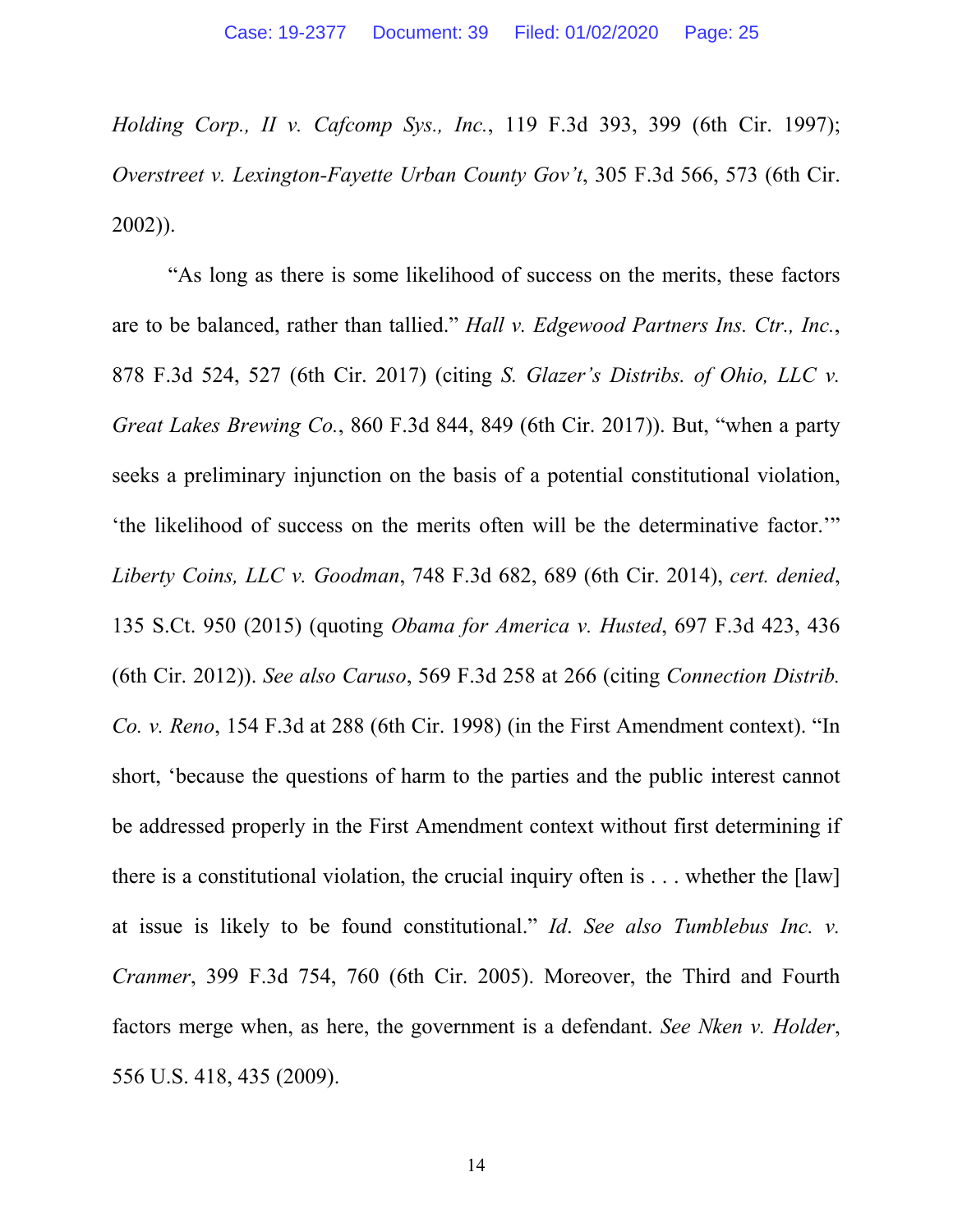Although this Court generally reviews a decision to deny a Motion for Preliminary Injunction for abuse of discretion, *Speech First, Inc. v. Schlissel*, 939 F.3d 756, 763 (6th Cir. 2019), this Court reviews "legal conclusions *de novo* and its factual findings for clear error." *Certified Restoration Dry Cleaning Network, L.L.C. v. Tenke Corp.*, 511 F.3d 535, 540-41 (6th Cir. 2007). So, although there is a generally deferential standard, a district court's decision to deny an injunction must be reversed if it "relied upon clearly erroneous findings of fact, improperly applied the governing law, or used an erroneous legal standard." *Id*. In this case, the District Court's errors involve all three of these categories, though the latter two are the focus of this appeal.

### **I. The District Court erred in denying Plaintiffs-Appellants' Motion for Preliminary Injunction because Plaintiffs-Appellants are likely to succeed on the merits of their claims.**

To satisfy the first prong of the preliminary injunction analysis, movants are not required to demonstrate that they *will* succeed on the merits at trial, nor are movants required to demonstrate that they will *probably* succeed on the merits of their claims. Plaintiffs-Appellants must only demonstrate that the legal issues they raise are substantial enough to constitute "fair ground[s] for litigation and thus [require] more deliberate investigation." *Roth v. Bank of Commonwealth*, 583 F.2d 527, 537 (6th Cir. 1978) (quoting *Hamilton Watch Co. v. Benrus*, 206 F.2d 738, 740 (2d Cir. 1953)). This Court must only "satisfy itself, not that the plaintiff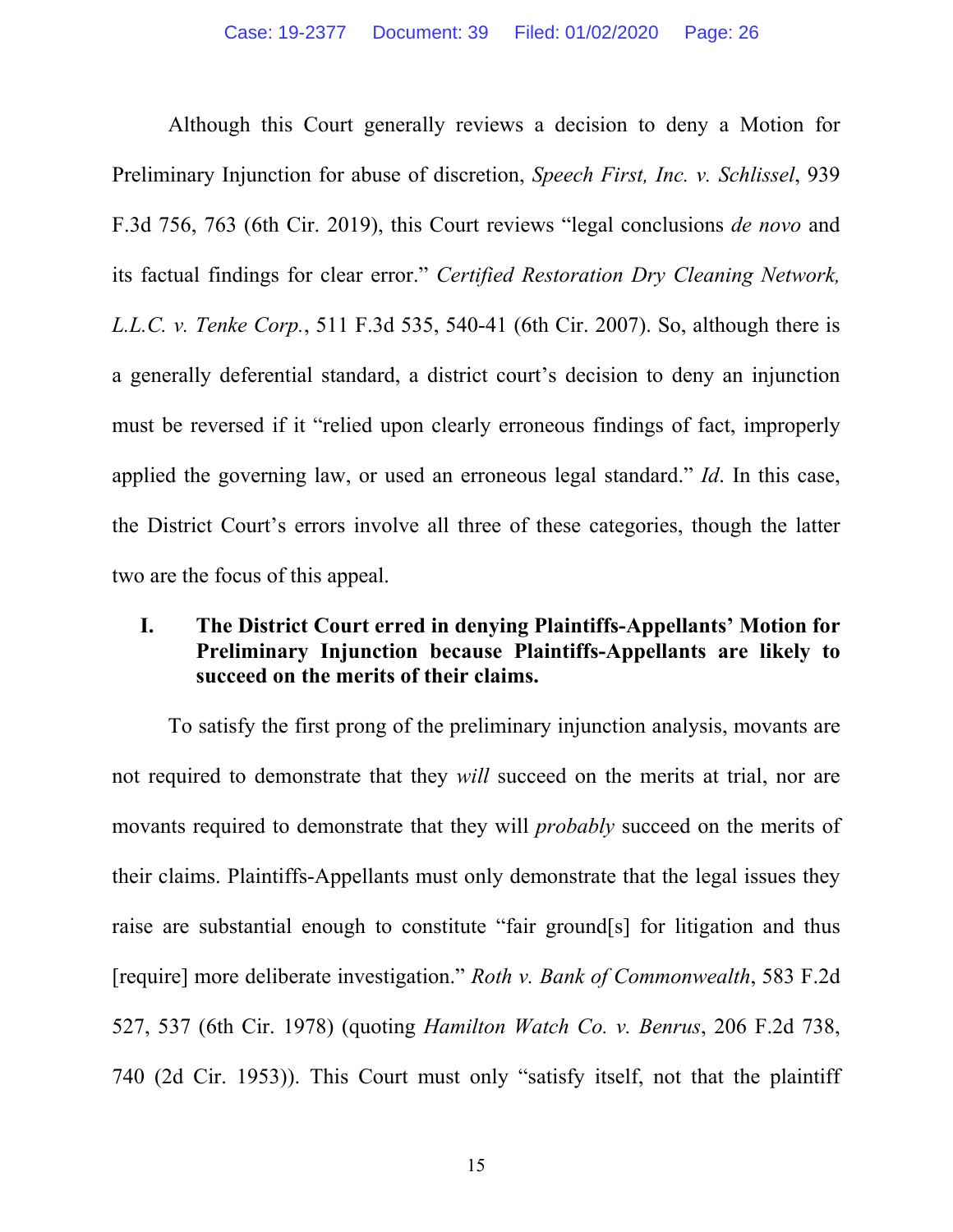certainly has a right, but that he has a fair question to raise as to the existence of such a right." *Brandeis Machinery & Supply Corp. and State Equipment Co., v. Barber-Geene Co.*, 503 F.2d 503, 505 (6th Cir. 1974) (citing *American Federation of Musicians v. Stein*, 213 F.2d 679, 683 (6th Cir. 1954), *cert. denied*, 348 U.S. 873  $(1954)$ ).

"It will ordinarily be enough [to warrant an injunction] that the plaintiff has raised questions going to the merits so serious, substantial, difficult and doubtful, as to make them a fair ground for litigation and thus for m[o]re deliberate investigation." *Id*. (error in original) (citing *Hamilton Watch Co. v. Benrus Watch Co.*, 206 F.2d 738, 740 (2nd Cir. 1953)). When the correct legal standard is applied to the case, Plaintiffs-Appellants' constitutional claims meet the first preliminary injunction factor.

The District Court erred as a matter of law when it determined that Plaintiffs-Appellants had not shown a likelihood of success on the merits of their First or Fourteenth Amendment claims. Opinion Denying Motion for Preliminary Injunction, RE 67, PageID#948-57. The District Court's central error is that it clearly applied an erroneous legal standard—the generally deferential *Anderson-Burdick* test for election-related claims—rather than the traditional First and Fourteenth Amendment standards. Further, the District Court erred in holding that the State's interest in excluding Plaintiffs-Appellants from participation in the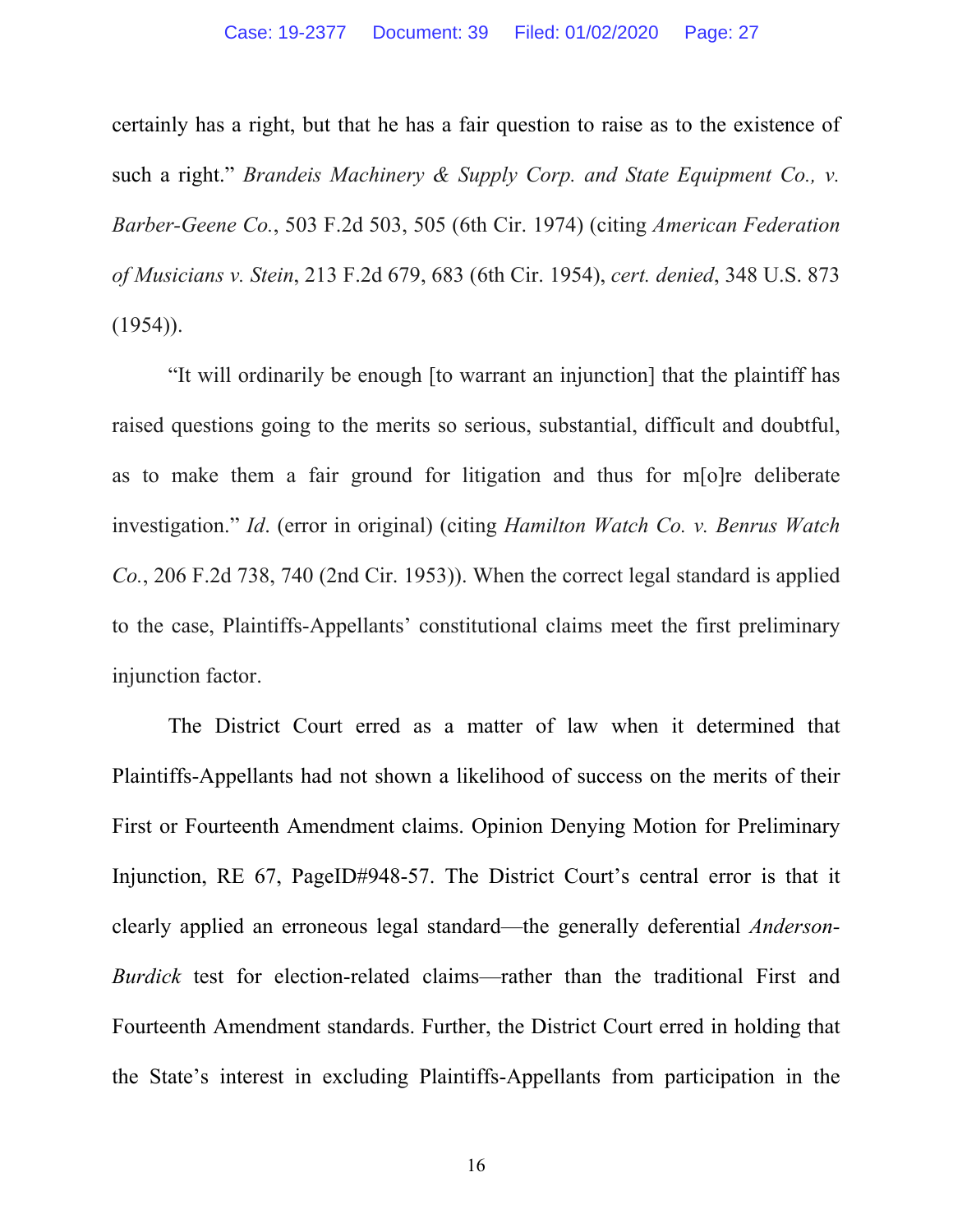Commission is vital. Once the correct constitutional analyses are applied, Plaintiffs-Appellants are likely to succeed on the merits of their claims.

### **A. The District Court erred when it applied an erroneous** *Anderson-Burdick* **framework to this case, which does not concern election administration.**

In its Opinion, the District Court applied the *Anderson-Burdick* framework to Plaintiffs-Appellants' claims to determine if they are likely to succeed on the merits. Opinion Denying Motion for Preliminary Injunction, RE 67, PageID#951- 955. In doing so, the District Court adopted an incredibly novel argument set forth by Defendant Benson, namely that the commission selection process is more akin to an election than to a hiring process. *Id*., PageID#951-952. Not so. The *Anderson-Burdick* test has no place being applied outside the actual administration of conducting elections. The Supreme Court and this Court have already rejected the contrary argument. Since this case does not involve administration of any election, *Anderson-Burdick* does not apply.

The *Anderson-Burdick* test is a balancing test the Supreme Court articulated in *Anderson v. Celebrezze*, 460 U.S. 780 (1983), and advanced in *Burdick v. Takushi*, 504 U.S. 428 (1992). Courts use this test as a "flexible standard" when a plaintiff alleges that a state has burdened voting rights in the administration of elections. *E.g*., *Obama for America v. Husted*, 697 F.3d 423, 428-29 (6th Cir. 2012); *Ohio Democratic Party v. Husted*, 834 F.3d 620, 626-627 (6th Cir. 2016).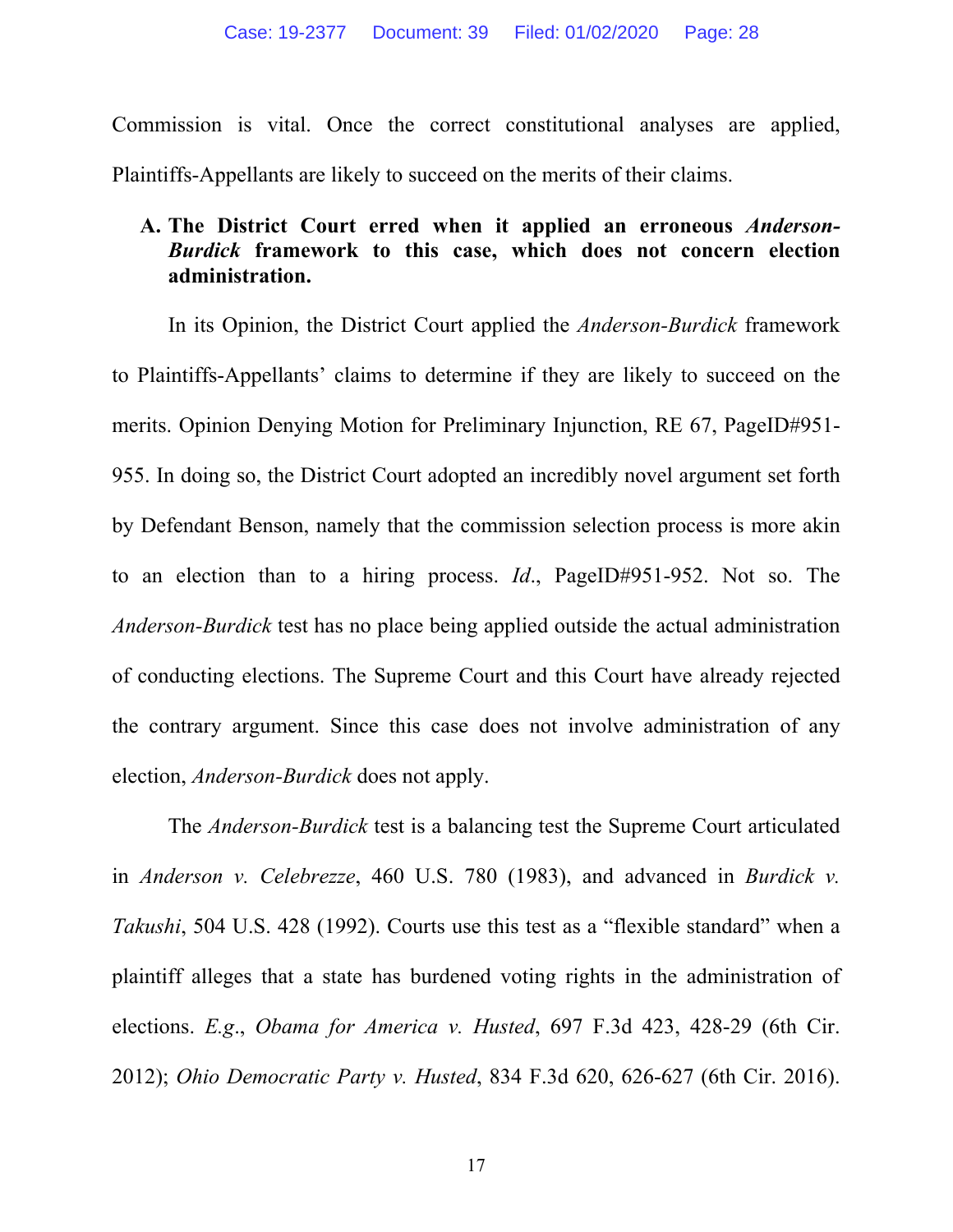The *Anderson-Burdick* test allows courts to weigh the character and magnitude of the asserted constitutional injuries against a state's interests in regulating elections. *Id*. Such a test makes perfect sense in adjudicating challenges to election regulations because "voting is of the most fundamental significance under our constitutional structure", *Burdick*, 504 U.S. at 433 (citation omitted), but "government must play an active role in structuring elections" to ensure fairness and honesty and avoid chaos during democratic processes. *Id*. Tension between these two interests arises because election laws "invariably impose some burden upon individual voters." Therefore *Anderson-Burdick* provides a framework for courts to determine when election regulations cross the line.

The *Anderson-Burdick* framework applies to challenges to election laws relating to the *administration of elections*—and *only* to those election laws. *Burdick*, 504 U.S. at 433-34; *Moncier v. Haslam,* 570 Fed. Appx. 553, 559 (6th Cir. 2014); *Green Party of Tenn. v. Hargett*, 791 F.3d 684, 692 (6th Cir. 2015); *Timmons v. Twin Cities Area New Party*, 520 U.S. 351, 358, (1997) ("States may, and inevitably must, enact reasonable regulations of *parties*, *elections*, and *ballots* to reduce election- and campaign-related disorder.") (emphasis added) (citing *Burdick*, 504 U.S. at 433); *Crawford v. Marion Cty. Election Bd*., 553 U.S. 181, 204 (2008) (Scalia, J., concurring).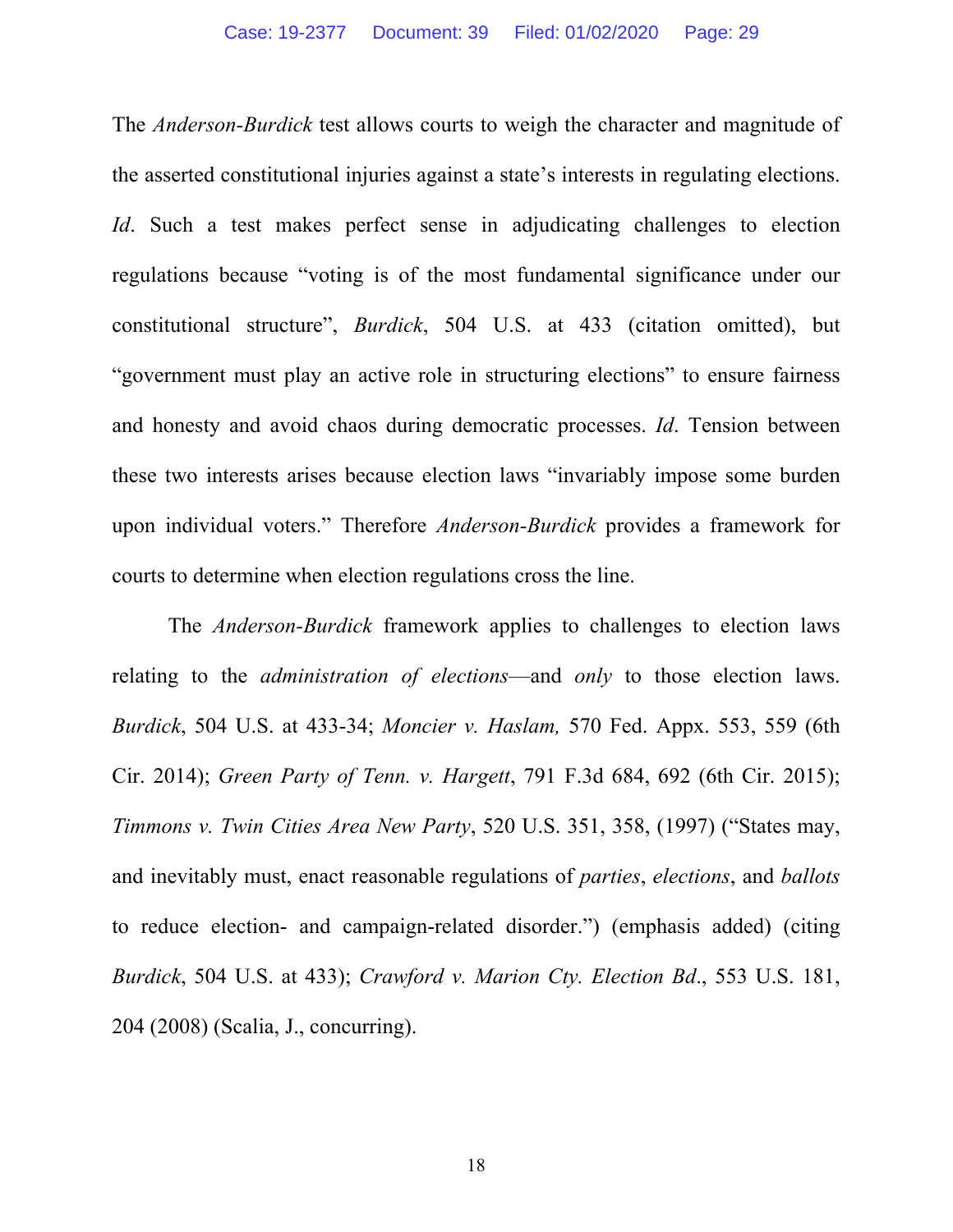There is no room in the *Anderson-Burdick* framework for considerations of non-election administration related regulations. Indeed, burdens on, or discrimination in, voting rights is the very trigger of the *Anderson-Burdick* test. *See Anderson*, 460 U.S. at 787-789; *Burdick*, 504 U.S. at 423-34; *Crawford*, 553 U.S. at 204 (Scalia, J., concurring) ("To evaluate a law respecting the right to vote whether it governs voter qualifications, candidate selection, or the voting process—we use the approach set out in *Burdick* . . . .") (emphasis added), and the state's heightened interests in administering elections, *see* U.S. Const. art. 1, § 4, *Anderson*, 460 U.S. at 787-789; *Burdick*, 504 U.S. at 423-34, *et seq*., are the interests those burdens are balanced against.

This Circuit has already held that *Anderson-Burdick* applies only to laws impacting the administration of candidate elections. In *Moncier v. Haslam*, an individual challenged a plan enacted by the Tennessee General Assembly which governed the selection, evaluation, and retention of judges who serve on the Supreme Court of Tennessee and the state's appellate courts. 570 Fed. Appx. 553, 553-555 (6th Cir. 2014). Under that plan, the Governor temporarily filled judicial vacancies by appointment, but those gubernatorial appointees had to run in a retention election to fulfill the remainder of the unexpired term they were serving. *Id*. The plaintiff in that case challenged the appointment/retention plan, alleging that it violated his and the people of Tennessee's First and Fourteenth Amendment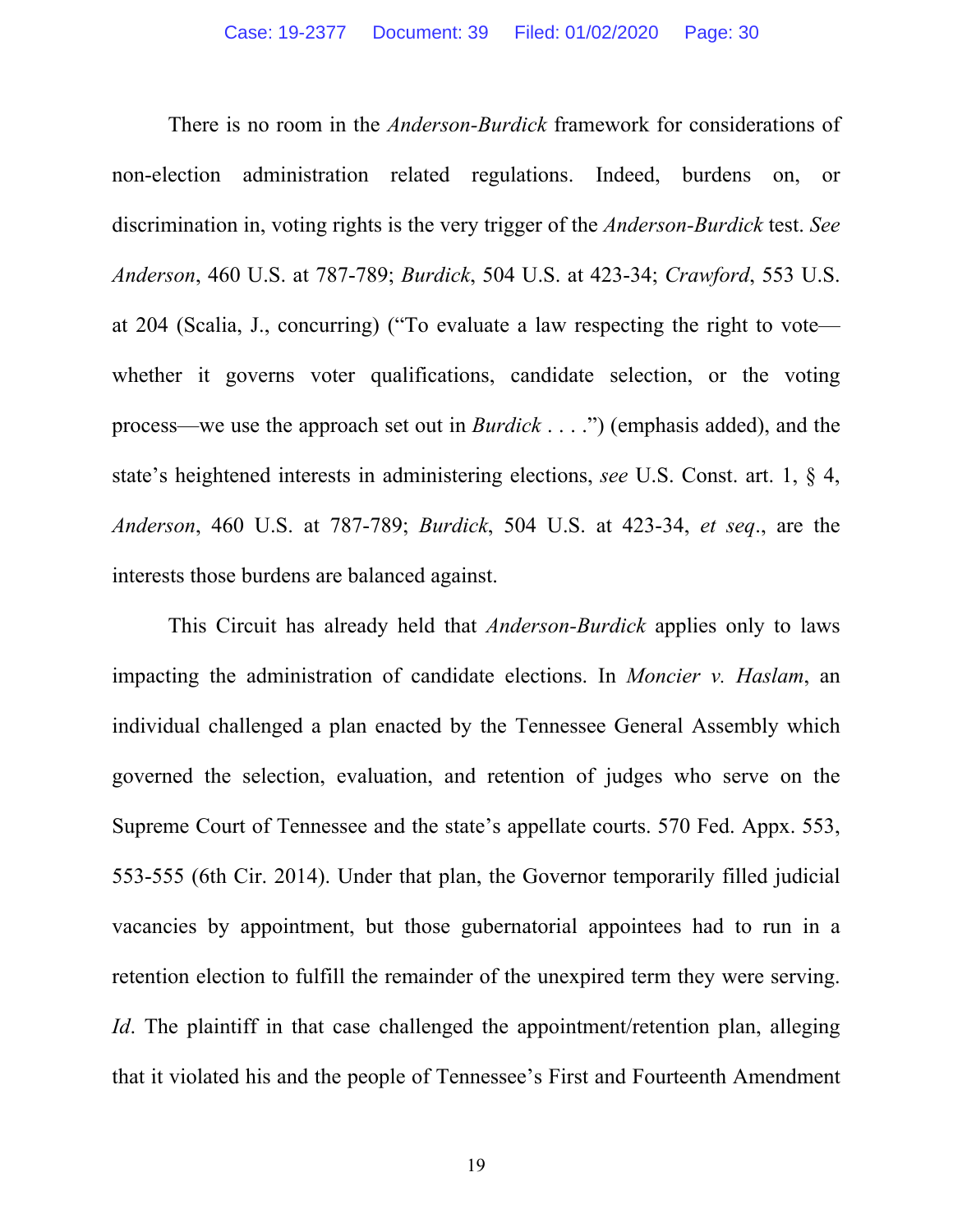rights to ballot access and political association. *Id*. That plaintiff relied heavily on *Anderson-Burdick* in pursing his First and Fourteenth Amendment claims. *Id*. at 558.

This Court held that *Anderson-Burdick* offered "no refuge" for the plaintiff because "*Anderson* and *Burdick* presupposed that state law required an election for a particular office in the first place." *Id*. at 559 (citing *Anderson*, 460 U.S. at 782; *Burdick*, 504 U.S. at 430). "Neither case mandated that states *organize their governments in a particular manner* . . . . Nor did either case stipulate when states may deem a particular office vacant or *specify how states must fill those vacancies*." *Moncier* at 559. (emphases added). Accordingly, this Court held that *Anderson* and *Burdick* "bear little weight" on the case. *Id*.

The character of the laws challenged in *Moncier* is parallel to the Commissioner-selection scheme here. They both involve the selection of government employees by state officials without regulating elections of candidates. The character of the challenged law in *Moncier* is the very reason this Court declined to examine it under *Anderson-Burdick*. *Id*. The same holds true here.

The Supreme Court's decision in *McIntyre v. Ohio Elections Commission* is also instructive. 514 U.S. 334 (1995). The complainant in that case challenged under the First Amendment an Ohio law that prohibited the distribution of anonymous campaign literature. *Id*. at 337. The writing in question was a handbill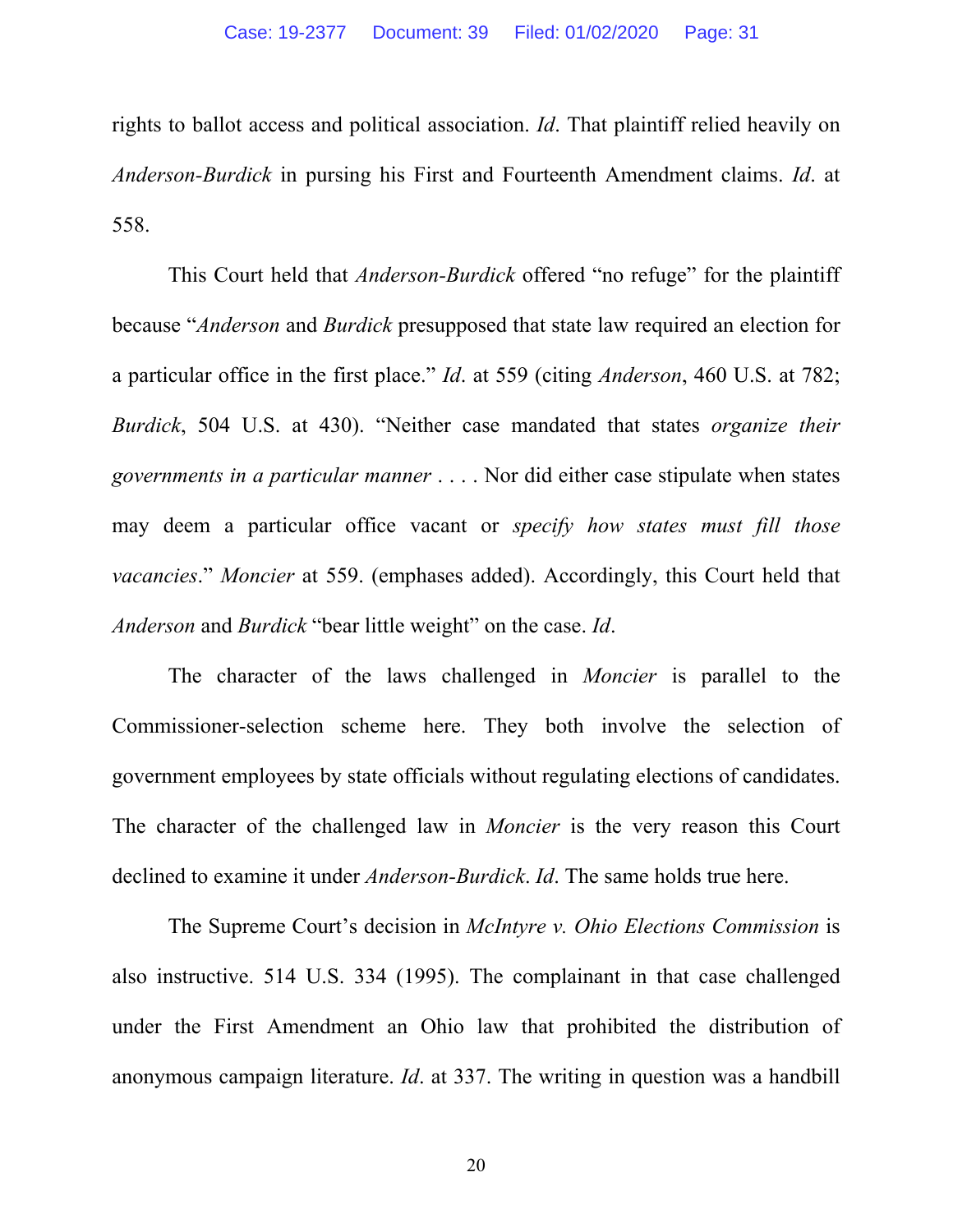urging voters to defeat a ballot issue. *Id*. Ohio principally relied on *Anderson-Burdick* to defend its prohibitions and the Ohio Supreme Court applied a similar reasoning in its decision below. *Id*. at 343-344. In reversing the Ohio Supreme Court, the Supreme Court flatly rejected this use of *Anderson-Burdick* outside of an election-law context:

Unlike the statutory provisions challenged in *Storer* and *Anderson*, § 3599.09(A) of the Ohio Code *does not control the mechanics of the electoral process.* It is a regulation of pure speech. Moreover, even though this provision applies evenhandedly to advocates of differing viewpoints, it is a direct regulation of the content of speech. . . . Consequently, we are not faced with an ordinary election restriction; this case involves a limitation on political expression subject to exacting scrutiny.

*Id*. at 345-46. (emphasis added) (internal citations and quotation marks omitted).

So, too, here. The operation of the commissioner disqualification scheme does not involve the "voting process itself" or the "mechanics of the electoral process." *Id*. at 344-45. It involves First Amendment violations in the Commission's selection of its members. *See also Briggs v. Ohio Elections Comm'n*, 61 F.3d 487, 493, n. 5 (6th Cir. 1995) (Agreeing with the *McIntyre* decision that the *Anderson-Burdick* standard "is inappropriate to evaluate the constitutionality of a statute that burdens rights protected by the First Amendment."); *Tenn. State Conf. of N.A.A.C.P. v. Hargett*, No. 3:19-cv-00365, 2019 U.S. Dist. LEXIS 156812, \*37-39 (M.D. Tenn. Sept. 13, 2019); *League of Women Voters v. Hargett*, 400 F. Supp. 3d 706, 724-25, (M.D. Tenn. 2019).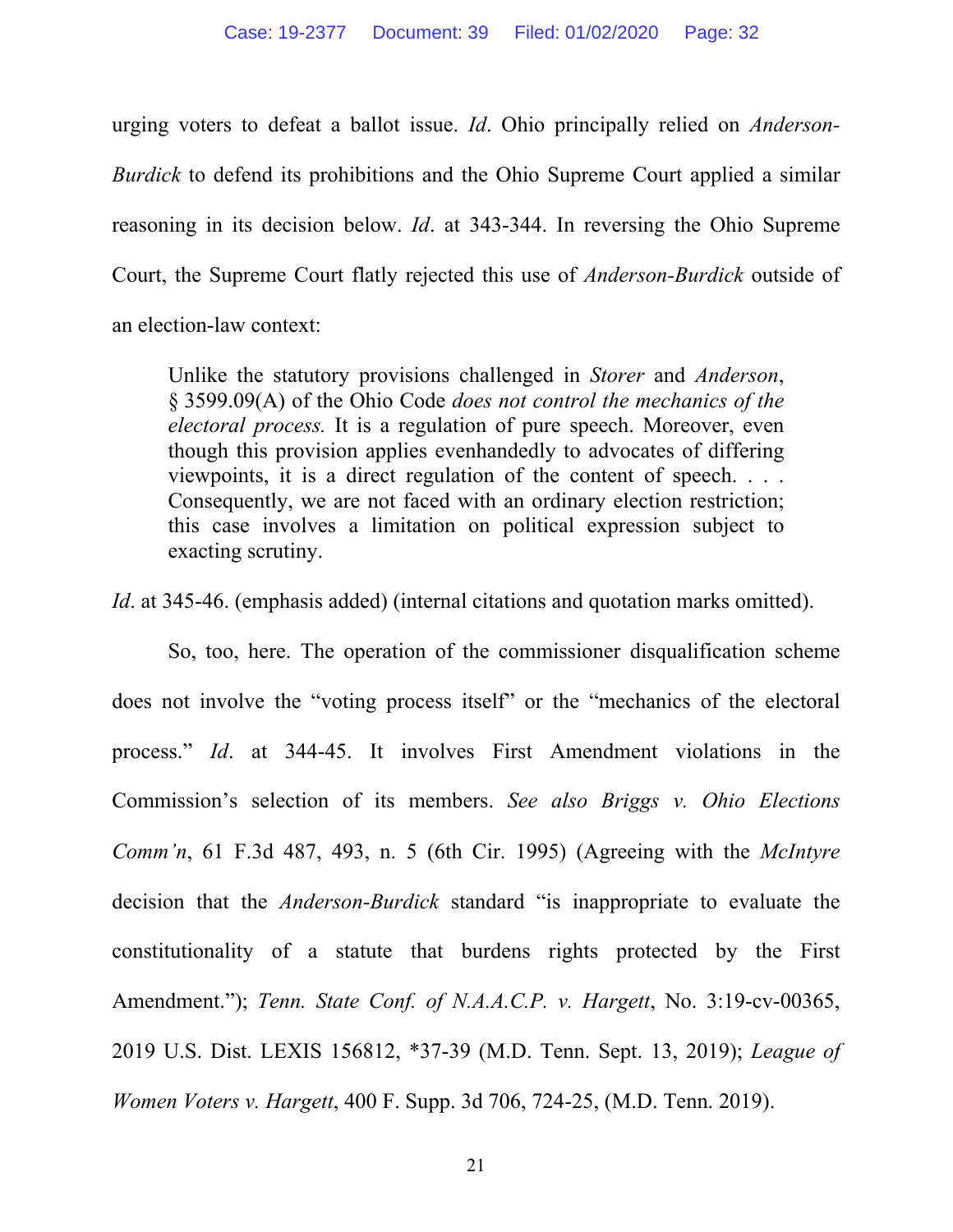Although the Supreme Court and this Court have applied *Anderson-Burdick* to a variety of laws, *see, e.g.*, *Crawford*, 553 U.S. 181 (upholding a voter ID law); *Wash. State Grange v. Wash. State Republican Party*, 552 U.S. 442 (2008) (upholding Washington's blanket primary law); *Calif. Democratic Party v. Jones*, 530 U.S. 567 (2000) (striking down California's blanket primary law); *Twin Cities Area New Party*, 520 U.S. 351 (upholding a ban on "fusion" candidates); *Burdick*, 504 U.S. at 434-38 (upholding a prohibition on write-in voting); *Anderson*, 460 U.S. at 788-90 (striking down an early filing deadline for independent candidates); *Obama for America v. Husted*, 697 F.3d 423 (finding Ohio law preventing casting of early ballots by non-military voters violative of Equal Protection Clause); *Ohio Democratic Party v. Husted*, 834 F.3d 620 (upholding early voting law), they have *never* applied it to laws outside of the election administration context directly related to the voting process.

Tellingly, all the cases cited by the District Court and Defendant below supporting the use of the *Anderson-Burdick* standard directly involve the processes, procedures, and apparatuses of voting, rather than the type of underlying First Amendment burdens introduced by the Commission's exclusionary practices. Nevertheless, the District Court opined that *Anderson-Burdick* "provide[s] the better framework for examining the constitutionality of the criteria for membership on a state redistricting commission" due to "the interests at stake" in redistricting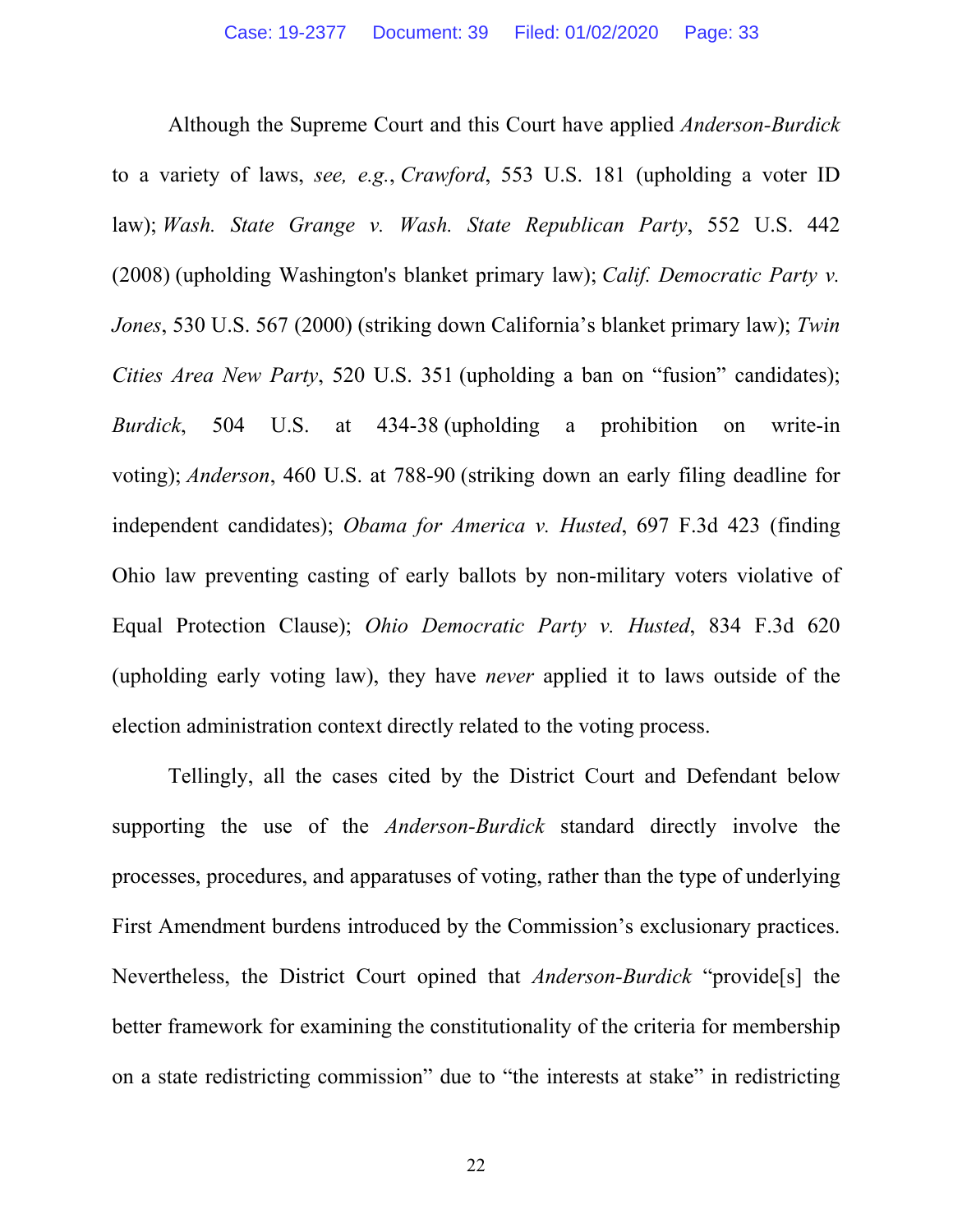and redistricting commissions. Opinion Denying Motion for Preliminary Injunction, RE 67, PageID#951-952. But courts have never applied the *Anderson-Burdick* test in cases directly involving challenges to redistricting plans or redistricting commissions. *See, e.g.*, *Rucho v. Common Cause*, 139 S. Ct. 2484 (June 27, 2019) (challenge to North Carolina redistricting plan); *Ariz. State Legis. v. Ariz. Indep. Redistricting Comm'n*, 135 S. Ct. 2652 (2015) (challenge to Arizona independent redistricting commission); *Vieth v. Jubelirer*, 541 U.S. 267, 271-317 (2004) (plurality op.) (challenge to Pennsylvania redistricting plan); *League of Women Voters of Mich. v. Benson*, 373 F. Supp. 3d 867 (E.D. Mich. 2019) (threejudge panel*), vacating Chatfield v. League of Women Voters*, No. 19-220, 2019 U.S. LEXIS 6515 (Oct. 21, 2019). If the courts do not use the *Anderson-Burdick* test to examine direct challenges to redistricting plans or redistricting commissions directly, how then could they utilize it to examine challenges to selection schemes for redistricting commissioners? *Cf*. Opinion Denying Motion for Preliminary Injunction, RE 67, PageID#951-952. It should not be done and indeed, given the competing interests necessitating the *Anderson-Burdick* test, it cannot be done, regardless of the redistricting "interests at stake". Opinion Denying Motion for Preliminary Injunction, RE 67, PageID#951-952.

The District Court relied heavily on *Citizens for Legislative Choice v. Miller*, 144 F.3d 916 (6th Cir. 1998), which is inapposite. Opinion Denying Motion for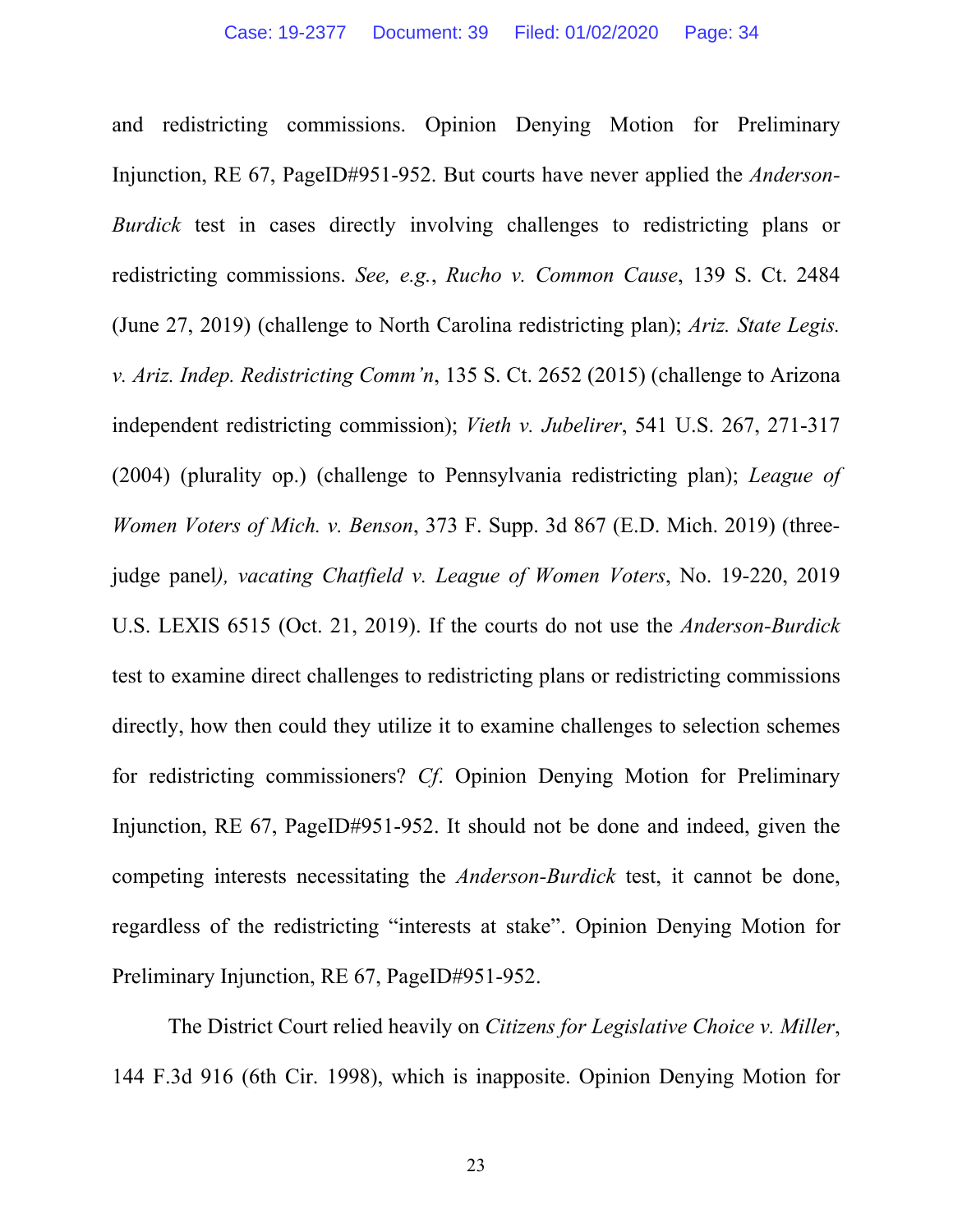Preliminary Injunction, RE 67, PageID#952, 954. There, a group of voters and public interest groups challenged a Michigan law that imposed lifetime term limits on state legislators. *Citizens for Legislative Choice v. Miller*, 144 F.3d at 918-919. Because the plaintiffs were voters and political groups—not the legislative candidates themselves—they were essentially arguing for a right to *vote* for a specific candidate or class of candidates. This Court held that no such right exists and *Anderson-Burdick* applies due to the *voting rights* implicated. *Id*. at 920-21. In contrast, this case involves free speech and association and how the government is using those characteristics to exclude candidates from a non-elected, government position. Because the law at issue in *Citizens for Legislative Choice* dealt with term limits for elected officials, it truly concerned elections and election administration; not so here, as the Commission's exclusionary requirements involve no elections for the positions at issue. Accordingly, *Anderson-Burdick* is not an appropriate framework to apply here, nor is *Citizens for Legislative Choice*.

## **B. Traditional First Amendment standards govern the merits analysis in this Case.**

Applying a traditional First Amendment analysis to this case shows that Plaintiffs-Appellees are likely to succeed on the merits of their claim. The Commission's exclusionary criteria are over- and under-inclusive rather than narrowly tailored to serve a vital government interest. Accordingly, the criteria are unconstitutional.

24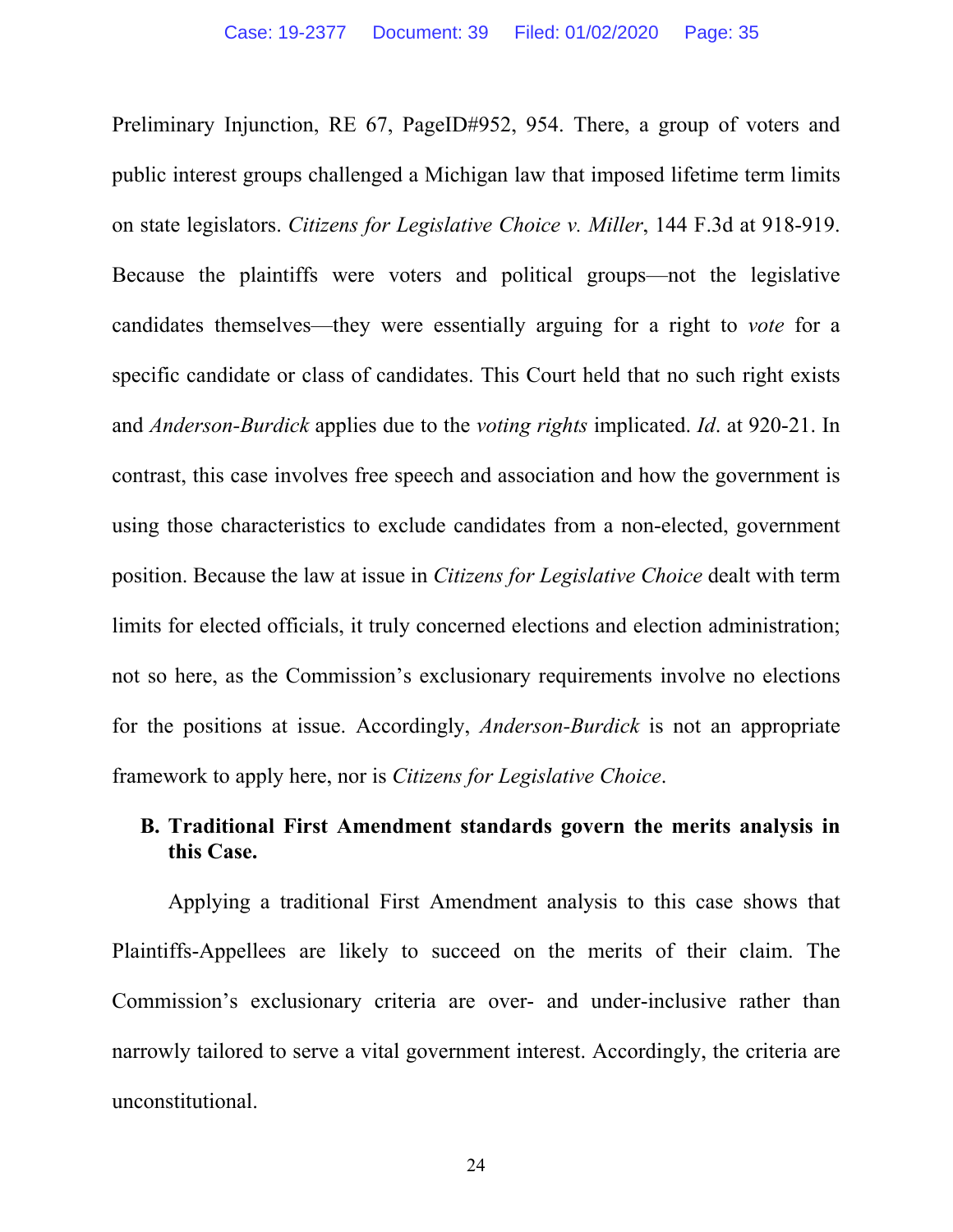### *1. The Commission excludes categories of individuals based on their exercise of constitutionally protected speech and associations.*

Plaintiffs-Appellants are individuals who fall into one or more of the eight categories set forth in Article IV, Section  $6(1)(B)$  and  $(C)$  of Michigan's Constitution and therefore are excluded from Commission eligibility based on their exercise (or a family member's exercise) of one or more constitutionally protected interests. These interests include freedom of speech (*e.g.*, by the exclusion of candidates for partisan office or by the activities of certain relatives), right of association (*e.g.*, by the exclusion of members of political parties or by the activities of certain relatives), and/or the right to petition (*e.g.*, by the exclusion of registered lobbyists or by the activities of certain relatives). Each of these rights is well established. For instance, the Supreme Court has made clear that lobbying is a quintessential example of the exercise of the right to petition that is protected by the First Amendment. "In a representative democracy . . . [the] government act[s] on behalf of the people and, to a very large extent, the whole concept of representation depends upon the ability of the people to make their wishes known to their representatives." *Eastern R.R. Presidents Conference v. Noerr Motor Freight, Inc.*, 365 U.S. 127, 137 (1961).

The Supreme Court has also previously held that "[t]he First Amendment protects political association as well as political expression" (quoting *Buckley v. Valeo*, 424 U.S. 1, 15 (1976)) and that "[t]he right to associate with the political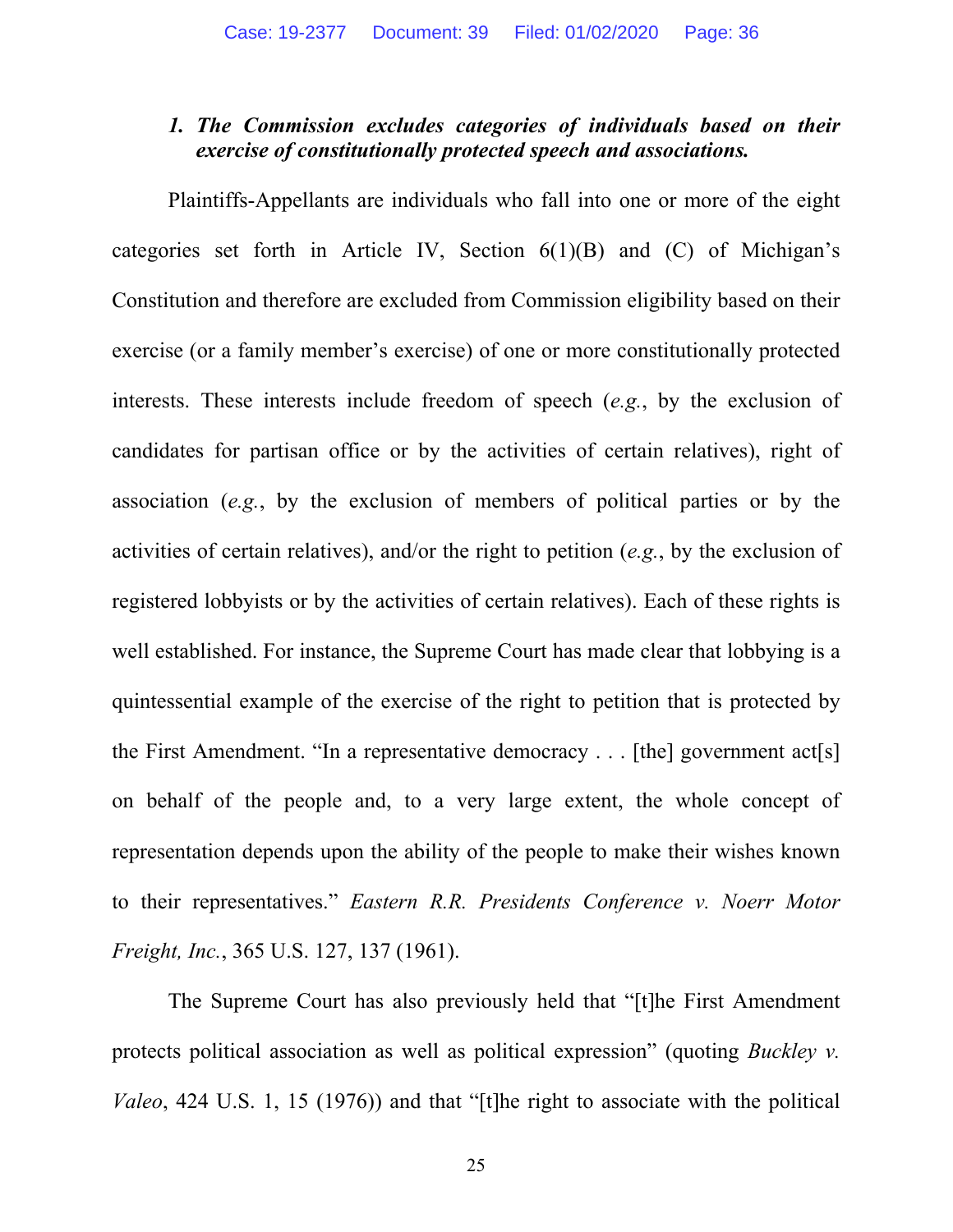party of one's choice is an integral part of this basic constitutional freedom" of

association. *Elrod*, 427 U.S. at 357 (plurality op.) (quoting *Kusper v. Pontikes*, 414

U.S. 51, 57 (1973)).

[P]olitical belief and association constitute the core of those activities protected by the First Amendment. Regardless of the nature of the inducement, whether it be by the denial of public employment or . . . by the influence of a teacher over students, [i]f there is any fixed star in our constitutional constellation, it is that no official, high or petty, can prescribe what shall be orthodox in politics, nationalism, religion, or other matters of opinion or force citizens to confess by word or act their faith therein. And . . . . [t]here can no longer be any doubt that freedom to associate with others for the common advancement of political beliefs and ideas is a form of 'orderly group activity' protected by the First and Fourteenth Amendments. The right to associate with the political party of one's choice is an integral part of this basic constitutional freedom. These protections reflect our profound national commitment to the principle that debate on public issues should be uninhibited, robust, and wide-open, a principle itself reflective of the fundamental understanding that [c]ompetition in ideas and governmental policies is at the core of our electoral process.

*Elrod*, 427 U.S. at 355-58 (internal citations omitted) (some alterations in original).

Moreover, the Supreme Court "has made clear that, even though a person has no 'right' to a valuable governmental benefit, and even though the government may deny him the benefit for any number of reasons, there are some reasons upon which the government may not act." *Rutan v. Republican Party*, 497 U.S. 62, 86 (1990) (quoting *Speiser v. Randall*, 357 U.S. 513, 526 (1958)). The government may not deny benefits to people in a way that infringes their constitutionally protected interests, especially freedom of speech. *Rutan* at 86. "For if the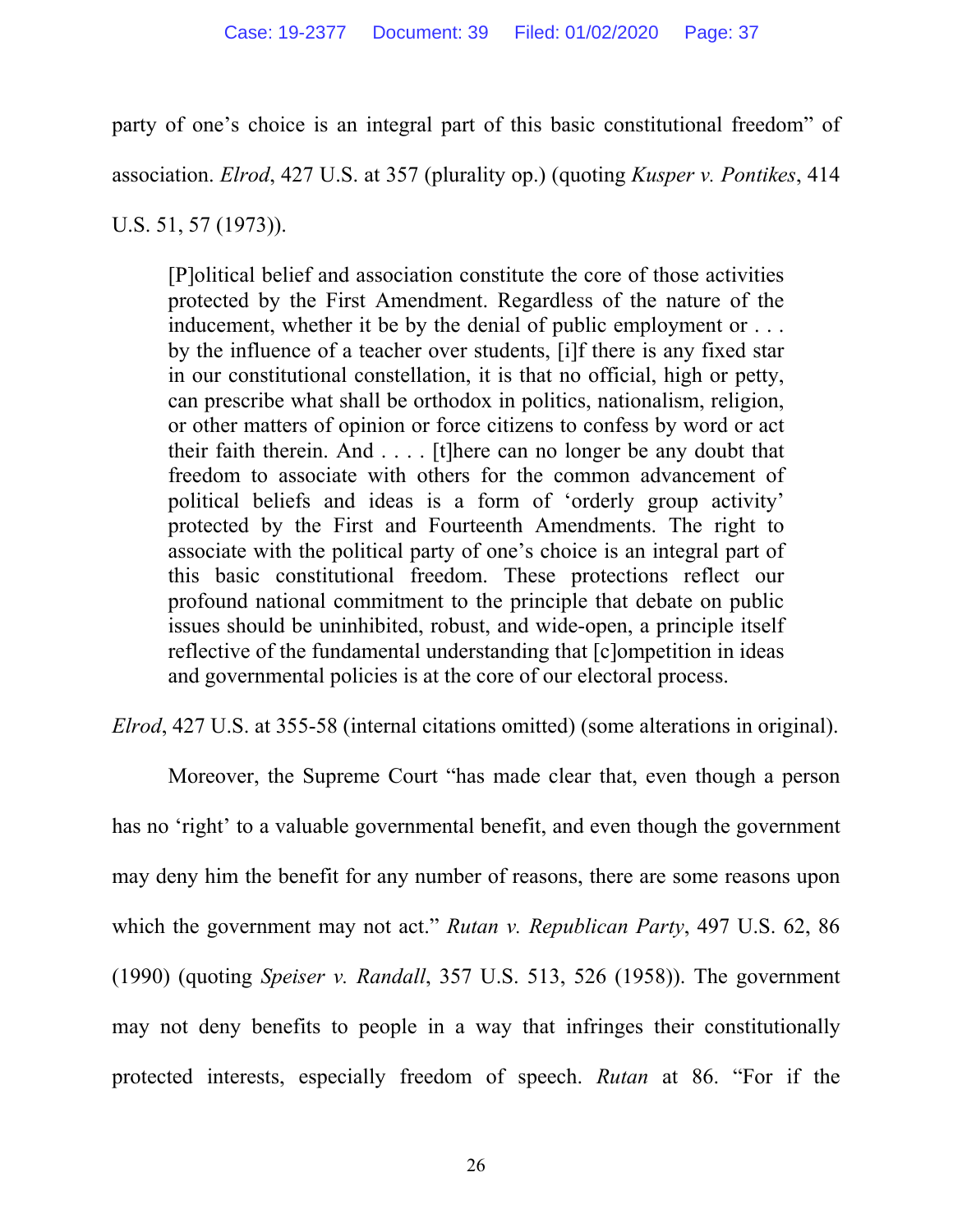government could deny a benefit to a person because of his constitutionally protected speech or associations, his exercise of those freedoms would in effect be penalized and inhibited. 'This would allow the government to produce a result which [it] could not command directly.'" *Id*. (citing *Speiser*, 357 U.S. at 526) (alteration in original). Such interference with constitutional rights is impermissible. *Id*.

In applying these principles, the Supreme Court has recognized that government positions—such as a Commissioner position here—convey a valuable government benefit. The most obvious of these benefits are specific quantifiable economic benefits. In the present case, each commissioner receives a salary of roughly \$40,000 from the State, as noted above. And courts have recognized that quantifiable economic worth is not the only valuable benefit derived from a government position.

These principles were reiterated more recently by the D.C. Circuit in *Autor v. Pritzker*, 740 F.3d 176 (D.C. Cir. 2014), a case that is remarkably akin to the present case. Plaintiffs-Appellants cited *Autor* extensively below, yet that decision is conspicuously absent from the District Court's opinion. In *Autor*, federally registered lobbyists challenged the constitutionality of the President's decision to ban lobbyists from serving on federal-government advisory committees. *Id*. The D.C. Circuit, citing the *Sindermann* line of cases, reversed the district court's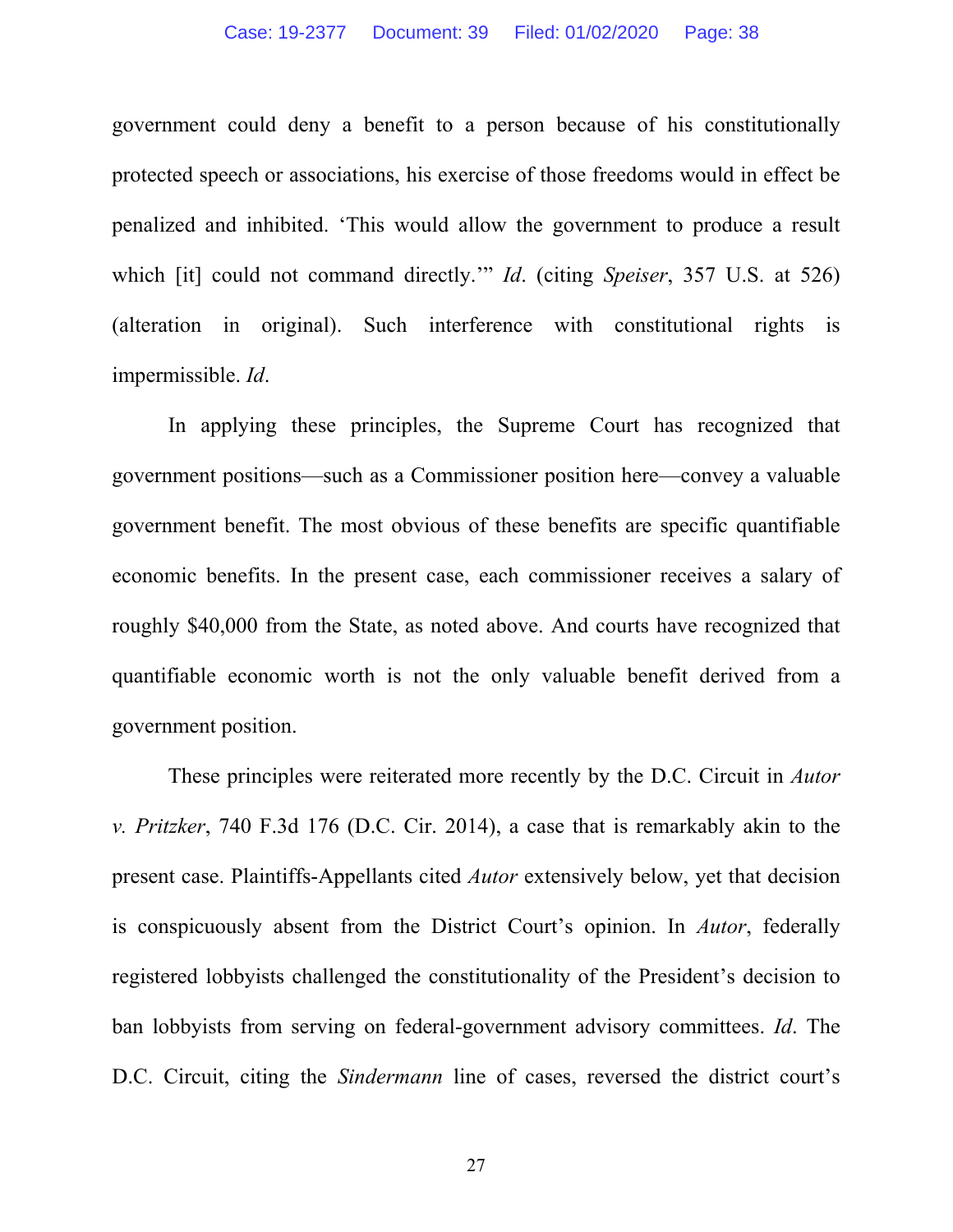dismissal of the claim and held that the lobbyists pleaded a viable First Amendment unconstitutional-conditions claim by alleging that the government conditioned their eligibility for the valuable benefit of committee membership on their willingness to limit their First Amendment right to petition government. *Id*. at 184. By conditioning Plaintiffs-Appellants' eligibility on their willingness to forgo engaging in First Amendment-protected activity, the Commission does the exact same here. Indeed, even if Plaintiffs-Appellants stopped their own and their relatives' First Amendment activity tomorrow, it would be years before they would be eligible for Commission membership.

The "'unconstitutional conditions' doctrine holds that the government 'may not deny a benefit to a person on a basis that infringes his constitutionally protected . . . freedom of speech' *even if he has no entitlement to that benefit*." *Bd. of Cty. Comm'rs, Wabaunsee Cty. v. Umbehr*, 518 U.S. 668, 674 (1996) (emphasis added) (quoting *Perry v. Sindermann*, 408 U.S. 593, 597 (1972)). For instance, while there is no constitutional right to government employment, the government cannot condition employment on the relinquishment of constitutional rights. *See, e.g.*, *Hartman v. Moore*, 547 U.S. 250, 256 (2006) ("Official reprisal for protected speech 'offends the Constitution [because] it threatens to inhibit exercise of the protected right.'") (alteration in original) (quoting *Crawford-El v. Britton*, 523 U.S. 574, 588 n. 10 (1998)); *Connick v. Myers*, 461 U.S. 138, 142 (1983) ("[I]t has been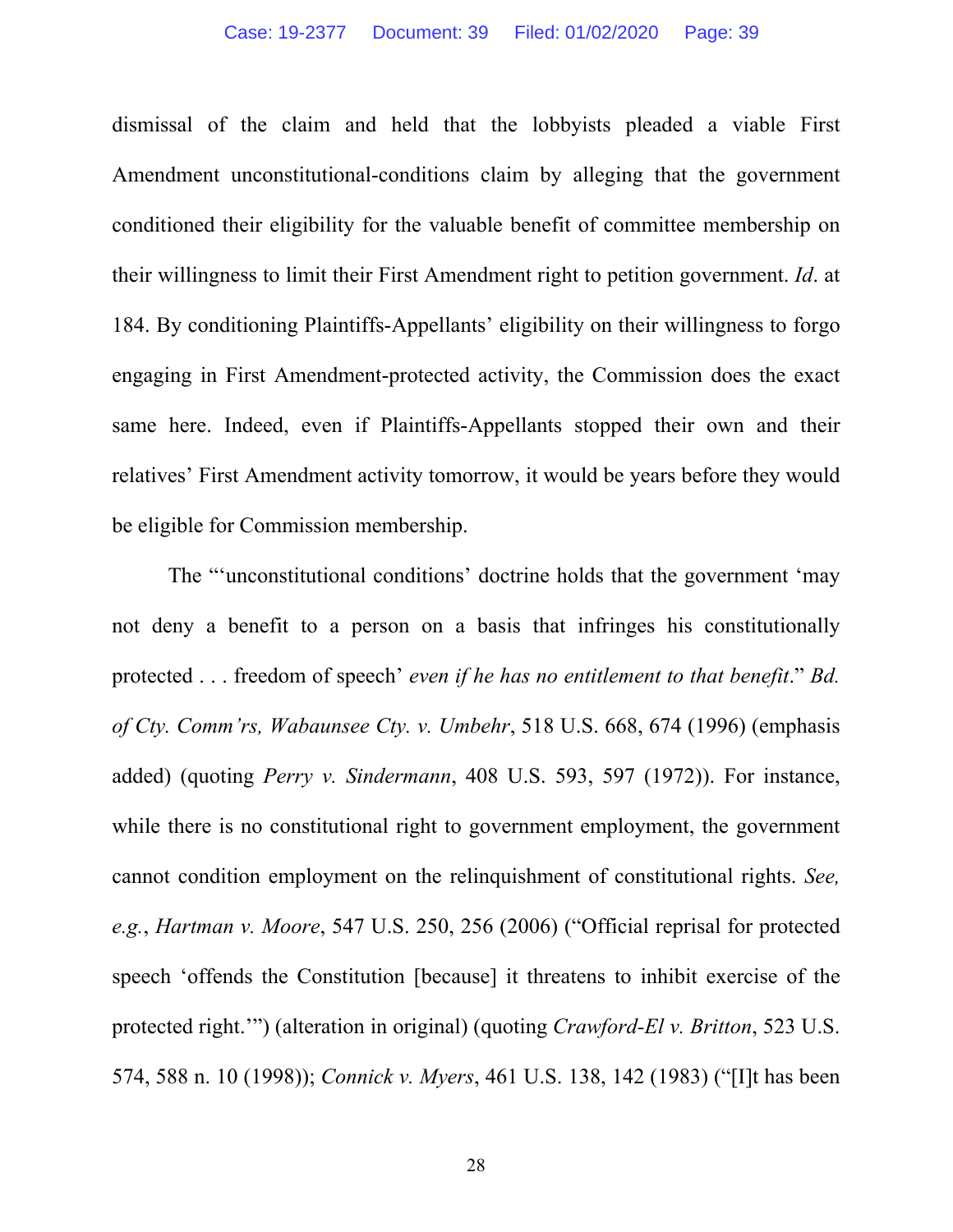settled that a State cannot condition public employment on a basis that infringes the employee's constitutionally protected interest in freedom of expression." (citing *Keyishian v. Board of Regents*, 385 U.S. 589, 605-06 (1967) and others); *Keyishian*, 385 U.S. at 606 ("It is too late in the day to doubt that the liberties of religion and expression may be infringed by the denial of or placing of conditions upon [government employment]." (quoting *Sherbert v. Verner*, 374 U.S. 398, 404  $(1963)$ ).

Thus, Plaintiffs-Appellants—who each desire to serve on the Commission but are excluded from consideration—have been denied a benefit. It is through the denial of this benefit that Plaintiffs-Appellants are being punished for no other reason than the exercise of their First Amendment rights, or that of a family member.

#### *2. The Commission's exclusions are unconstitutional because they are both over- and under-inclusive and therefore not narrowly tailored.*

The exclusion of Plaintiffs-Appellants from eligibility to serve on the Commission acts as an unconstitutional condition on employment because it is both over- and under-inclusive, rather than narrowly tailored to an adequate government interest.

Conditions of employment that compel or restrain belief and association (*e.g.*, patronage requirements or exclusionary factors based on a person's status within a political party), are inimical to the process which undergirds our system of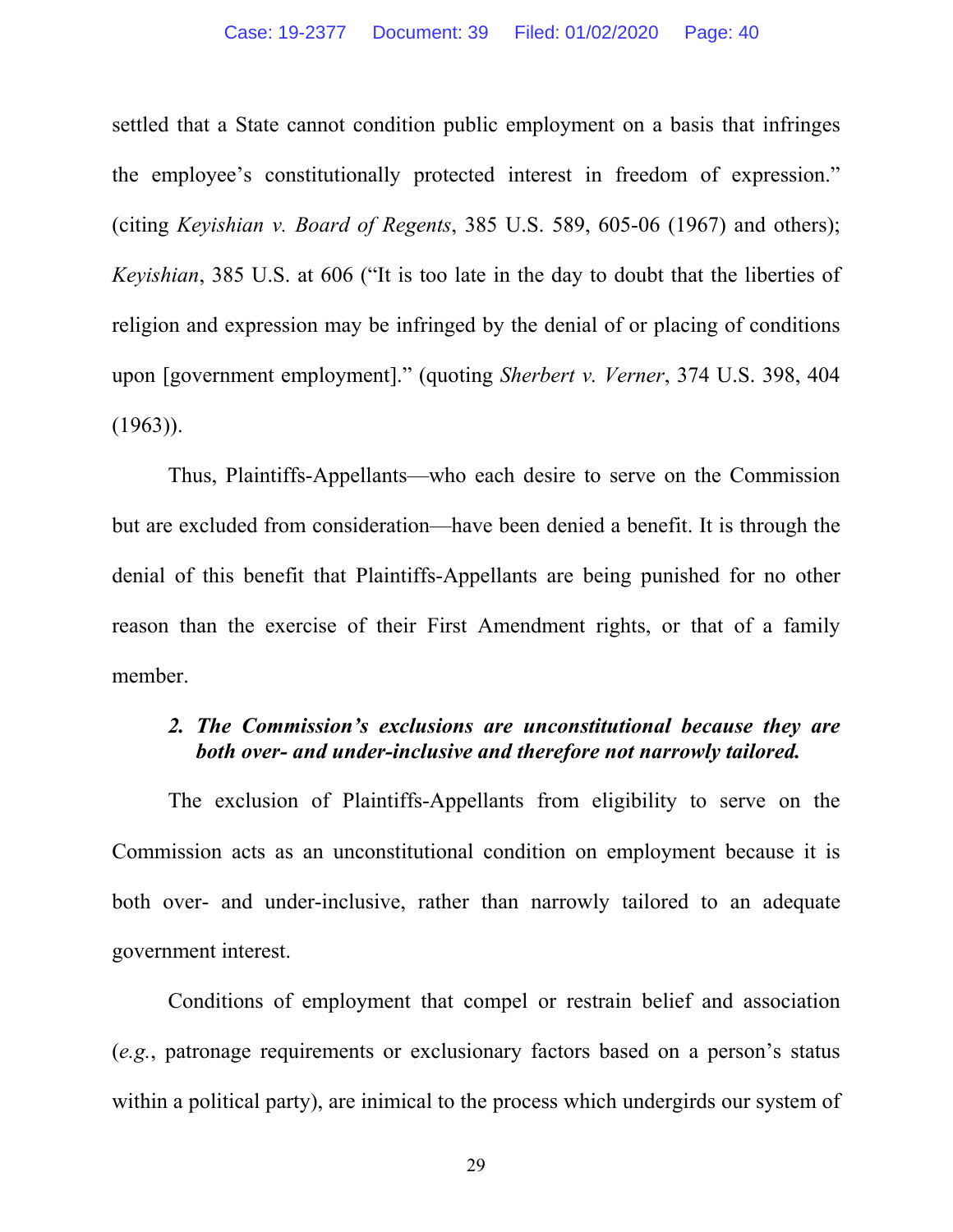government and is "at war with the deeper traditions of democracy embodied in the First Amendment." *Illinois State Employees Union v. Lewis*, 473 F.2d 561, 576 (7th Cir. 1972). The Supreme Court has made clear that "[u]nder [its] sustained precedent, conditioning hiring decisions on political belief and association plainly constitutes an unconstitutional condition, unless the government has a vital interest in doing so." *Rutan*, 497 U.S. at 78. "[T]he government must demonstrate (1) a vital government interest that would be furthered by its political hiring practices; and (2) that the patronage practices are narrowly tailored to achieve that government interest."<sup>3</sup> *Vickery v. Jones*, 856 F. Supp. 1313, 1322 (S.D. Ill. 1994).

A law regulating speech is not narrowly tailored if it fails to advance the government's interests; the law is also not narrowly tailored if it is either over- or under-inclusive, and is not the least restrictive means among available, effective alternatives. *Reed v. Town of Gilbert, Ariz.*, 135 S. Ct. 2218, 2231-32 (2015);

<sup>3</sup> Some courts have applied a strict-scrutiny standard in assessing the constitutionality of laws that burden the right to petition, requiring the government to demonstrate that the challenged law is justified by a "compelling government interest" and that it uses the "least restrictive means" of furthering that interest. *See, e.g.*, *ACLU v. New Jersey Election Law Enforcement Comm.*, 509 F. Supp. 1123, 1129 (D.N.J. 1981). This is a more demanding standard than intermediate scrutiny, which inquires whether the challenged law is "narrowly tailored to serve a significant governmental interest, and . . . leave[s] open ample alternative channels for communication of the information." *Ward v. Rock Against Racism*, 491 U.S. 781, 791 (1989) (quoting *Clark v. Cmty. for Creative Non-Violence*, 468 U.S. 288, 293 (1984)). The narrow tailoring element of the intermediate scrutiny test requires that the government's chosen means not be "substantially broader than necessary to achieve the government's interest." *Ward*, 491 U.S. at 800.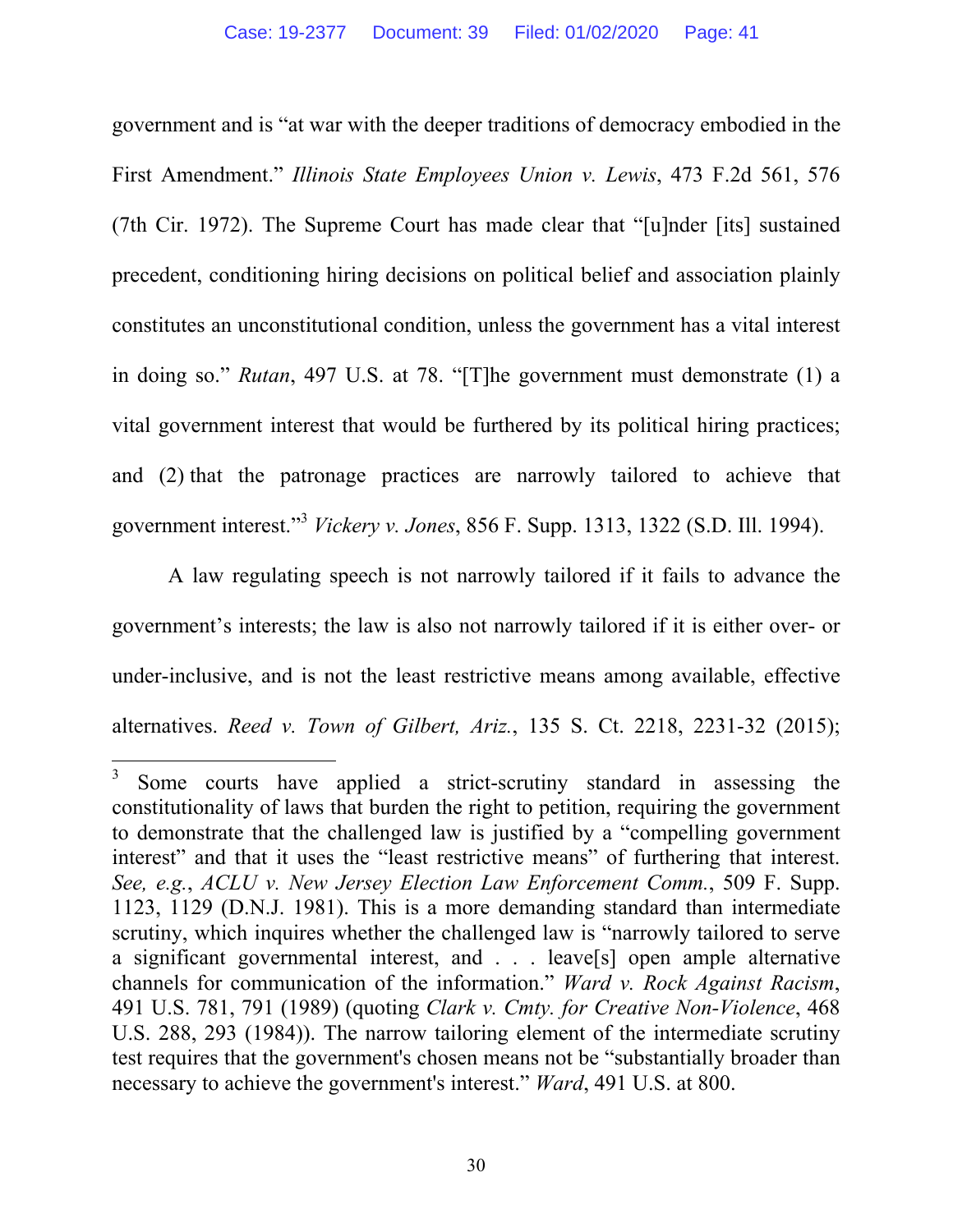*Simon & Schuster, Inc. v. Members of N.Y. State Crime Victims Bd.*, 502 U.S. 105, 121-23 (1991). A law regulating speech is over-inclusive if it implicates more speech than necessary to advance the government's interest(s). *Simon & Schuster*, 502 U.S. at 121-23. An under-inclusive law regulates less speech than necessary to advance the government's interest(s). *Florida Star v. B.J.F.*, 491 U.S. 524, 540 (1989).

# *i. The Commission's criteria are both over- and underinclusive.*

Intervening Defendant VNP stated that the relevant government interest here was to create "a fair, impartial, and transparent process where voters - not politicians - will draw Michigan's state Senate, state House, and Congressional election district maps."<sup>4</sup> Regarding the exclusion of the eight categories of individuals from eligibility, VPN explained that "[t]he amendment disqualifies these individuals from serving on the Commission because they are *most likely* to have a conflict of interest when it comes to drawing Michigan's election district maps."<sup>5</sup>

<sup>4</sup> Voters Not Politicians, *We Ended Gerrymandering in Michigan*, https://votersnotpoliticians.com/redistricting.

<sup>5</sup> *Id*. (emphasis added)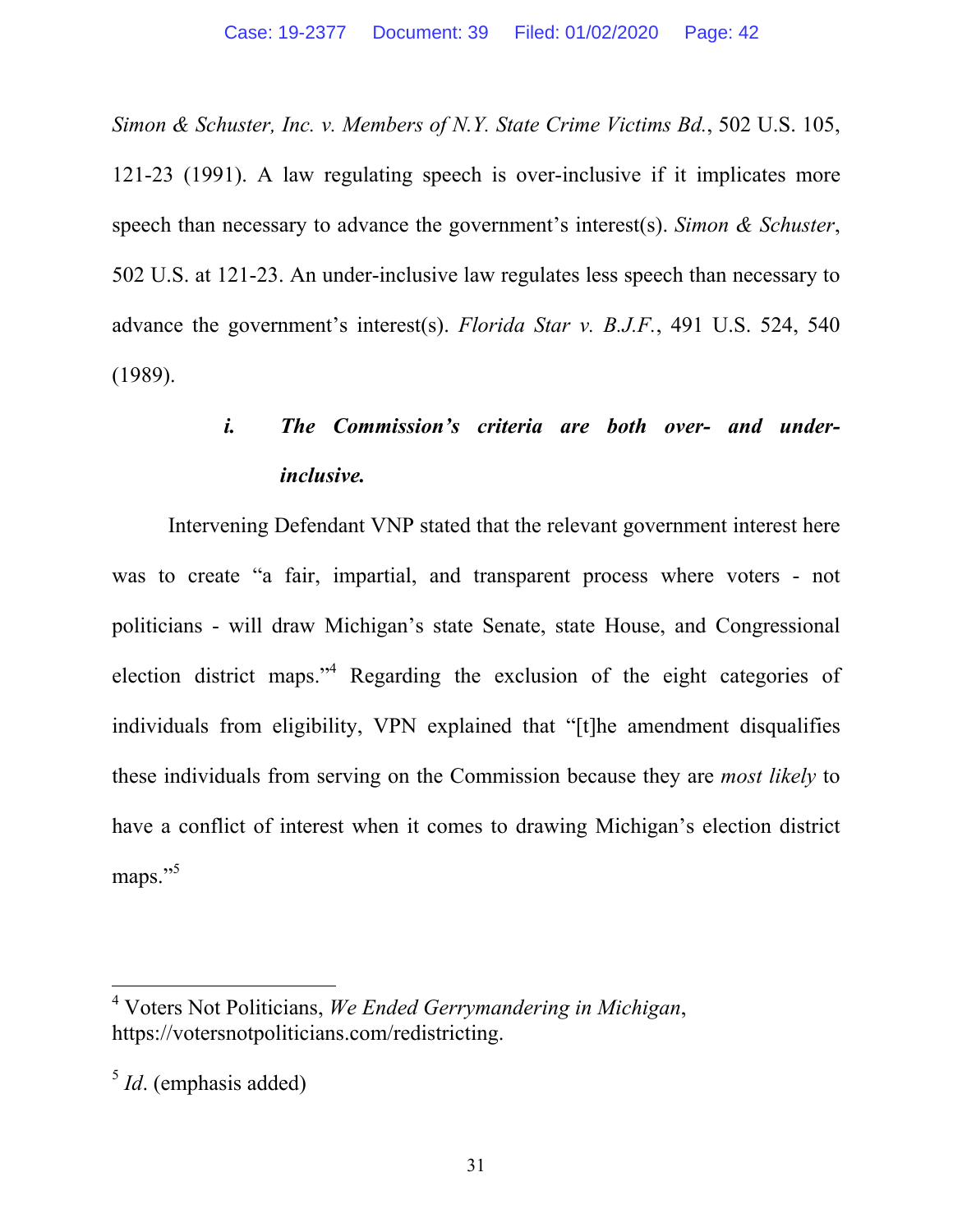The District Court below said these interests in excluding Plaintiffs-Appellants were "compelling". Opinion Denying Motion for Preliminary Injunction, RE 67, PageID#954. But in doing so, it relied, as it so often did in its Opinion, on *Citizens for Legislative Choice*. 144 F.3d at 923. And as explained above, *Citizens for Legislative Choice* is inapplicable and concerns entirely different interests and justifications.

In excluding certain categories of citizens from eligibility based on their exercise of core First Amendment rights, including freedom of speech, right of association, and right to petition the government, the State has unconstitutionally conditioned eligibility for a valuable benefit on a willingness to limit those First Amendment rights. *See Adams v. Governor of Delaware*, 920 F.3d 878 (3d Cir. 2019) (Plaintiff's freedom of association rights were violated by a political balance requirement for Delaware's Supreme Court, Superior Court, and Chancery Court), *cert. granted sub nom., Carney v. Adams*, No. 19-309 (Dec. 6, 2019); *Autor*, 740 F.3d at 179.

The categories are purportedly based on the individual having engaged in activities that reach a certain level of partisanship. In short, the State draws an arbitrary line between certain levels of partisan activity—while some levels of partisan activity are deemed exclusionary (such as being a paid campaign consultant or serving as a precinct delegate), others are not (such as serving as a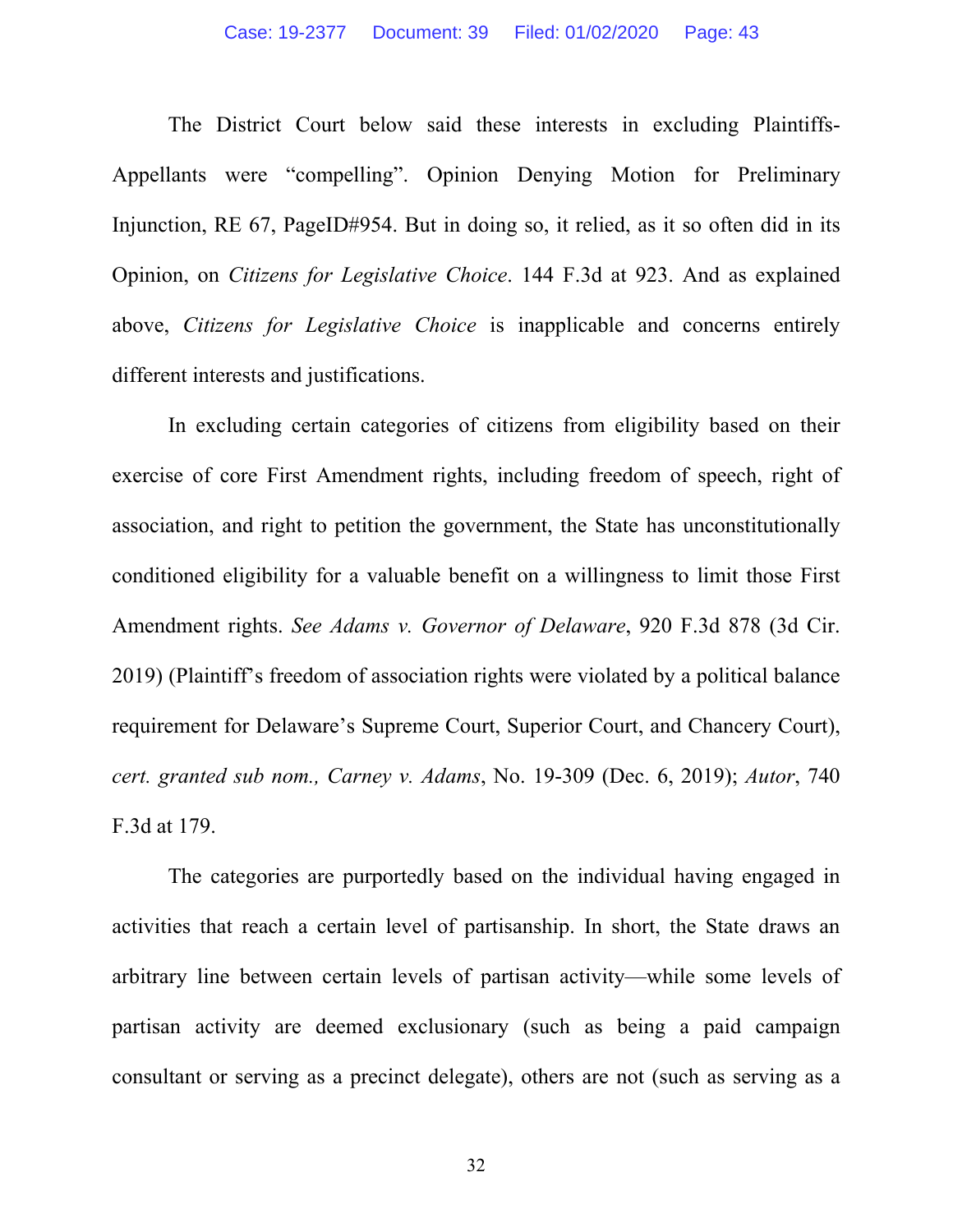volunteer for a recognized party, or serving as a mayor in the City of Detroit elected on a "nonpartisan" basis). <sup>6</sup> Embedded in this arbitrary line drawing is the erroneous assumption that it is only elected officials, candidates, people who have been engaged in other political activities or lobbying, and those somehow tied to them (by family relationships), who have a "personal" or "private" interest in redistricting. These categories are both over- and under-inclusive, regardless of whether the exclusions are designed to eliminate partisanship or private interests. For example, it is impossible to say that the parent of a daughter who is employed by a lobbyist is too partisan to serve but that a volunteer in a political campaign or a "nonpartisan" (but clearly partisan) elected official are not. The exclusionary categories are not narrowly tailored to the government's interest. *Vickery*, 856 F. Supp. 1313 at 1322; *see also* Motion for Preliminary Injunction, RE 4, PageID#77.

The excluded-person categories here are both over- and under-inclusive. For instance, the restriction draws a distinction between registered and unregistered lobbyists, even though the latter lobbying activities may be far more extensive than the former. If the State believes that a lobbyist's financial interest is compellingly

<sup>&</sup>lt;sup>6</sup> The system of self-identified "affiliation" (or lack of affiliation) is yet another aspect of the State's arbitrary system. Though individuals may self-identify their affiliation, the State has no mechanism to determine if an individual has accurately and truthfully designated his or her affiliation other than self-affirmation. There is no assurance that an applicant has appropriately declared his or her true political biases, undermining the stated goals of transparency and impartiality.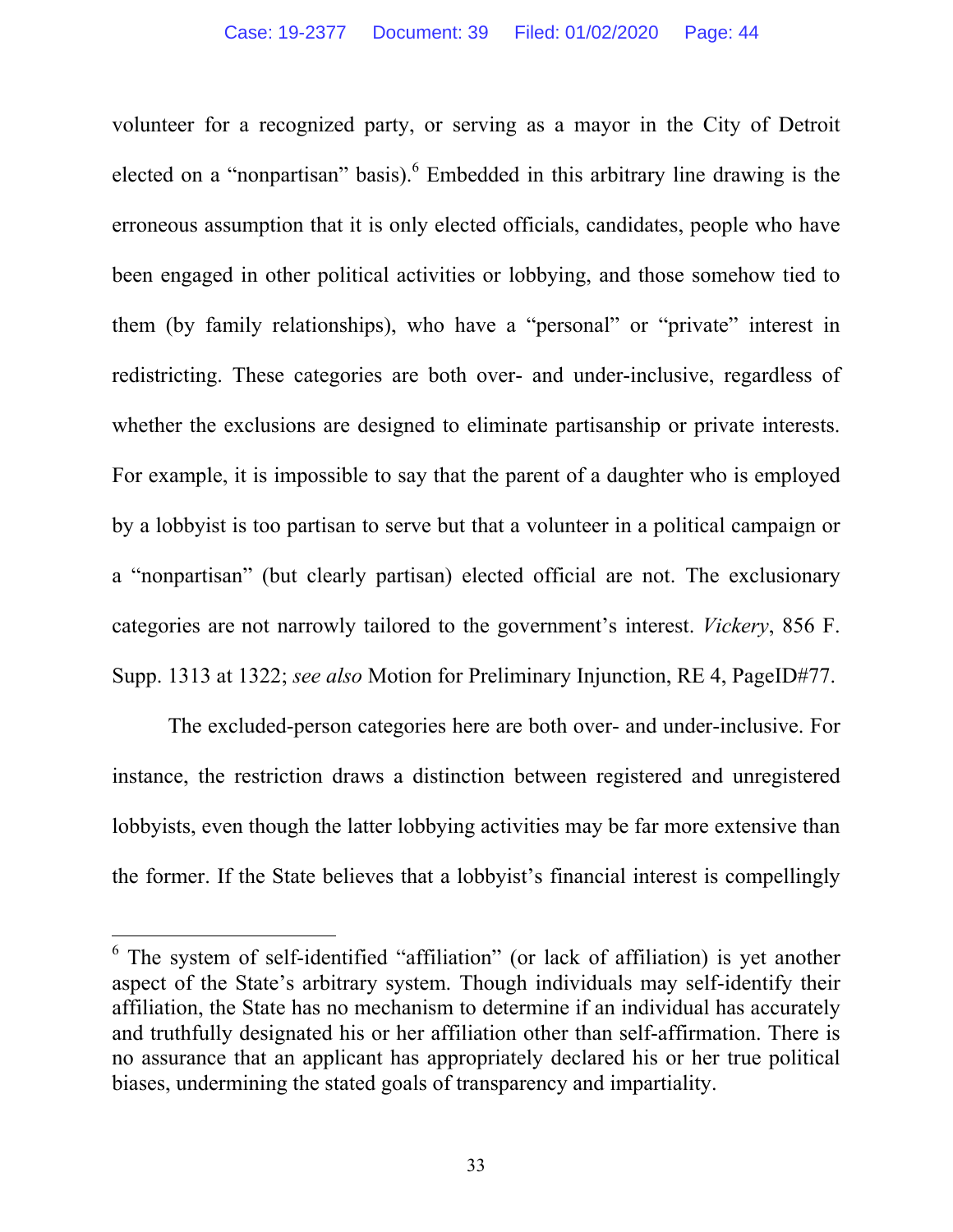implicated by redistricting, there is no logical justification for distinguishing between registered and unregistered lobbyists. Someone in charge of grassroots lobbying for the League of Women Voters of Michigan would not be required to register as a lobbyist and would therefore not be excluded on that basis, while someone employed by Planned Parenthood as a lobbyist in Lansing would be required to register and would therefore be excluded.

Similarly, paid employees of elected officials, political candidates, campaigns, or political action committees are excluded from eligibility, while volunteers are eligible to serve on the Commission.<sup>7</sup> Yet an unpaid volunteer may be *more* likely than a disqualified paid consultant to seek employment from a successful candidate.

Further, although Supreme Court Justices in Michigan are nominated by political parties in an inherently partisan process, current Justices (and those who have served on the Supreme Court in the last six years) are not excluded from eligibility to serve on the Commission, yet the State provides no explanation for the inconsistent treatment between these judges elected in connection with political party operations and other elected officials. Also, bafflingly inconsistent is that township candidates who serve in partisan positions are disqualified but

 $\overline{a}$ 

<sup>7</sup> *See* The Office of Secretary of State Jocelyn Benson, *Commissioner Eligibility Guidelines*, https://www.michigan.gov/sos/0,4670,7-127-1633\_91141-501739-- ,00.html.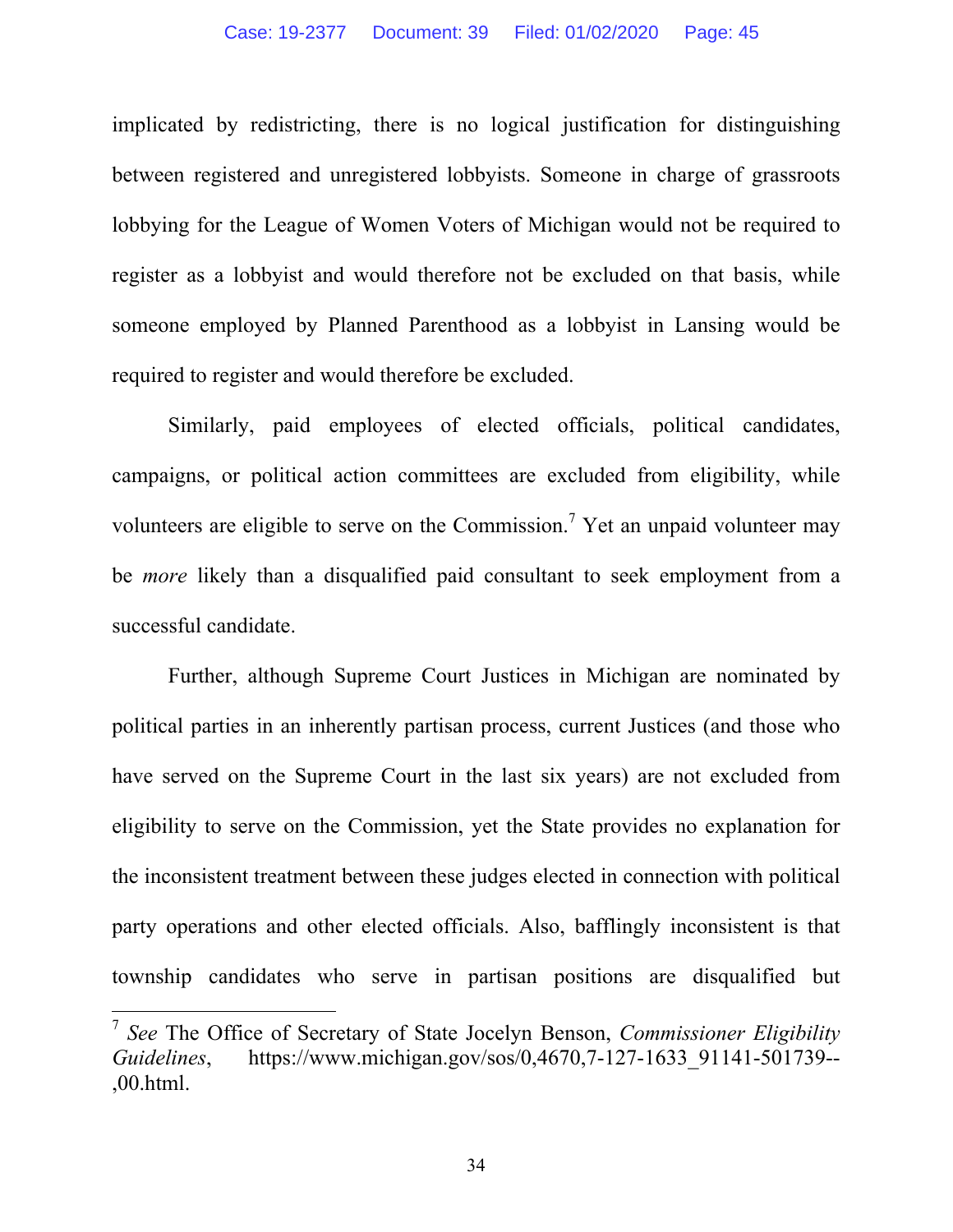"nonpartisan" city candidates are not. $8$  So, a member of the Detroit City Council may serve, *even when supported and endorsed by the Democratic Party*, while a Republican trustee of Macomb Township may not serve.

Thus, the Plaintiffs have a strong likelihood of success on the merits because the government interest is not a sufficient fit with the restrictions to justify the distinction the challenged provision draws between Plaintiffs and all other eligible registered voters.

The Commission exclusions are not justified by the stated interests of implementing a "fair, impartial, and transparent redistricting process"<sup>9</sup> either, because excluding Plaintiffs from the Commission cannot be adequately linked to the achievement of those goals. While other aspects of the Commission can logically be connected to those goals (*e.g.*, prohibiting Commissioners from seeking election into the districts they draw, public meetings, publishing of each redistricting proposal, prohibition on *ex parte* communications with

 $8$  This may have been an intentional design, given that in Michigan the large cities which are dominated by the Democratic Party tend to have "non-partisan" government systems, while smaller community government structures such as townships generally have partisan city councils and mayors, and tend to be controlled by Republican officials. Eric Walcott, *Why are some elections nonpartisan*, Michigan State University Extension (Dec. 1, 2017) https://www.canr.msu.edu/news/why\_are\_some\_elections\_non\_partisan.

<sup>9</sup> Voters Not Politicians, *We Ended Gerrymandering in Michigan*, https://votersnotpoliticians.com/redistricting.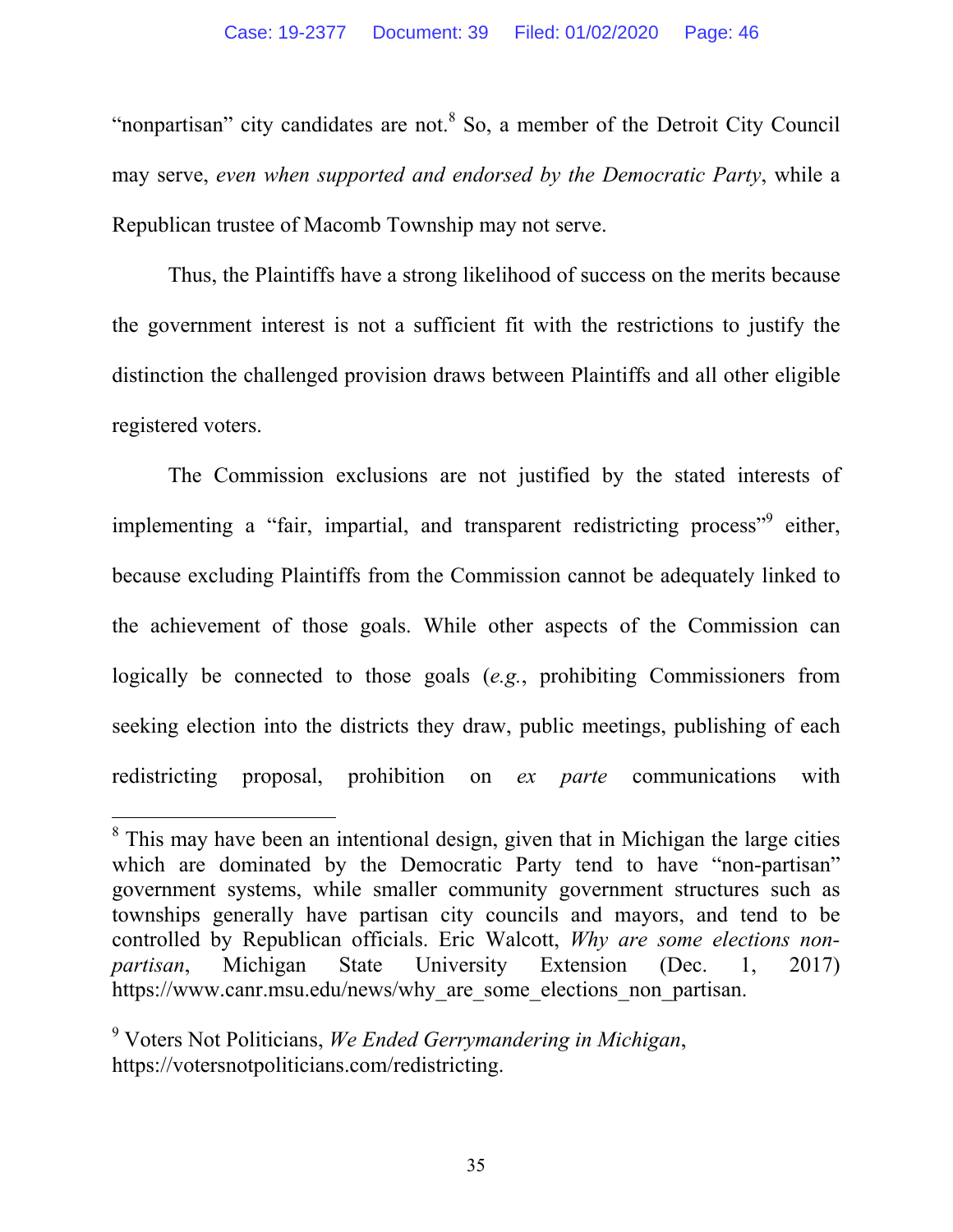commissioners, prohibition on the acceptance of gifts by the commissioners, requirement of a majority vote for substantive determinations), excluding Plaintiffs from serving on the Commission because of their prior exercise of First Amendment rights cannot.

Perhaps the most startling example of over-inclusiveness is the exclusion of any parent, stepparent, child, stepchild, or spouse of any individual that falls into one of the other excluded categories. There is no basis to disqualify family members, as they bear no relationship to the state's purported interest in eliminating individuals who have engaged in the state political process from redistricting decisions. Indeed, the Michigan Attorney General found unconstitutional a statute that prohibited political contributions by family members (including spouses, parents, children, or spouses of a child) of individuals with interest in a casino enterprise. Mich. Att'y Gen. Adv. Op. 7002 (1998). The Attorney General concluded that the family members "bear no relationship to th[e] state's compelling interest." *Id*.; *see also* SEC Rule 206(4)-5, 17 C.F.R. § 275.206(4)-5 (2010) (excluding spouses from "pay to play" rule prohibiting investment advisors making contributions to government officials that influence government entities to whom they provide services). However the State defines its interest, a familial relationship is insufficient to justify the denial of a citizen of his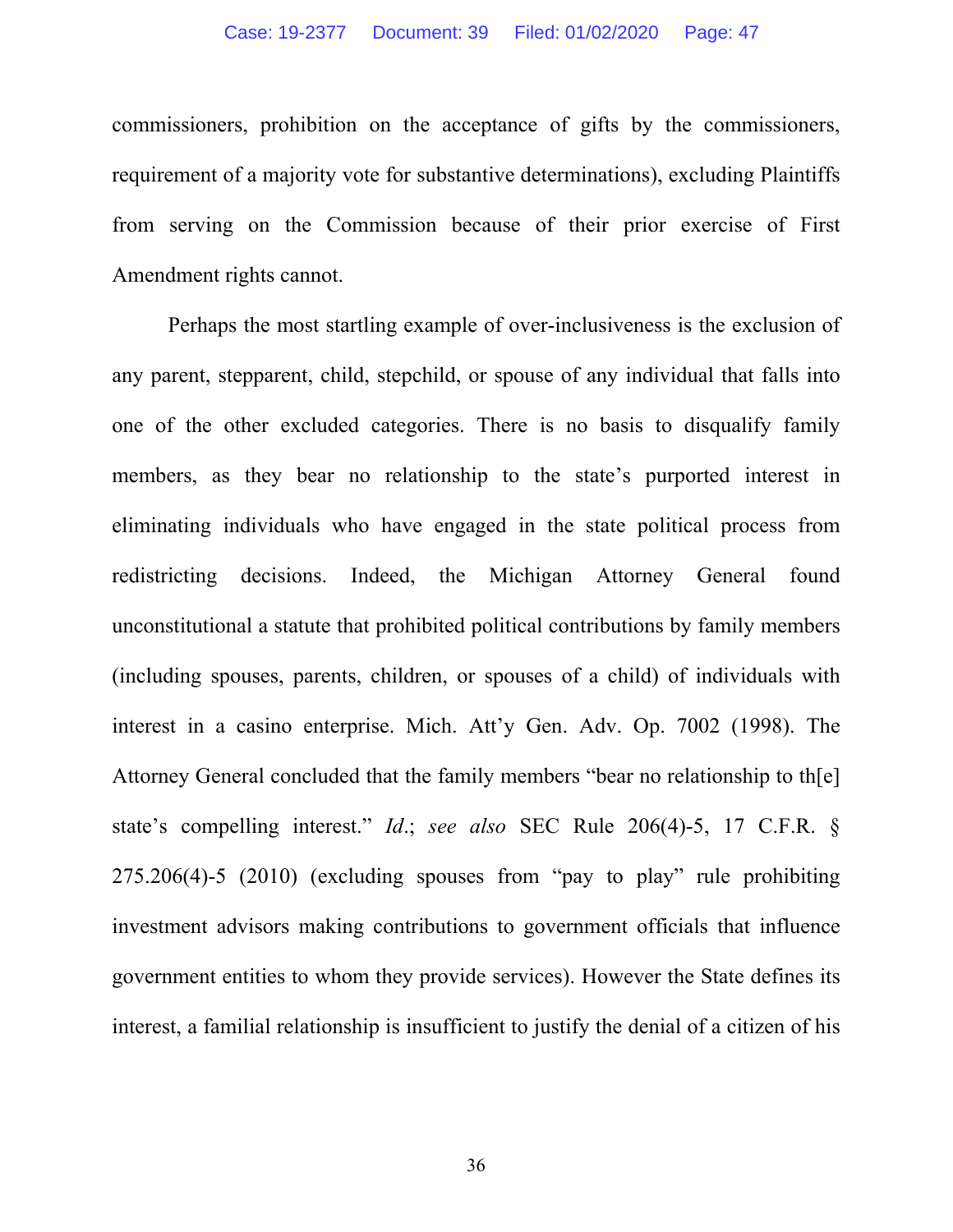or her constitutional rights. And these are but a few examples of the scheme's constitutional shortcomings.

Below, Defendants argued that Plaintiffs-Appellants are excluded from serving on the Commission because they are the "most likely" to have a conflict of interest in the redistricting process, and the District Court appeared to adopt this argument. This assertion erroneously assumes that it is only elected officials and candidates, people who have been engaged in various political activities or lobbying, and those somehow tied to them, that have a personal and passionate interest in the outcome of redistricting. Further, there are no mechanisms to identify and eliminate from consideration applicants who are extremely partisan in nature but do *not* fall into one of the banned categories. The Commission's application process provides a system of self-identified "affiliation" (or lack of affiliation) yet provides no definition of "affiliation" and no mechanism for the state to determine if an individual has accurately and truthfully designated his or her affiliation.

Michigan is one of many states that does not maintain voter registration based on political party. So, there is no assurance that an applicant has appropriately declared his or her true political biases, allowing for unchecked manipulation of the system and thus undermining the stated goals of transparency and impartiality. The result is a stark and inappropriate disparity in treatment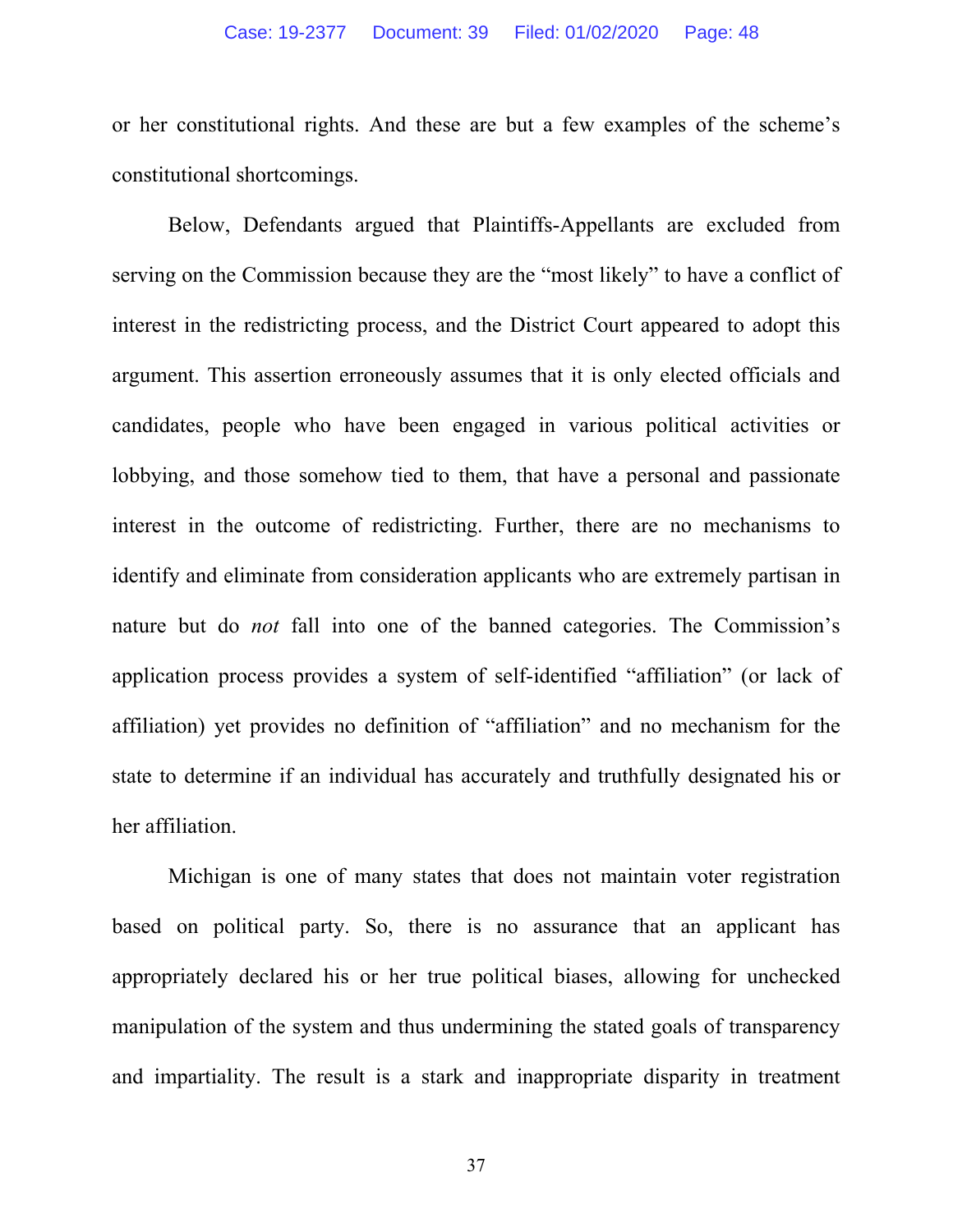between the Plaintiffs-Appellants and the vast numbers of citizens who are equally personally invested in the outcome of the redistricting process, but eligible to serve as a commissioner.

Most important, it is inappropriate to single out Plaintiffs based on perceived impartiality because the Commission itself is not designed to be impartial or nonpartisan. Rather, it is designed to be an amalgam of a variety of views across the political spectrum. That Plaintiffs-Appellants' participation is somehow constitutionally justified because it will undermine the "impartiality" of a Commission that necessarily includes a variety of views, including self-declared partisan ones, is unsupportable. There is no compelling explanation from the State or District Court as to how Plaintiffs-Appellants' exercise of their First Amendment rights would result in a Commission with less impartiality than a Commission that includes individuals who hold strong political views that are just as strong—or perhaps even stronger—but do not happen to fall into to one of the excluded categories of people.

Thus, the government has no legitimate basis to condition Plaintiffs-Appellants' eligibility to serve as Commissioner on their agreement to forgo constitutionally protected activities – and to have refrained from such activities for years prior to the ballot measure even being proposed – or to penalize them for having family members who exercised those same rights. This categorical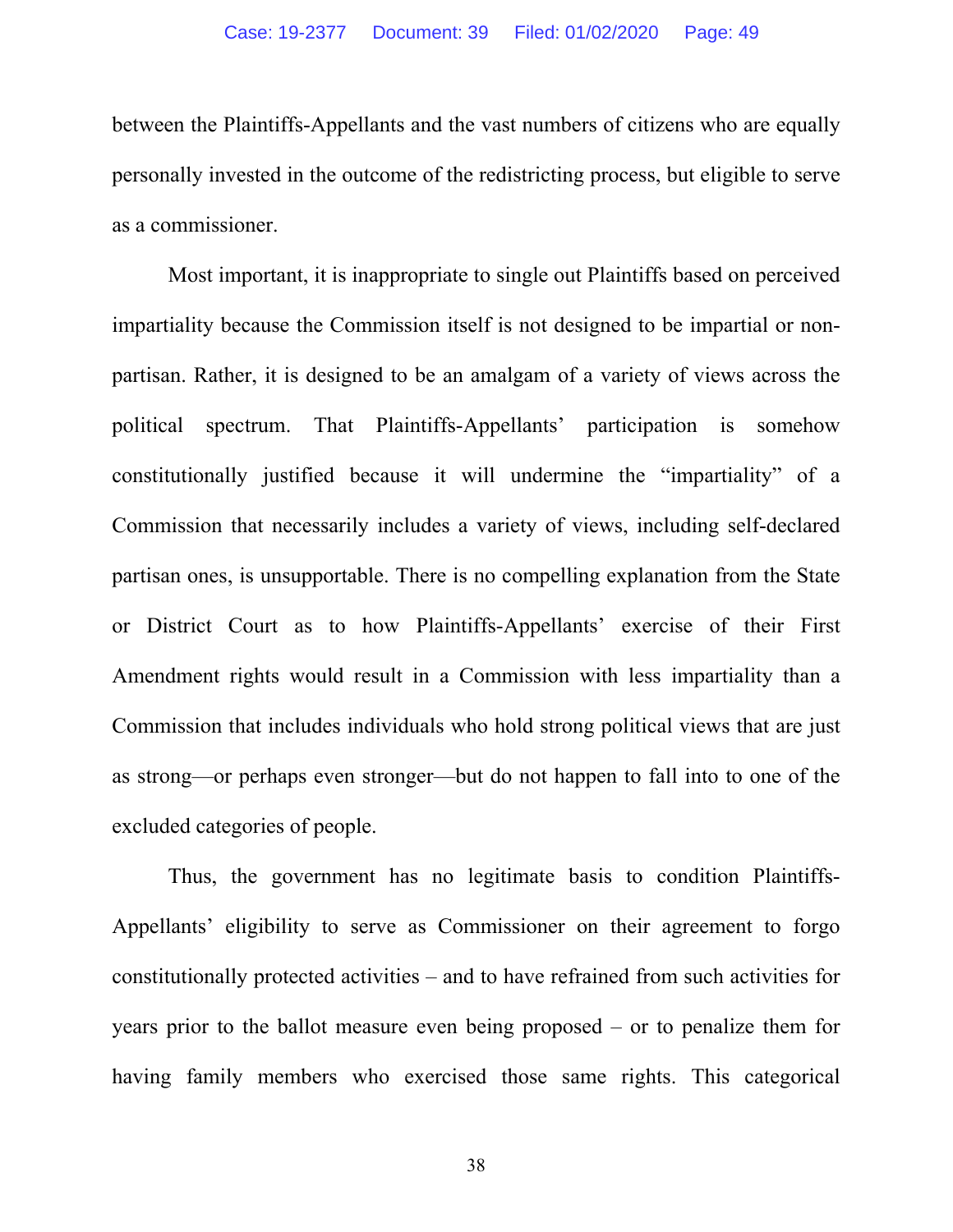exclusion of Plaintiffs-Appellants from serving on the Commission attaches an unconstitutional condition on eligibility because the State may not deny a benefit to a person on a basis that infringes his or her constitutionally protected rights.

#### *ii. The Commission's criteria violate Equal Protection.*

The Commission's exclusionary criteria also violate the Equal Protection Clause for many of the same reasons that they violate the First Amendment. The criteria burden only individuals that fall into set categories because of an exercise of their First Amendment rights (or their family members' exercise of such rights), while imposing no restriction on individuals who may be just as partisan, or more partisan.

The District Court dedicated no more than a paragraph to its analysis of Plaintiffs-Appellants' Equal Protection claim. Opinion Denying Motion for Preliminary Injunction, RE 67, PageID#956-957. It held that because Plaintiffs-Appellants "do not belong to any suspect classification such as race or religion" the state need only meet rational basis, which it held it likely does in this case. *Id*. This was also error.

As the Supreme Court stated in *Police Dep't of Chicago v. Mosley*, and unlike Equal Protection cases involving protected and non-protected classes, "[t]he Equal Protection Clause requires that statutes *affecting First Amendment interests* be narrowly tailored to their legitimate objectives." 408 U.S. 92, 101 (1972)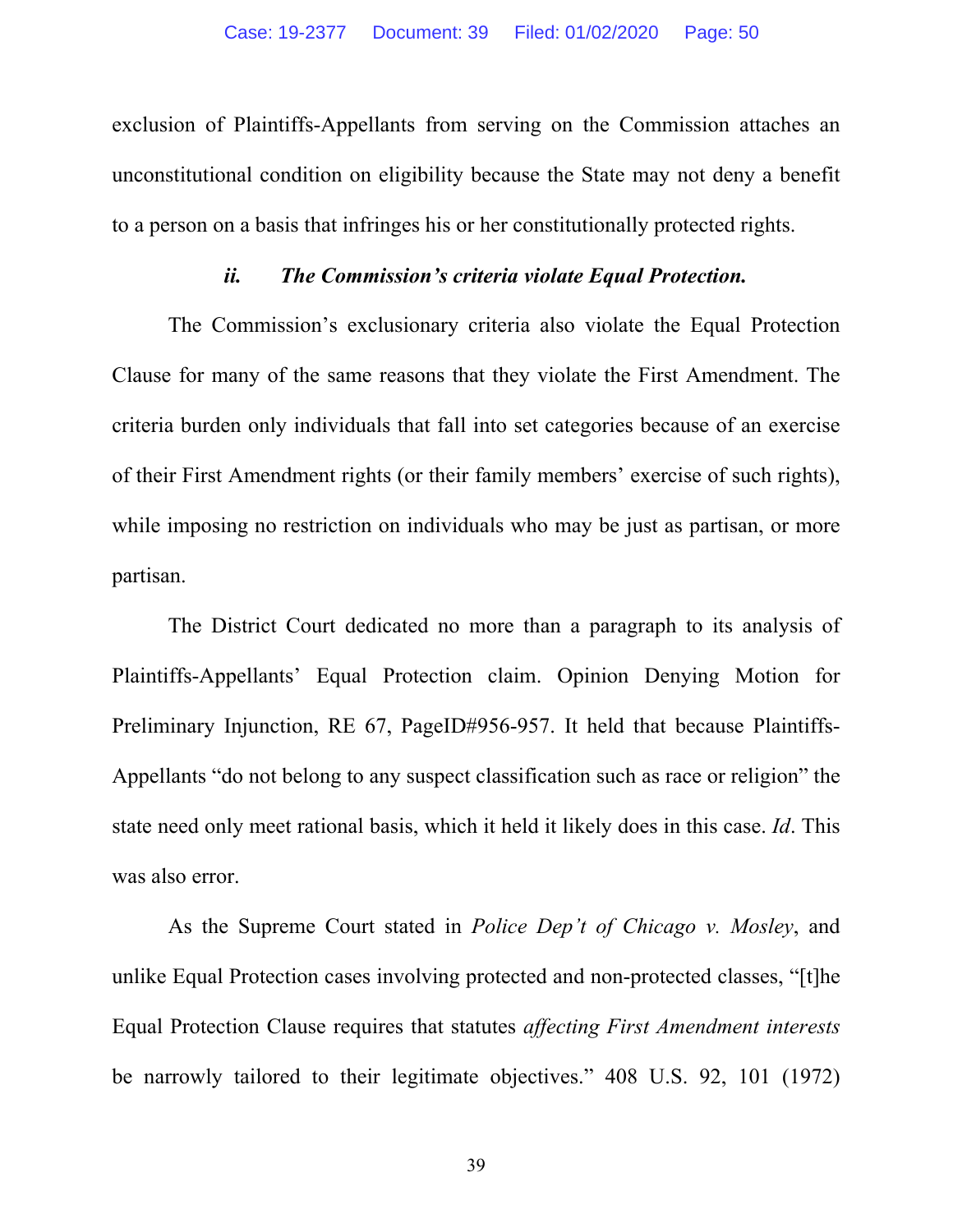(emphasis added). The Commission's exclusionary criteria fails this standard. The exclusion scheme draws an unconstitutional distinction between those who exercise their rights of association and rights to petition the government and those who do not. The exclusions penalize some individuals who engage in lobbying but impose no sanction at all on other individuals whose "lobbying" activities are much more extensive than those subject to the policy, but who may structure their time so as not to cross registration thresholds.

Further, the Secretary of State has explained in her guidance that paid employees of an elected official, political candidate, campaign, or political action committee are excluded from eligibility, but volunteers are eligible to serve on the Commission because they are not paid for their services.<sup>10</sup> Those same guidelines state that any individual serving as a paid consultant or employee of a non-partisan elected official, non-partisan political candidate, or nonpartisan local political candidate's campaign since August 15, 2014 may not be eligible to serve on the Commission. *Id*. Conversely, although Supreme Court Justices in Michigan are nominated by political parties in an inherently partisan process, they are not excluded from eligibility to serve on the Commission. *Id*. These are but a few

<sup>10</sup> *See* The Office of Secretary of State Jocelyn Benson, *Commissioner Eligibility Guidelines*, https://www.michigan.gov/sos/0,4670,7-127-1633\_91141-501739-- ,00.html.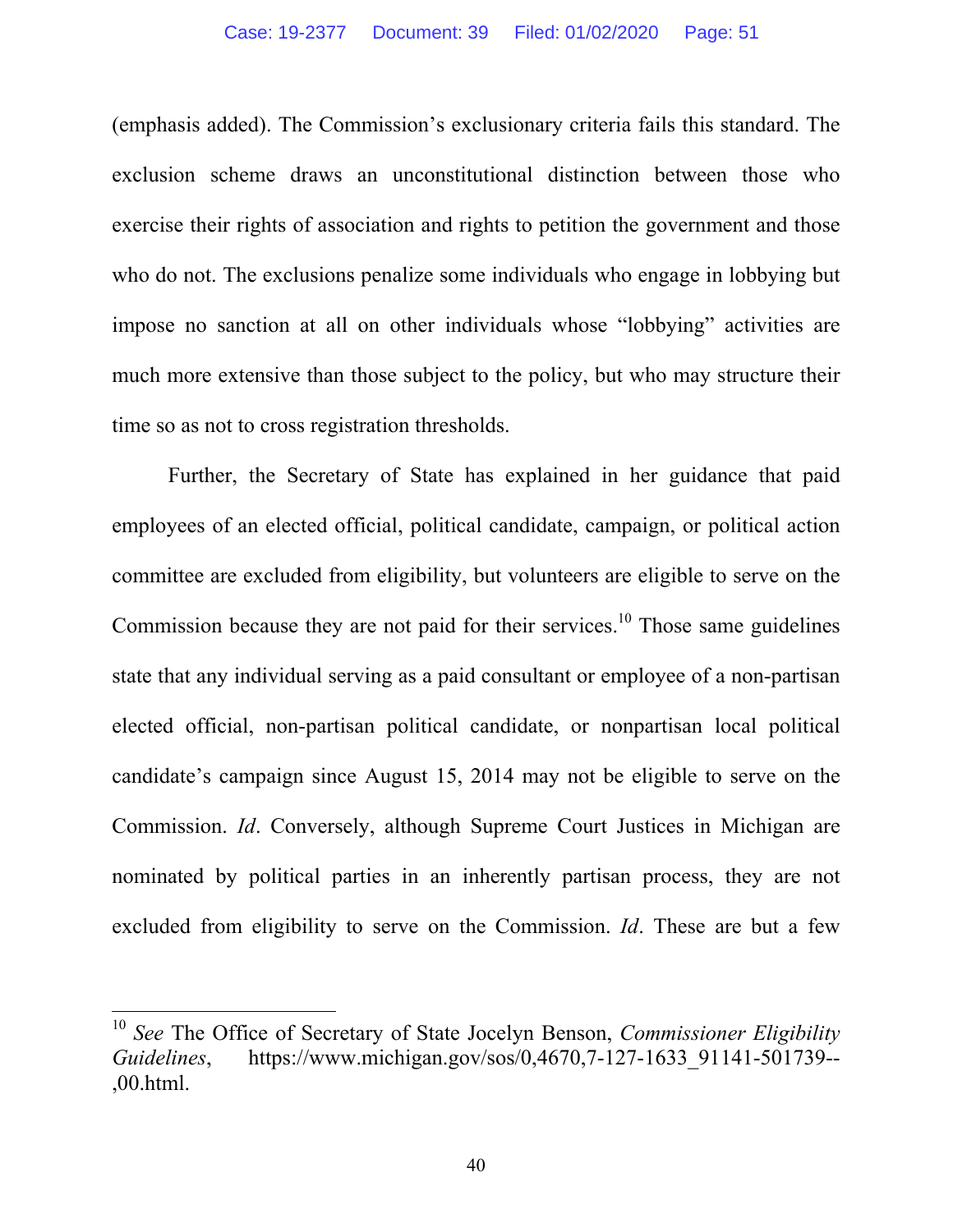examples of the irrational and constitutionally infirm exclusionary categories created by the Amendment.

Accordingly, the classifications on which the exclusionary commissioner selection criteria is based is not meaningfully tied to apparent State interests in promoting transparency, fairness, and impartiality in the redistricting process, and is certainly not narrowly tailored thereto.

 By excluding certain categories of citizens from eligibility based on their exercise of core First Amendment rights—including freedom of speech, right of association, and right to petition the government—and failing to narrowly tailor the constitutional provisions to a compelling interest, the State has violated the First and Fourteenth Amendments by unconstitutionally conditioning eligibility for a valuable benefit on Plaintiffs' willingness to limit their First Amendment rights. For these reasons, the Plaintiffs-Appellants have been and will continue to be unconstitutionally deprived of their First Amendment rights and the equal protection of the law.

#### *3. The entire Commission should be declared invalid because the unconstitutional provisions are not severable from the rest of the Amendment.*

When the correct legal standards are applied, Plaintiffs-Appellees are not only likely to succeed on the merits of their constitutional challenge to the specific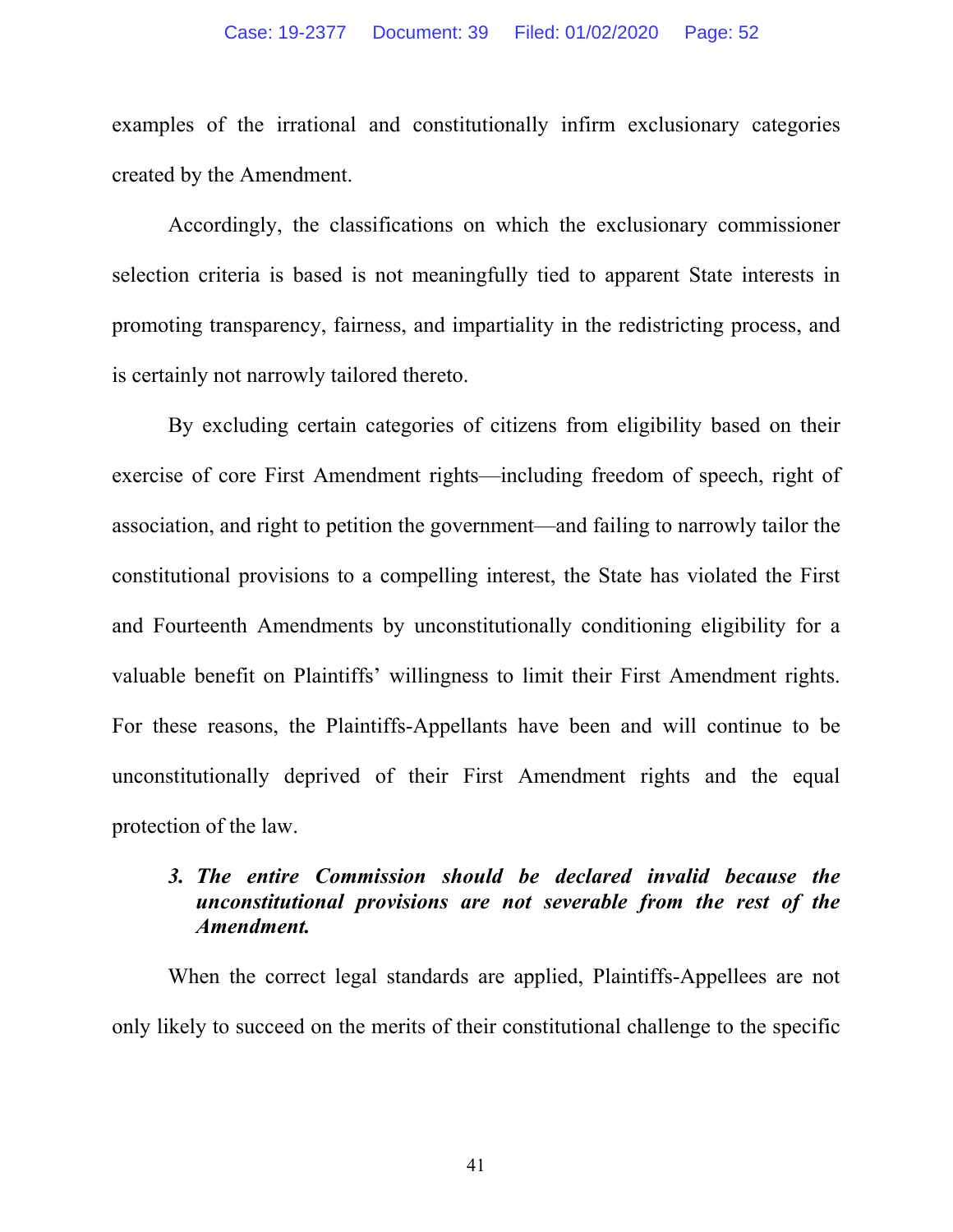exclusionary provisions of the Michigan constitution, but there is a strong likelihood that the entire Commission scheme will be declared invalid.<sup>11</sup>

The Amendment itself contains a severability clause:

This section is self-executing. If a final court decision holds any part or parts of this section to be in conflict with the united states constitution or federal law, the section shall be implemented to the maximum extent that the united states constitution and federal law permit. Any provision held invalid is severable from the remaining portions of this section.

Mich. Const. art. IV, § 6(20) (capitalization in original). Notwithstanding this clause, this Court must still determine whether the offending provisions of a law may be severed or if doing so would upset the will of the enactors. *In re request for Advisory Op. Regarding Constitutionality of 2011 PA 38*, 806 N.W.2d 683, 713-14 (Mich. 2011); *People v. McMurchy*, 228 N.W. 23, 727 (Mich. 1930); Mich. Att'y Gen. Op. No. 7309 (2019).

In examining severability, the Michigan Supreme Court has focused on whether severing a particular provision "is not inconsistent with the manifest intent of the legislature[.]"*Constitutionality of 2011 PA 38*, 806 N.W. 2d at 714 (quoting nearly identical severability language from Mich. Comp. Laws § 8.5) (citing

<sup>&</sup>lt;sup>11</sup> Plaintiffs-Appellants argued against severability and therefore in favor of invalidating the entire Commission below, but because the District Court erroneously determined that Plaintiffs-Appellants were not likely to succeed on the merits of their constitutional claims, it declined to address the effect of the severability provision. Opinion Denying Motion for Preliminary Injunction, RE 67, PageID#957, n. 4.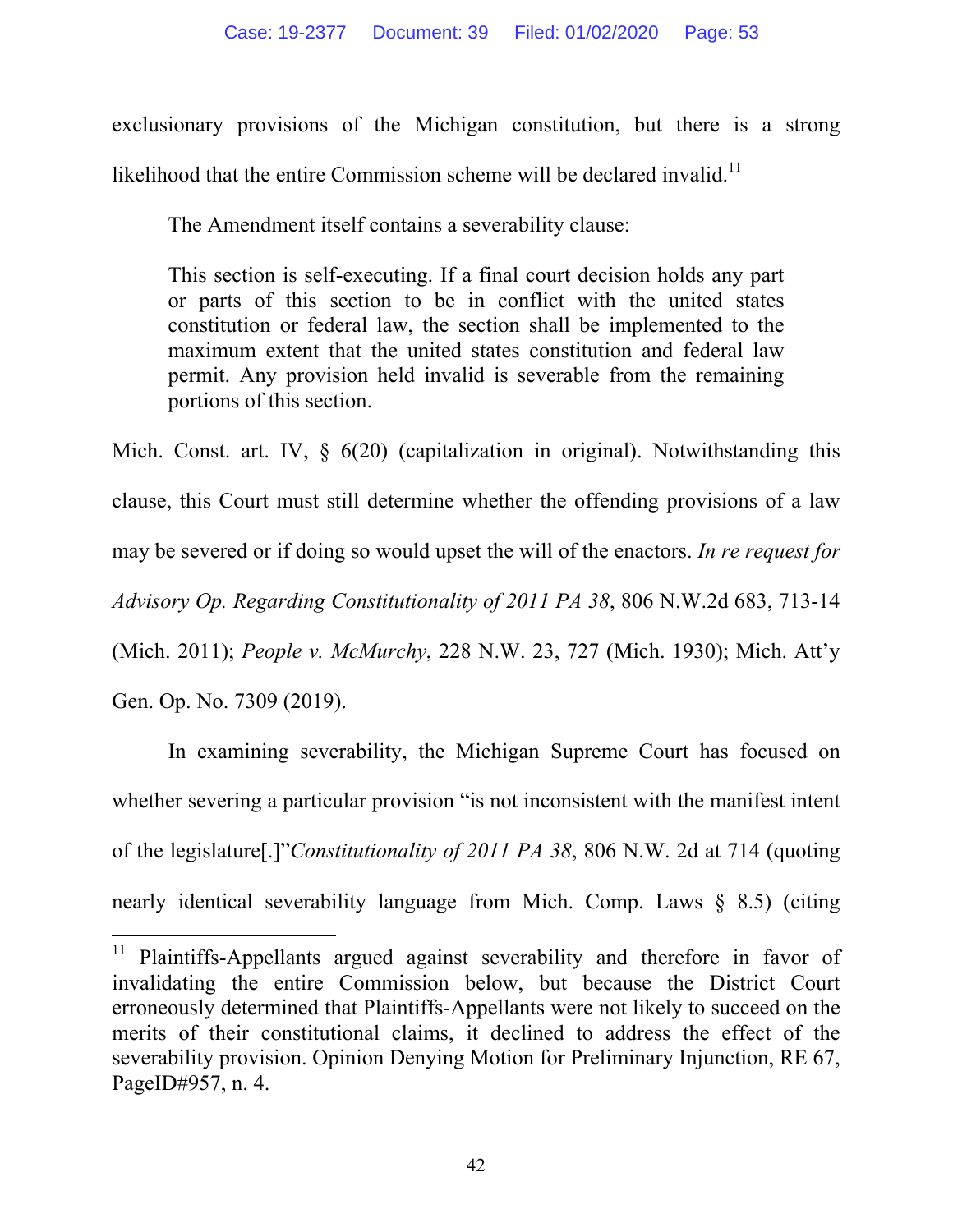*Eastwood Park Amusement Co. v. East Detroit Mayor*, 38 N.W. 2d 77, 81 (Mich. 1949)). Relevant factors in making this determination include indications that the legislature intended a different severability rule to apply, the remedy requested by the Attorney General, and evidence that the legislature would have adopted the statute even with the knowledge that provisions could be severed. *Constitutionality of 2011 PA 38*, 806 N.W. 2d at 713. This Court has explained that "the law remaining after an invalid portion of the law is severed will be enforced independently 'unless the invalid provisions are deemed so essential, and are so interwoven with others, that it cannot be presumed that the legislature intended the statute to operate otherwise than as a whole.'" *Garcia v. Wyeth-Ayerst Labs*, 385 F.3d 961, 967 (6th Cir. 2004) (quoting *Moore v. Fowinkle*, 512 F.2d 629, 632 (6th Cir. 1975)).

Applying these standards to a constitutional amendment approved by voters through a ballot proposal is challenging because there is little indication of intent, as there is in a legislative record. There is no comparable record of amendments or debate for a successful ballot initiative beyond the binary vote on election day. Accordingly, when in doubt, courts often presume that ballot provisions are not severable, leaving it to future voters to decide whether they want to keep a ballot measure that is missing invalidated provisions.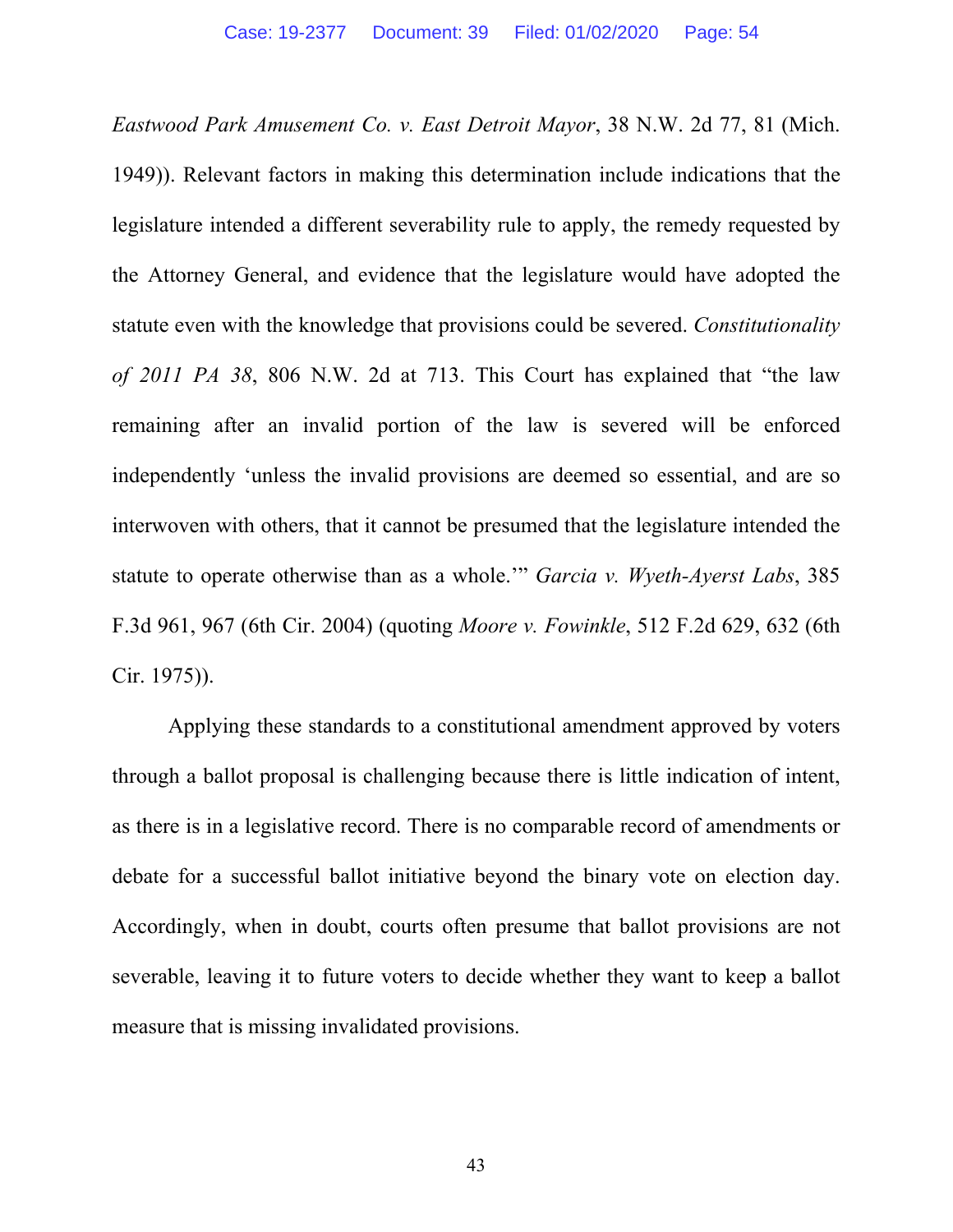For example, in *In re Apportionment of State Legislature-1982*, 321 N.W.2d 565 (Mich. 1982), the Michigan Supreme Court was tasked with deciding whether Michigan's legislative redistricting commission could function under a set of standards different from those initially adopted at a state constitutional convention (since the first standards were deemed unconstitutional by the United States Supreme Court in *Marshall v. Hare*, 378 U.S. 561 (1964)). The court ruled the standards were not severable and that the whole regulatory regime had to be struck. Holding otherwise would have required the court to opine on whether the people would have voted for the commission without the standards subsequently found to be unconstitutional. Such a decision properly belonged to the people of Michigan and not to the court. *In re Apportionment of State Legislature-1982*, 321 N.W.2d at 138. No one "can . . . predict what the voters would do if presented with the severability question at a general election . . . . The people may prefer to have the matter returned to the political process or they may prefer plans drawn pursuant to the guidelines which are delineated in this opinion." *Id*. at 137.

Similarly, in *Lucas v. Forty-Fourth General Assembly*, 377 U.S. 713 (1964), Colorado voters approved an amendment to their state constitution that reapportioned state senate districts on a basis that the Supreme Court subsequently deemed unconstitutional. *Id*. at 717. The Court, ruling on the question of severability, struck down the entire amendment—including the constitutionally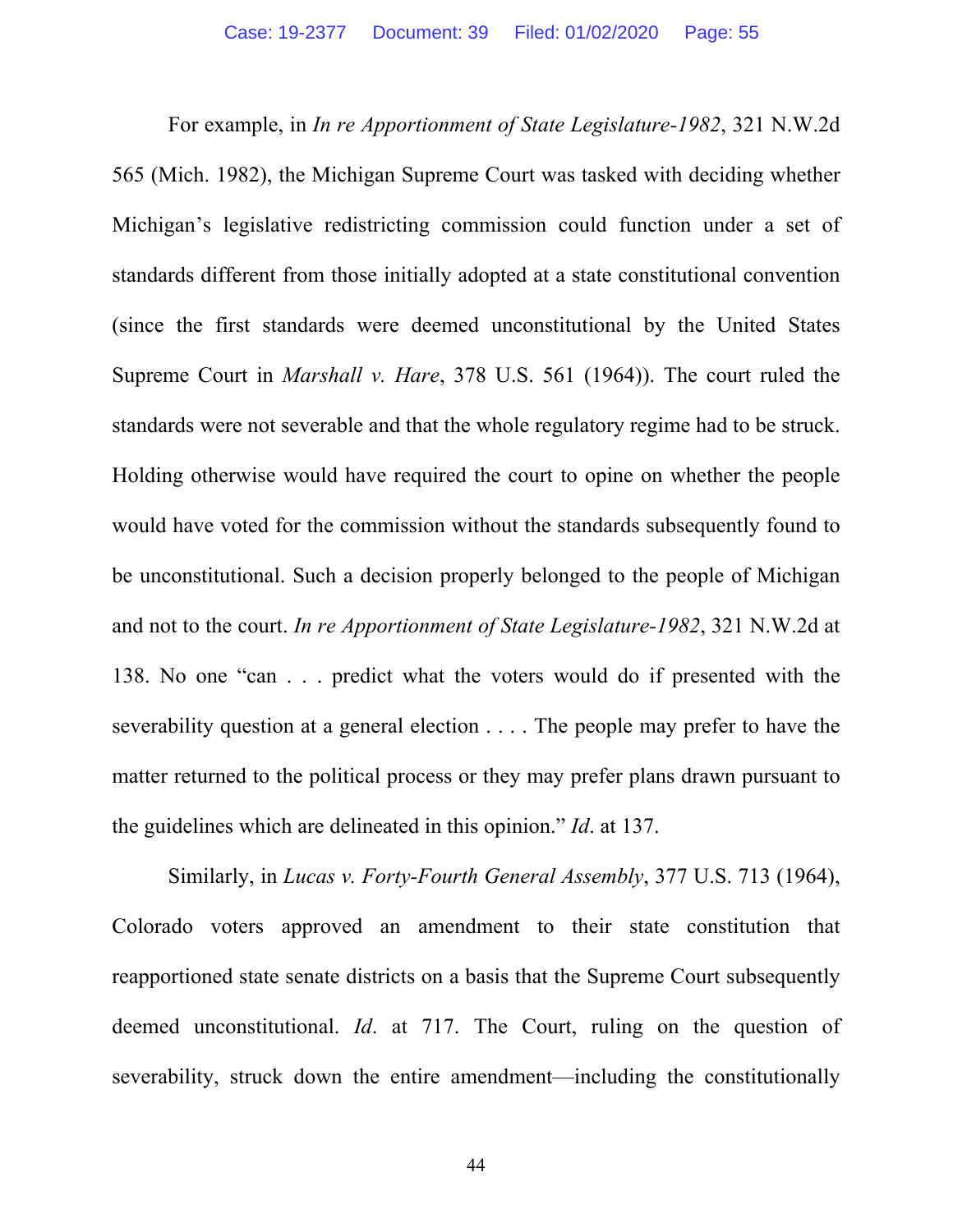permissible population-based apportionment of the state house—because "there is no indication that the apportionment of the two houses of the Colorado General Assembly . . . is severable." *Id*. at 735.

Likewise, in *Randall v. Sorrell*, 548 U.S. 230, 262 (2006), the Supreme Court struck down an entire Vermont campaign finance statute after determining that the law's contribution limits violated the First Amendment. The majority determined that severing the unconstitutional provisions "would [have] require[d] us to write words into the statute . . . or to foresee which of many different possible ways the legislature might respond to the constitutional objections we have found." *Id*.

In making this severability inquiry, the fundamental question is intent. In *Minnesota. v. Mille Lacs Band of Chippewa Indians*, 526 U.S. 172 (1999), the Supreme Court assumed for the purpose of the decision that statutory severability standards applied to the constitutional analysis of executive orders. In ruling against severability, the Court affirmed that a severability inquiry "is essentially an inquiry into . . . intent," and proceeded to analyze the executive order by assessing the President's intentions in signing it. *Id*. at 191 (citing *Regan v. Time, Inc.*, 468 U.S. 641, 653 (1984) (plurality op.).

Here, Ballot Proposal 2's wording specifically states that the proposed amendment would "[p]rohibit partisan officeholders and candidates, their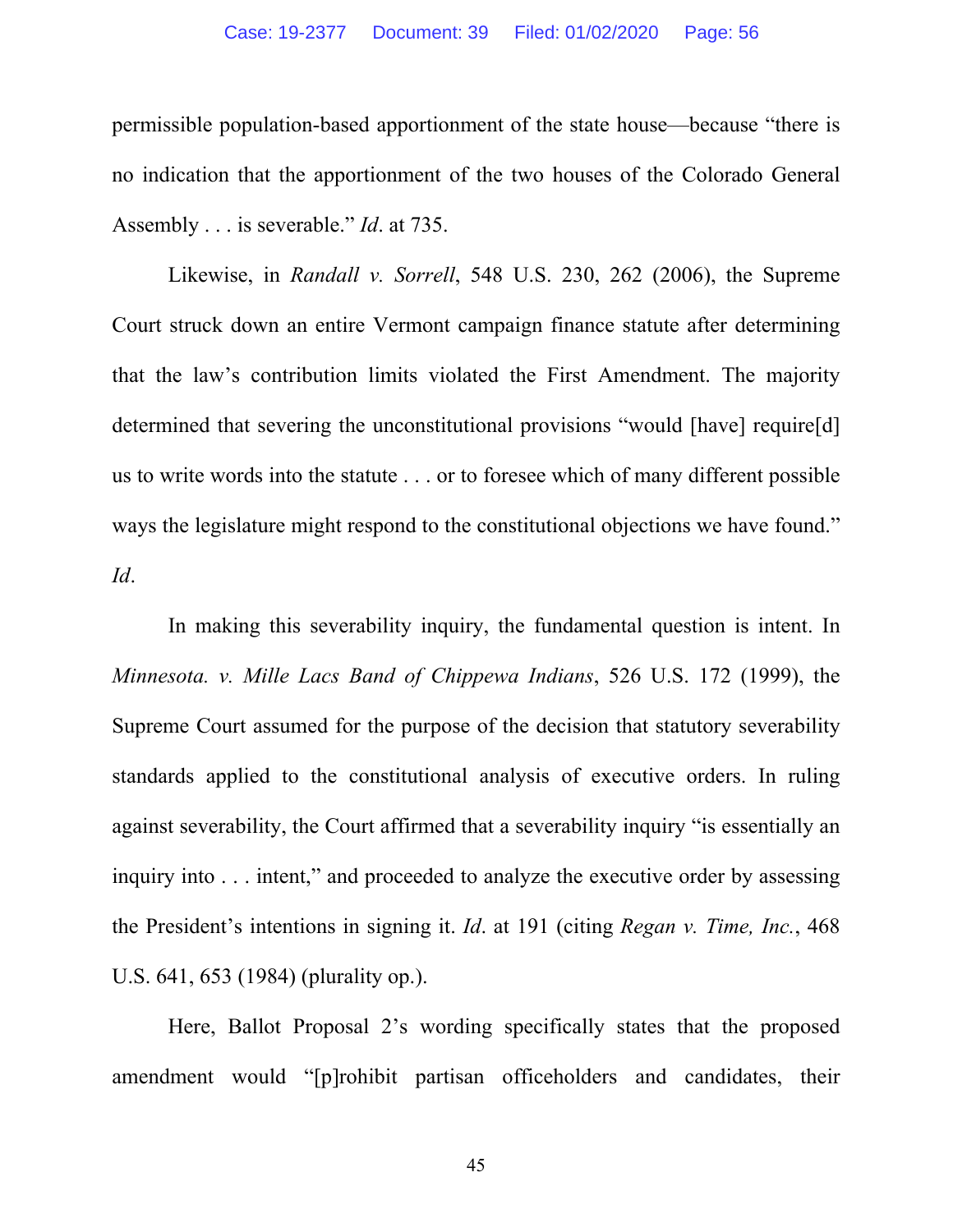employees, certain relatives, and lobbyists from serving as commissioners.<sup>"12</sup> Further, the language of the accompanying draft amendments, which were provided to voters with the ballot proposal provided specific details of the exact categories of individuals that would be ineligible to serve on the Commission.<sup>13</sup> Consequently, the voters were aware of the specific categories of individuals that were deemed to be "too partisan" in nature, and thus excluded from eligibility in order to accomplish the stated objective of "prohibit[ing] partisan[s] . . . from serving as commissioners." Michigan Board of State Canvassers, *Official Ballot Wording approved by the Board of State Canvassers August 30, 2018 Voters Not Politicians*,

https://www.michigan.gov/documents/sos/Official\_Ballot\_Wording\_Prop\_18-

2\_632052\_7.pdf. In voting yes on the proposal, voters believed that such restrictions were a vital part of the overall proposal and thus not severable. To the extent the voters' intent is ambiguous, this Court should follow the lead of the Michigan and U.S. Supreme Courts and presume that the measure would not have passed but for the inclusion of the exclusionary criteria.

<sup>12</sup> Michigan Board of State Canvassers, *Official Ballot Wording approved by the Board of State Canvassers August 30, 2018 Voters Not Politicians*, https://www.michigan.gov/documents/sos/Official\_Ballot\_Wording\_Prop\_18- 2\_632052\_7.pdf.

<sup>13</sup> *Id*.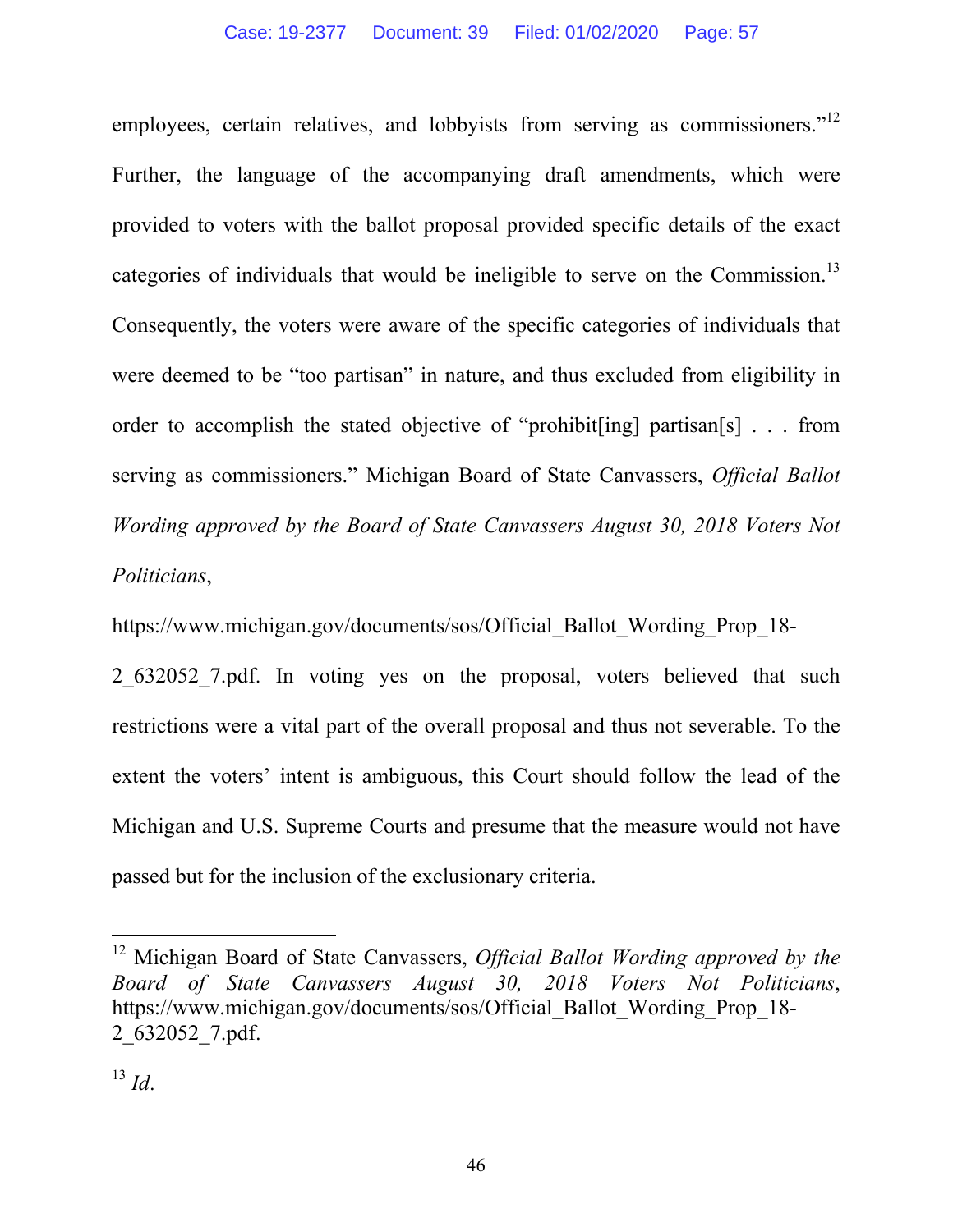Further, the exclusionary factors play an essential role in accomplishing the goal that the Commission was designed to achieve—and in VNP's campaign to persuade voters to adopt Proposal 18-2—and therefore is so interwoven with the other provisions, it cannot be presumed that voters would have intended the Commission to exist without those provisions. *See Wyeth-Ayerst Labs*, 385 F.3d at 967. The State explained that the "people of Michigan" created the Commission to "combat the effects of 'excessive partisanship'" and "[t]he composition and selection of its members was designed to eliminate undue political influence in the drawing of district lines" and it "does so by rendering [individuals] ineligible to serve on the Commission." Opposition to Preliminary Injunction, RE 39, PageID#532-533. Thus, by Defendant's own admission, the exclusionary factors are essential to the Commission's intended functioning.

This intent was embodied in the ballot proposal's summary, which stated that the proposed amendment would "[p]rohibit partisan officeholders and candidates, their employees, certain relatives, and lobbyists from serving as commissioners". Michigan Board of State Canvassers, *Official Ballot Wording approved by the Board of State Canvassers August 30, 2018 Voters Not Politicians*,

https://www.michigan.gov/documents/sos/Official\_Ballot\_Wording\_Prop\_18- 2\_632052\_7.pdf. The language of the accompanying draft amendments provided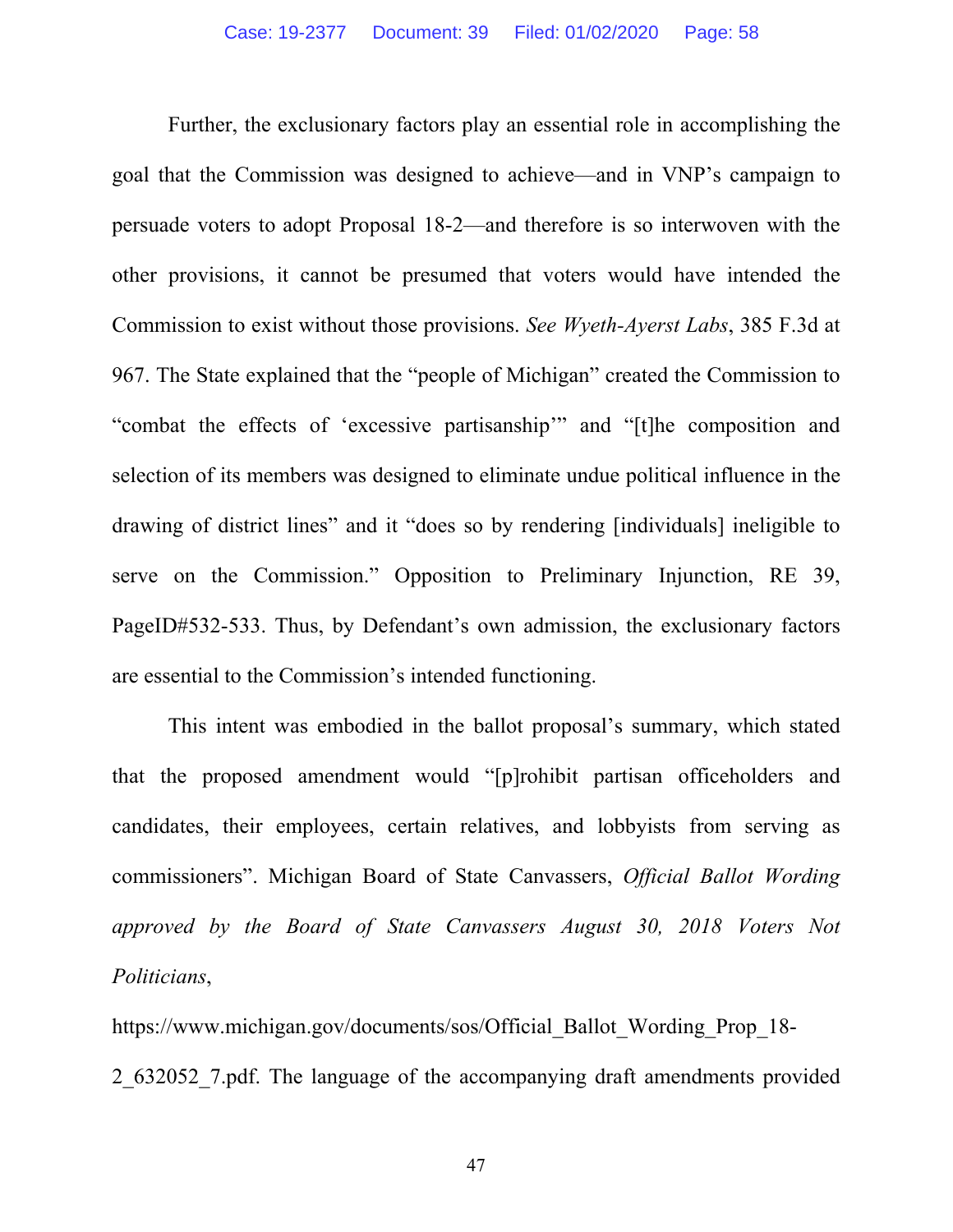specific details of the exact categories of individuals that would be ineligible to serve on the Commission. *Id*. The voters were aware of the specific categories of individuals that were excluded from eligibility in order to accomplish the stated objective of "prohibit[ing] partisan[s] . . . from serving as commissioners," and the courts should assume that these exclusions mattered to voters. *Id*.

In sum, there is a strong likelihood that Plaintiffs-Appellants will be successful not only in invalidating the Commission's selection criteria but also the Commission in its entirety because it is not possible to say that Michigan voters would have approved the ballot measure but for VNP's decision to include unconstitutional commissioner criteria.

#### **C. Plaintiffs-Appellants are likely to succeed on the merits of their claims.**

For the foregoing reasons, when the correct First and Fourteenth Amendment standards are applied to their claims, Plaintiffs-Appellants have a strong likelihood of success on the merits. Accordingly, the first and most important preliminary injunction factor weighs heavily in Plaintiffs-Appellants' favor.

## **II. The District Court erred in holding that Plaintiffs-Appellees' injuries are not irreparable absent an injunction.**

The District Court also erred as a matter of law in holding that Plaintiffs-Appellees' constitutional harms are not irreparable absent an injunction. Opinion Denying Motion for Preliminary Injunction, RE 67, PageID#958. The harms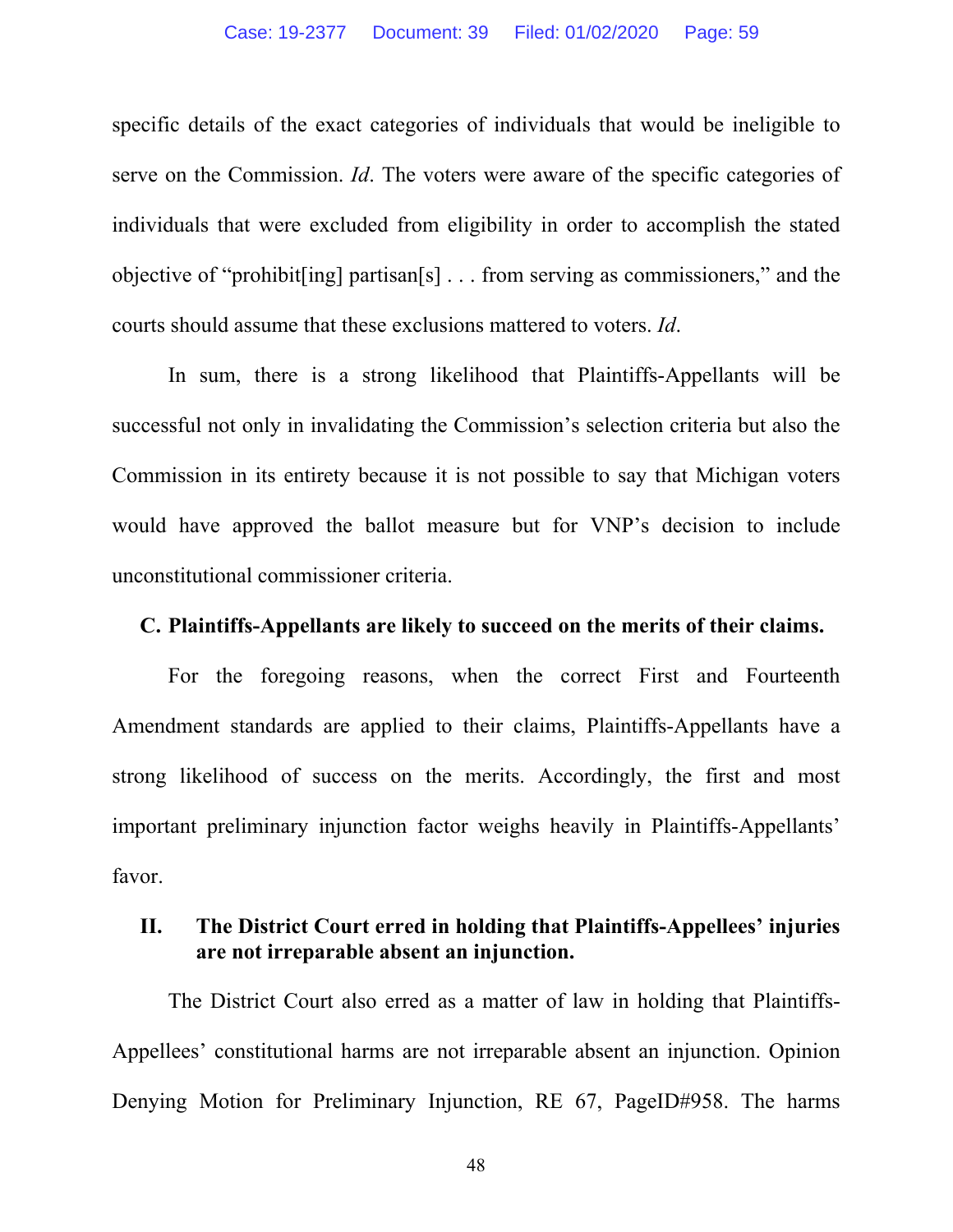analysis was driven entirely by the District Court's conclusion that Plaintiffs-Appellants were unlikely to prevail on the merits of their constitutional claims, and so Plaintiffs-Appellants would not suffer irreparable harm absent an injunction. *Id*. When the proper First Amendment framework is applied to Plaintiffs-Appellants' claims instead of *Anderson-Burdick*, it is clear that Plaintiffs-Appellants' First and Fourteenth Amendment rights are not only threatened but are currently being injured by their prohibition from eligibility to serve on the commission. That swings this factor in Plaintiffs-Appellants' direction.

It is well-settled that even minimal loss of First Amendment freedoms "unquestionably constitutes irreparable injury." *Connection Distrib. Co. v. Reno*, 154 F.3d 281, 288 (quoting *Elrod*, 427 U.S. at 373); *Elrod*, 427 U.S. at 373; *Newsom v. Norris*, 888 F.2d 371, 378 (6th Cir. 1989). *Accord, e.g.*, *Bonnell v. Lorenzo*, 241 F.3d 800, 809-10 (6th Cir. 2001); *Schicke v. Dilger*, No. 17-6456, 2017 U.S. App. Lexis 27024 \*6-7 (6th Cir. Dec. 28, 2017). *See also N.Y. Times v. United States*, 403 U.S. 713, 715 (1971). Further, these rights need only be *threatened* to constitute irreparable harm. In *Elrod*, the Supreme Court affirmed the Court of Appeals decision to grant a preliminary injunction where individuals were merely threatened with dismissal based on their lack of patronage for the political party in power. The Court noted:

[a]t the time a preliminary injunction was sought in the District Court, one of the respondents was only threatened with discharge. In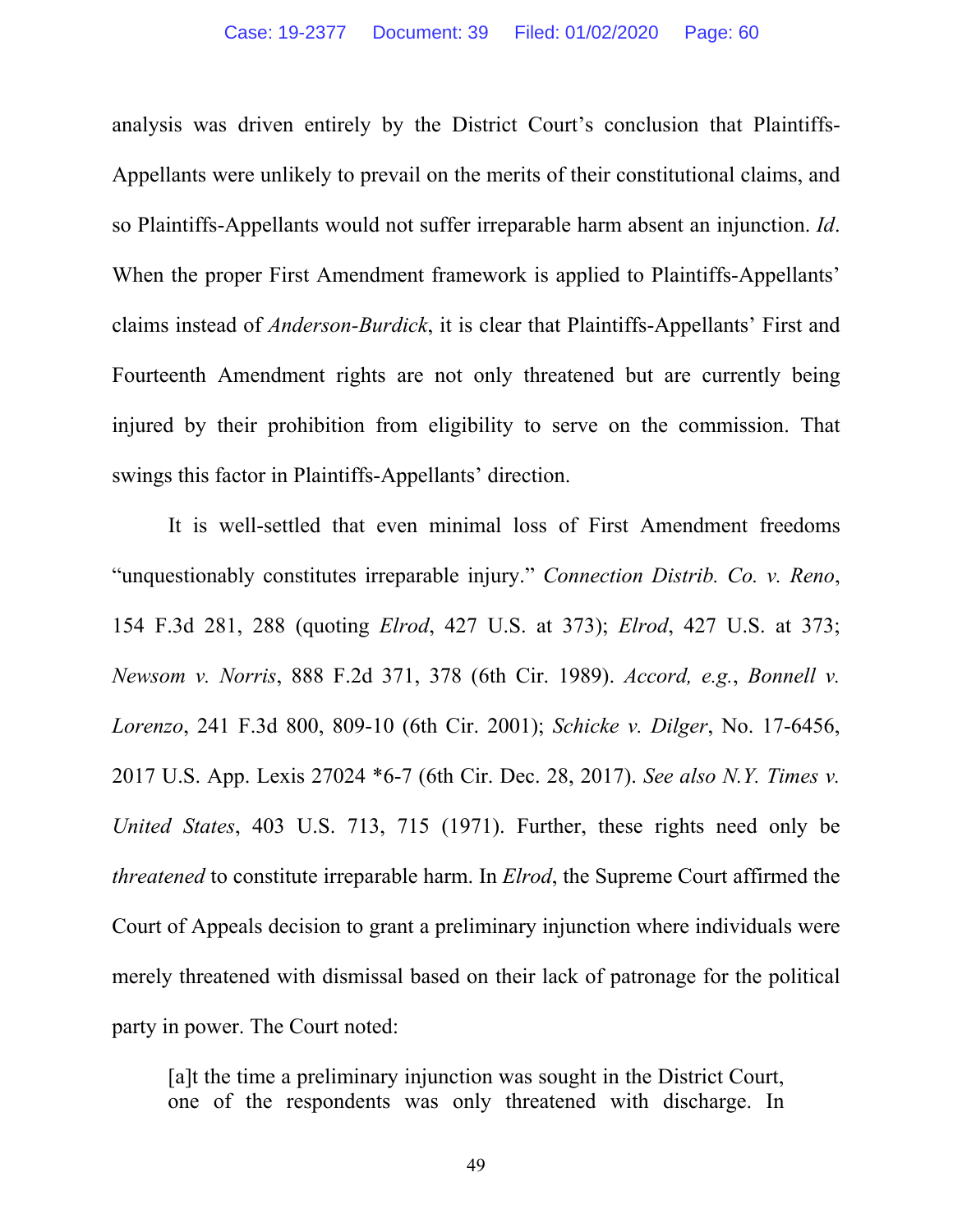addition, many of the members of the class respondents were seeking to have certified prior to the dismissal of their complaint were threatened with discharge or had agreed to provide support for the Democratic Party in order to avoid discharge. It is clear therefore that First Amendment interests were either threatened or in fact being impaired at the time relief was sought.

427 U.S. at 373. Under those circumstances, the Court agreed with the Court of Appeals holding that "[i]nasmuch as this case involves First Amendment rights of association which must be carefully guarded against infringement by public office holders, we judge that injunctive relief is clearly appropriate in these cases." *Id*. (citing *Burns v. Elrod*, 509 F.2d 1133, 1136 (7th Cir. 1975)). The Court further stated that "[t]he loss of First Amendment freedoms, for even minimal periods of time, unquestionably constitutes irreparable injury." *Id*. at 373-74 (citing *N.Y. Times*, 403 U.S. 713).

 Here, Plaintiffs-Appellants are *already* being excluded from eligibility based on their exercise of constitutionally protected activity. Far from a minimal burden, Plaintiffs-Appellants are being banned from consideration and eligibility for participation in the Commission only because of their exercise of First Amendment rights. Without injunctive relief, Plaintiffs-Appellants' injury will continue.

 Accordingly, Plaintiffs-Appellants will suffer irreparable injury absent an injunction and this factor balances heavily in Plaintiffs-Appellants' favor. The District Court, therefore, erred as a matter of law in holding to the contrary.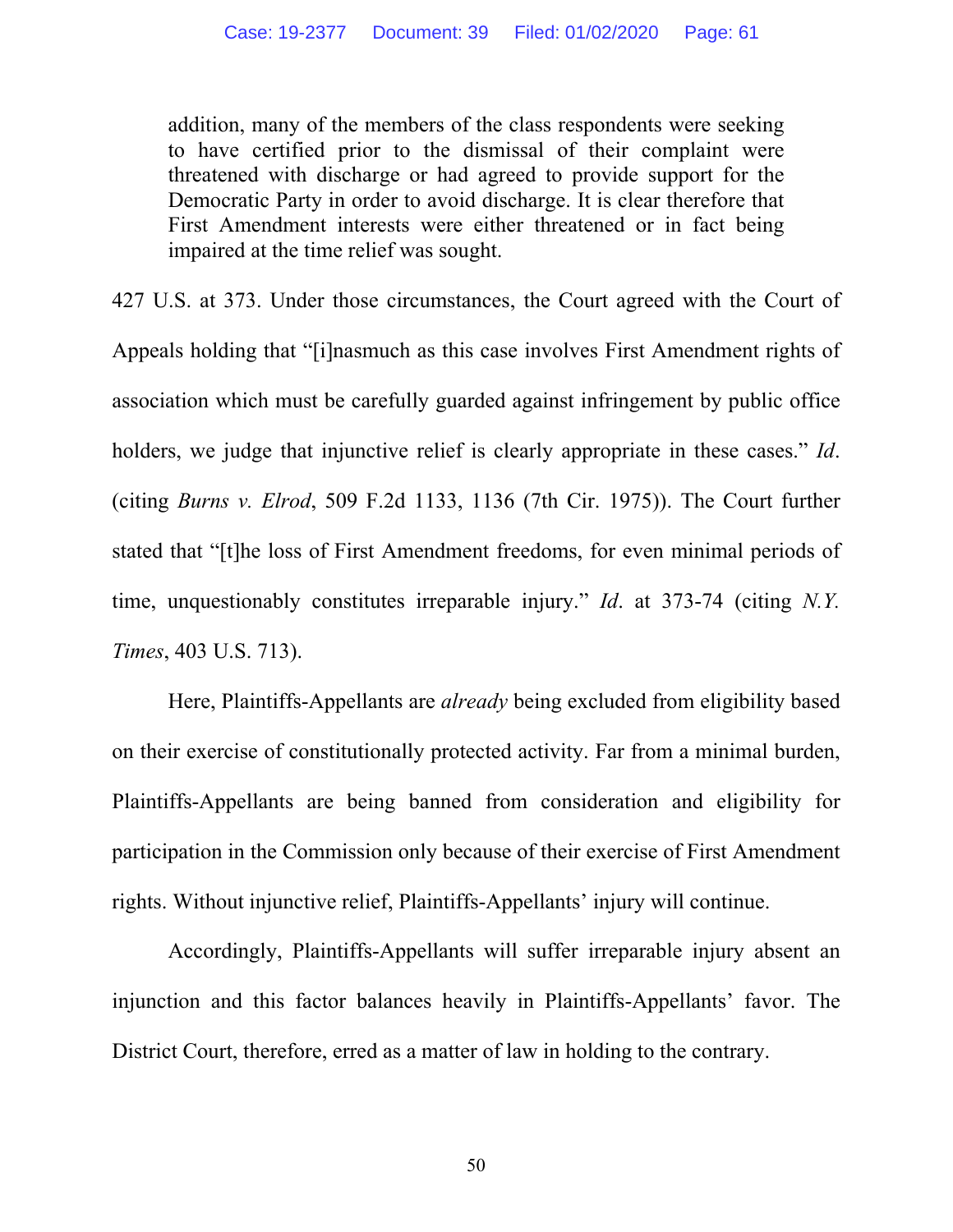#### **III. The District Court erred in holding that granting the injunction would substantially injure others and not further the public interest.**

Regarding injury to others and the public interest, the District Court again deferred to its erroneous conclusion that Plaintiffs-Appellants were unlikely to prevail—"the public interest lies in a correct application of the federal constitutional and statutory provisions upon which the claimants have brought this claim . . ."—and stated its belief that the status quo lies with enforcement of the Commissioner selection protocol. Opinion Denying Motion for Preliminary Injunction, RE 67, PageID#959, (quoting *Coalition to Defend Affirmative Action v. Granholm*, 473 F.3d 237, 252 (6th Cir. 2006)); *Id*. Again, a proper merits analysis flips these factors.

In cases where harms are claimed on both sides, the Court should look to the merits. The primary factor showing irreparable harm to Plaintiffs-Appellants through the denial of their constitutional rights also shows why the public interest is furthered by an injunction. *See Nken v. Holder*, 556 U.S. 418, 435 (2009) (noting that the irreparable harm and public interest "merge" when the government is a party). "[T]he public interest lies in a correct application of the federal constitutional and statutory provisions upon which the claimants have brought this claim and ultimately. . . upon the will of the people of Michigan being effected in accordance with Michigan law." *Coalition to Defend Affirmative Action*, 473 F.3d at 252 (internal quotation and citation omitted).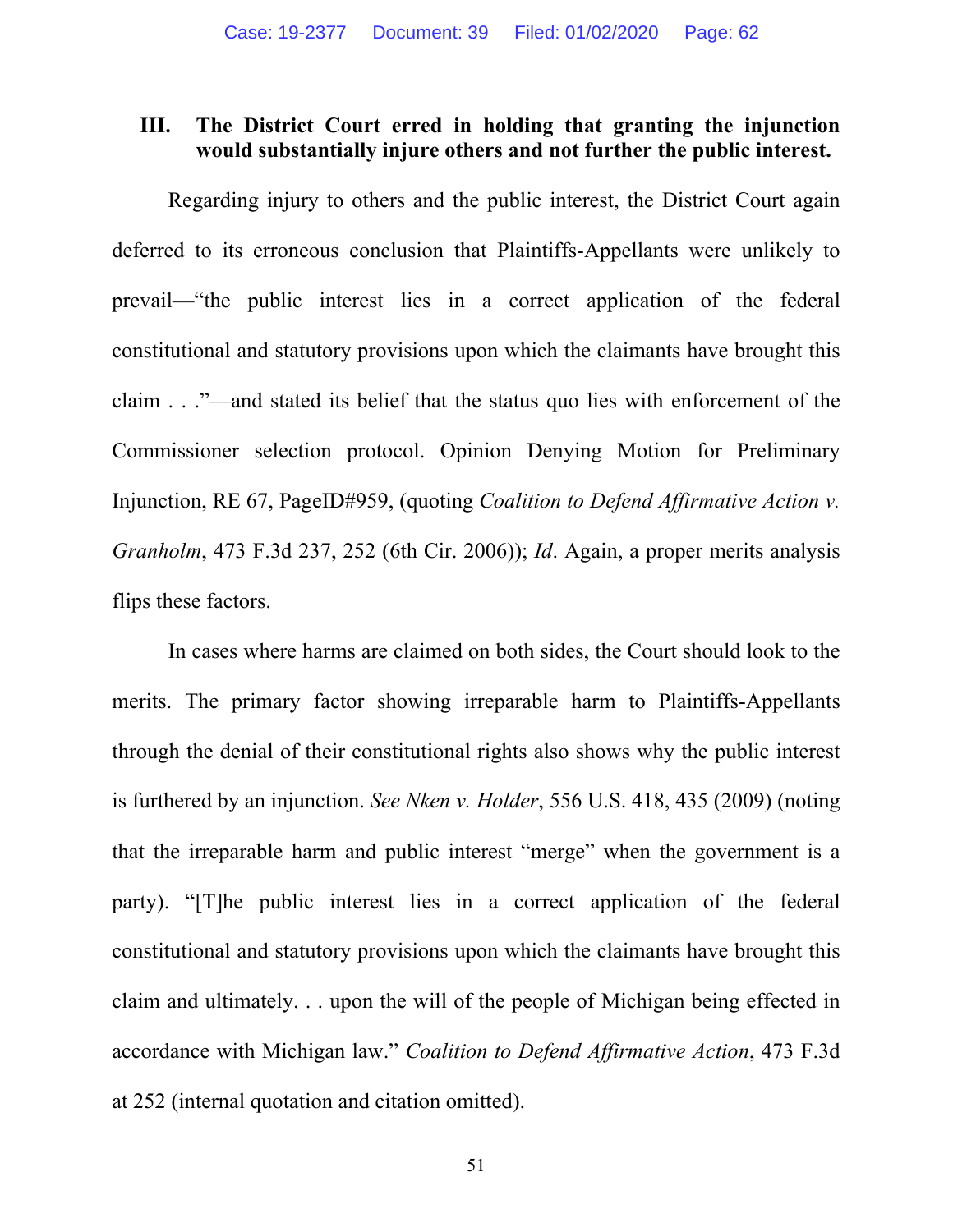In the present case, the public interest favors issuance of a preliminary injunction for reasons similar to those discussed with respect to the other preliminary injunction factors: "[E]nforcement of an unconstitutional law is always contrary to the public interest." *Pursuing Am.'s Greatness v. F.E.C.*, 831 F.3d 500, 511 (D.C. Cir. 2016) (quoting *Gordon v. Holder*, 721 F.3d 638, 653 (D.C. Cir. 2013)). *See also League of Women Voters v. Newby*, 838 F.3d 1, 12 (D.C. Cir. 2016) ("There is generally no public interest in the perpetuation of unlawful agency action."). There is in fact a "substantial public interest 'in having governmental agencies abide by the federal laws that govern their existence and operations.'" *League of Women Voters*, 838 F.3d at 12 (citing *Washington v. Reno*, 35 F.3d 1093, 1103 (6th Cir. 1994)). This is because "it may be assumed that the Constitution is the ultimate expression of the public interest," *Gordon*, 721 F.3d at 653 (quotation marks omitted) (quoting *Llewlyn v. Oakland Cty. Prosecutor's Office*, 402 F. Supp. 379, 1393 (E.D. Mich. 1975)). The public interest is served by ensuring that the defendant does not irrevocably offend that document while this case is being litigated.

Further, a preliminary injunction will avoid possible disruption of the redistricting process and will avoid the diversion of limited state funds and other resources to a redistricting process that will eventually be declared constitutionally invalid. Though applications to serve on the Commission are not due until June,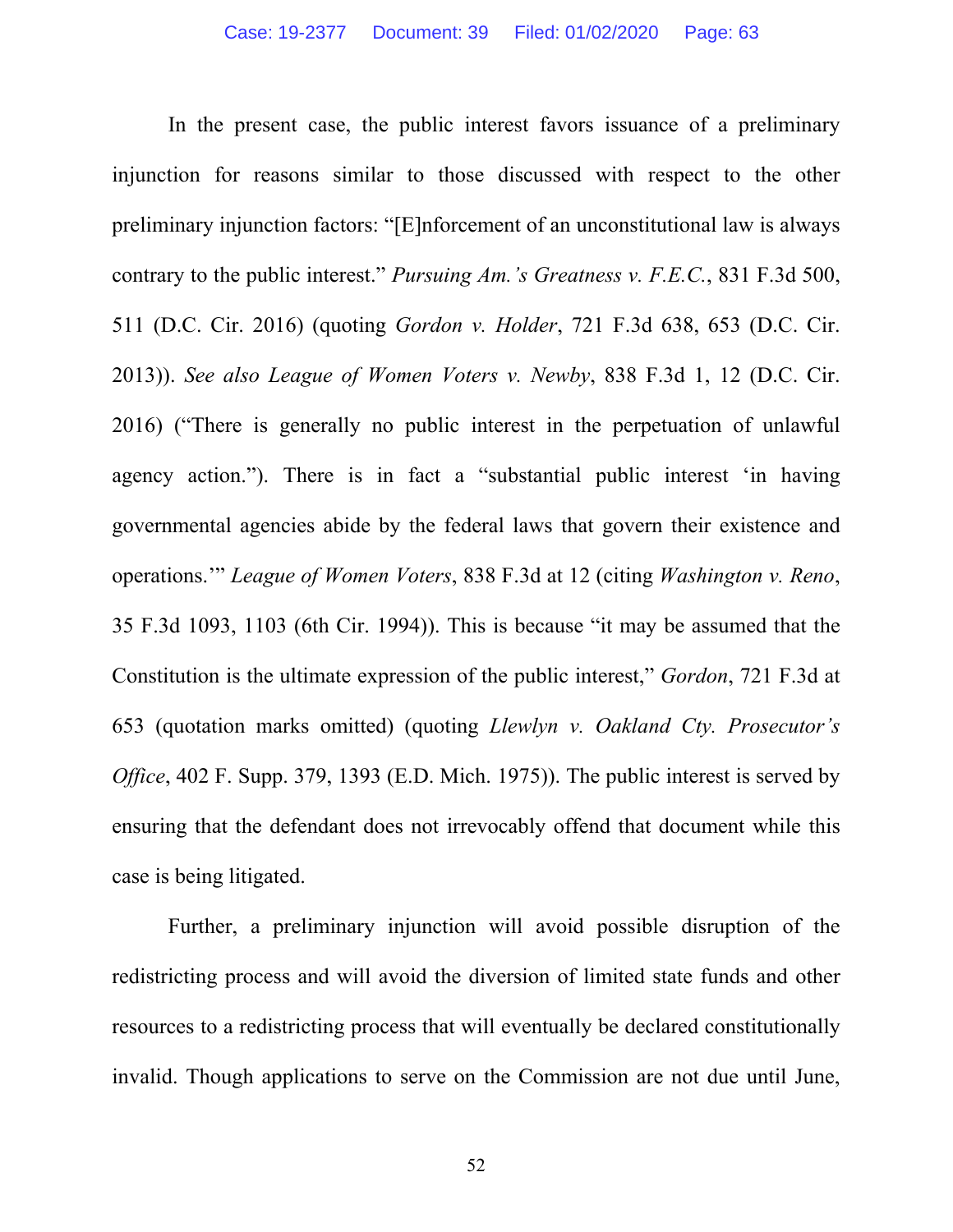2020, *see* Mich. Const. art 4 § 6(2)(F), the Secretary of State has already begun preparations for the Commission, including launching a web portal for individuals to learn more about the Commission and to apply to be Commissioners.<sup>14</sup> Soon, the Michigan Secretary of State will expend a significant amount of resources to mail applications to at least 10,000 randomly selected registered voters encouraging them to apply. Mich. Const. art 4,  $\frac{6}{2}(A)$ . The selection process will be completed no later than September 1, 2020. *Id*.; *Id*. at § 6(2)(A), (C). Thus, the public interest lies in avoiding this potentially wasteful use of limited State resources.

 Accordingly, the District Court erred as a matter of law in adjudicating each of the preliminary injunction factors and Plaintiffs-Appellants are entitled to a preliminary injunction.

## **IV. This Court should reverse and direct the District Court to grant Plaintiffs an injunction.**

Plaintiffs-Appellants ask this Court to not only reverse the decision of the District Court, but also to remand with instructions to grant Plaintiffs-Appellants' Motion for Preliminary Injunction.

Generally, panels "entertaining a preliminary injunction appeal decide[] only whether the district court abused its discretion in ruling on the request for relief

<sup>14</sup> The Office of Secretary of State Jocelyn Benson, *Commissioner Eligibility Guidelines*, https://www.michigan.gov/sos/0,4670,7-127-1633\_91141---,00.html.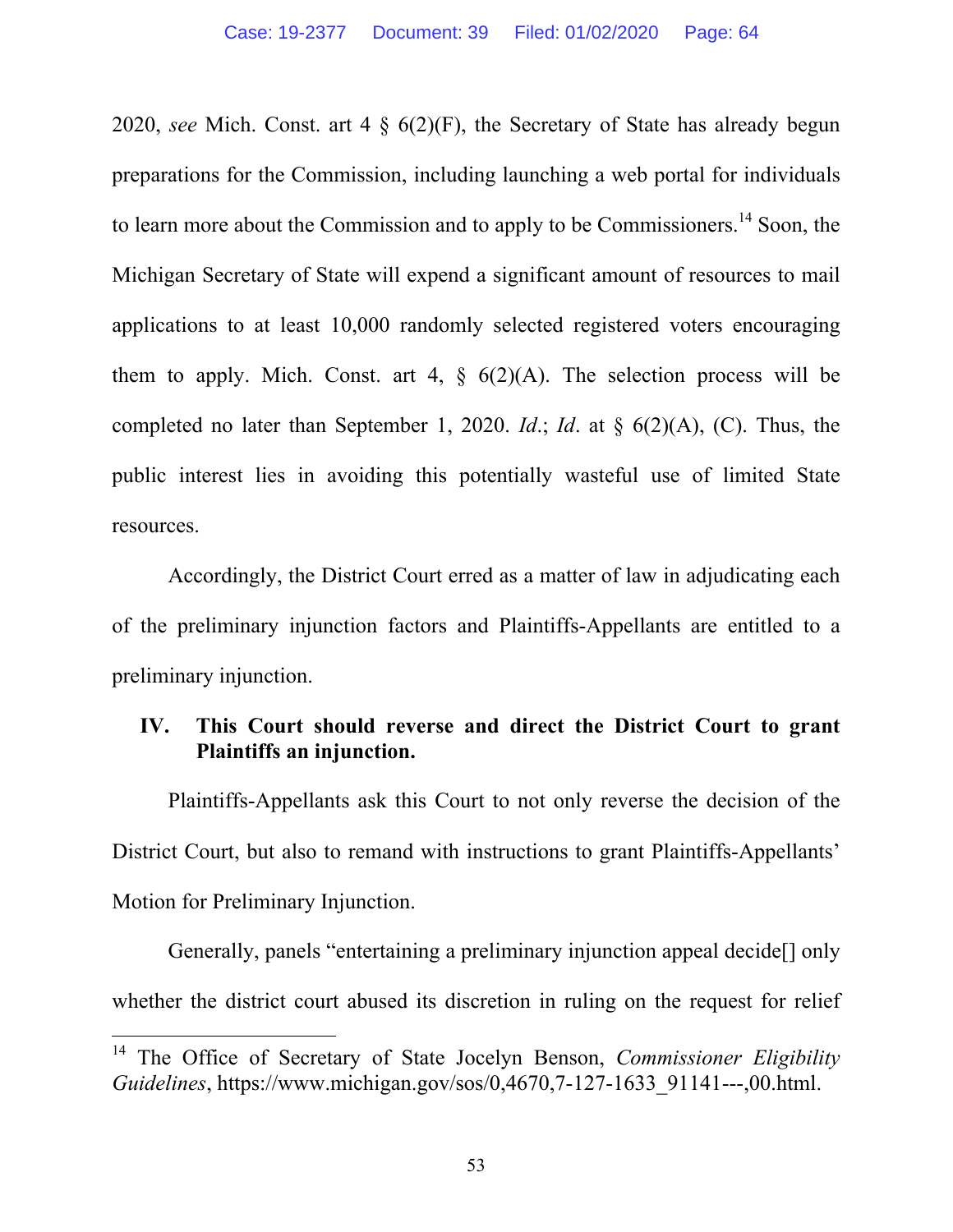and do[] not go into the merits any further than necessary to determine whether the moving party established a likelihood of success." *Jones v. Caruso*, 569 F.3d 258, 269 (6th Cir. 2009) (quoting *Rogers v. Corbett*, 468 F.3d 188, 192 (3d Cir. 2006)). (citations omitted). "However, 28 U.S.C.  $\S$  1292(a)(1), which governs appeals of interlocutory orders granting or denying injunctions, provides courts of appeal with jurisdiction to reach the merits, at least where there are no relevant factual disputes and the matters to be decided are closely related to the interlocutory order being appealed." *Jones*, 569 F.3d at 269 (citations omitted). Indeed, there are many instances of appellate Courts doing just that. *See, e.g.*, *Thornburgh v. Am. Coll. of Obstetricians & Gynecologists*, 476 U.S. 747, 757 (1986) (noting that appellate review on the merits of the issuance of an injunction is proper "if a district court's ruling rests solely on a premise as to the applicable rule of law, and the facts are established or of no controlling relevance[.]"); *Jones*, 569 F.3d at 269-270 (on interlocutory appeal from a district court's denial of a preliminary injunction, this Court reviewed the merits of the motion because the record in that case contained the necessary facts); *Doe v. Sundquist*, 106 F.3d 702, 707-08 (6th Cir. 1997) (finding that reaching the merits was "in the interest of judicial economy," since "the legal issues have been briefed and the factual record does not need expansion" (citations omitted)); *Burk v. Augusta-Richmond County*, 365 F.3d 1247, 1256-57 (11th Cir. 2004) (on interlocutory appeal from the district court's denial of a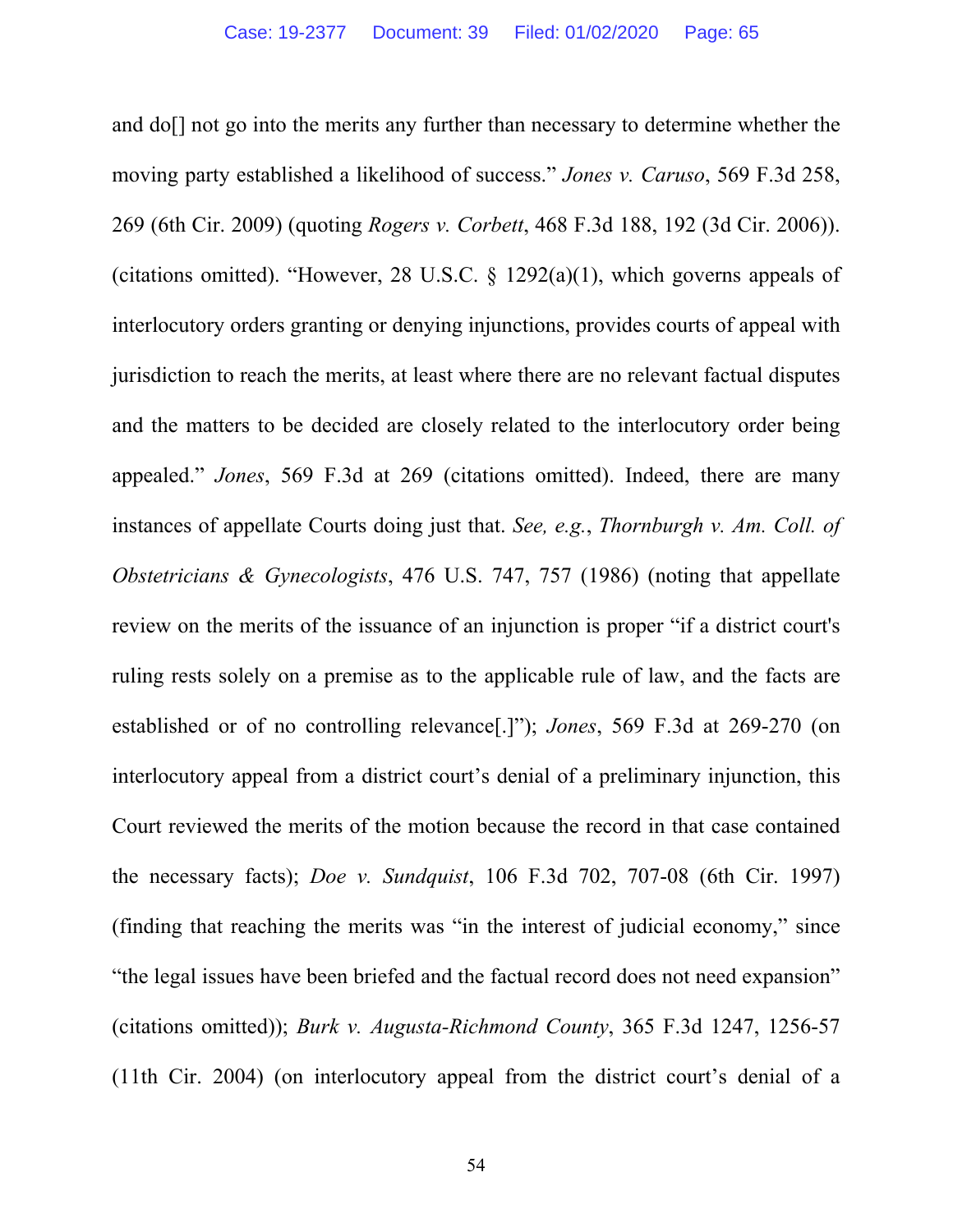#### Case: 19-2377 Document: 39 Filed: 01/02/2020 Page: 66

preliminary injunction, the court determined that the appeal presented pure questions of law and struck down the county's permitting requirement for public demonstrations on First Amendment grounds); *ACLU v. Mukasey*, 534 F.3d 181, 187-88 (3d Cir. 2008) (noting that "[i]f a preliminary injunction appeal presents a question of law and the facts are established or of no controlling relevance, the panel may decide the merits of the claim") (quoting *Pitt News v. Pappert*, 379 F.3d 96, 104-05 (3d Cir. 2004)).

The record in this case contains the facts necessary to decide whether Plaintiffs-Appellants' claims warrant an injunction of the Commission; the "pertinent facts are primarily drawn from the content of the constitutional language", Opinion Denying Motion for Preliminary Injunction, RE 67, PageID#928; and all "parties agree that the propriety of preliminary injunctive relief turns on questions of law, not any contested facts", *id*. In addition, because the Commission application process begins on January 1, 2020, time is of the essence. For all these reasons, this Court should review the merits of Plaintiffs-Appellants' Motion for Preliminary Injunction pursuant to 28 U.S.C. § 1292(a)(1).

#### **CONCLUSION**

No government may condition eligibility for employment on an applicant's willingness to give up constitutionally protected speech and associational activities. That prohibition applies double when the government excludes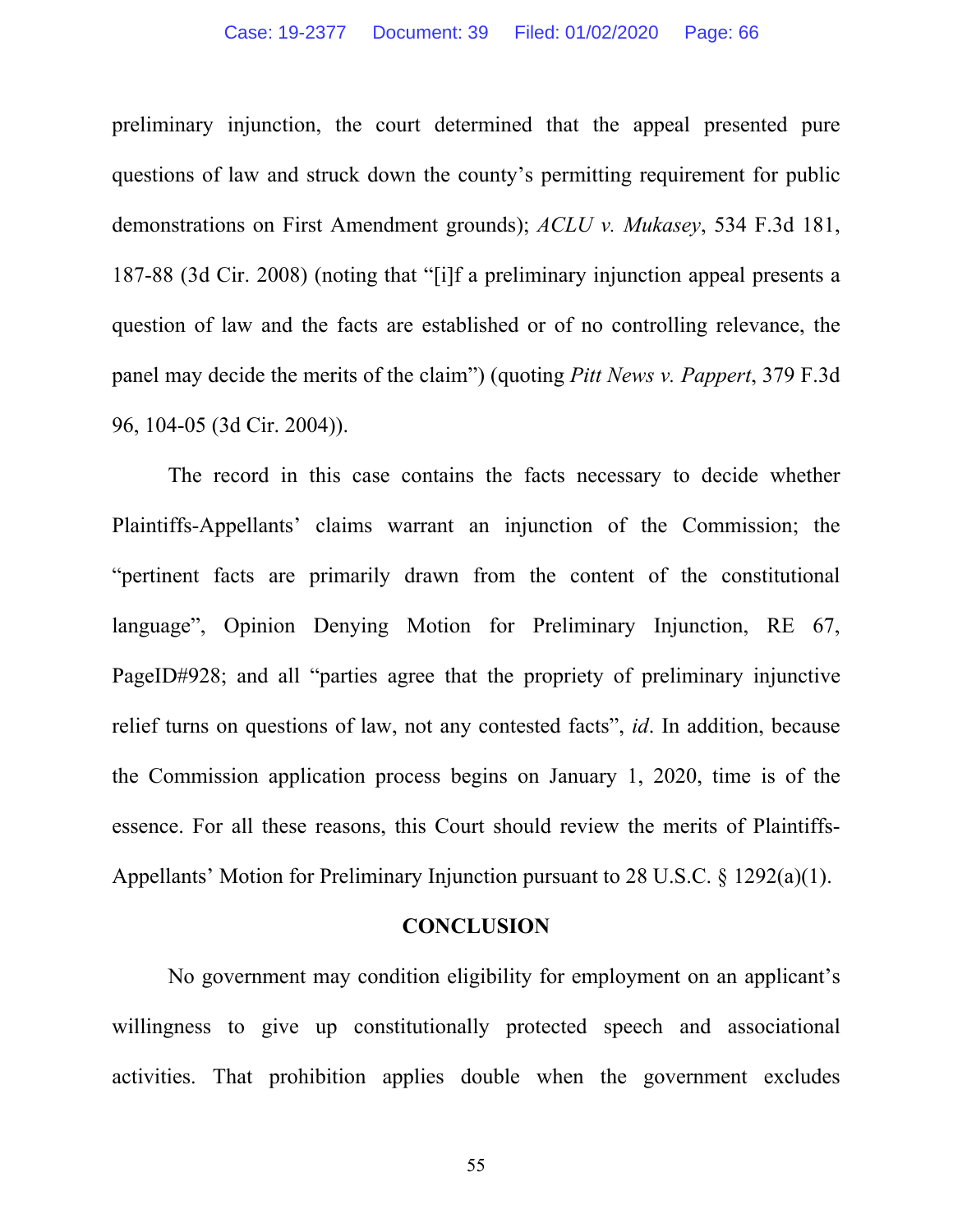applicants based on the protected speech and associational activities of an applicant's family members. The Founders would be astonished at the brazen attempt to bar someone from a government position simply because they have a parent or child who happens to work for the wrong person. All of the Commission's eligibility exclusions are unconstitutional.

What's more, it is not at all clear that Michigan voters would have approved a ballot initiative without the unconstitutional exclusions. Notwithstanding the proposal's attempt to insulate itself from a severability analysis, the Court should hold that the eligibility requirements are not severable.

Accordingly, Plaintiffs-Appellants respectfully request that this Court reverse the decision of the District Court and direct the District Court to grant Plaintiffs-Appellants' Motion for Preliminary Injunction.

> /s/ Jason Torchinsky Jason Torchinsky Jonathan P. Lienhard Shawn Sheehy Dennis W. Polio Holtzman Vogel Josefiak Torchinsky PLLC 45 N. Hill Drive, Suite 100 Warrenton, VA 20186 P: (540) 341-8808 F: (540) 341-8809 jtorchinsky@hvjt.law jlienhard@hvjt.law ssheehy@hvjt.law dwpolio@hvtj.com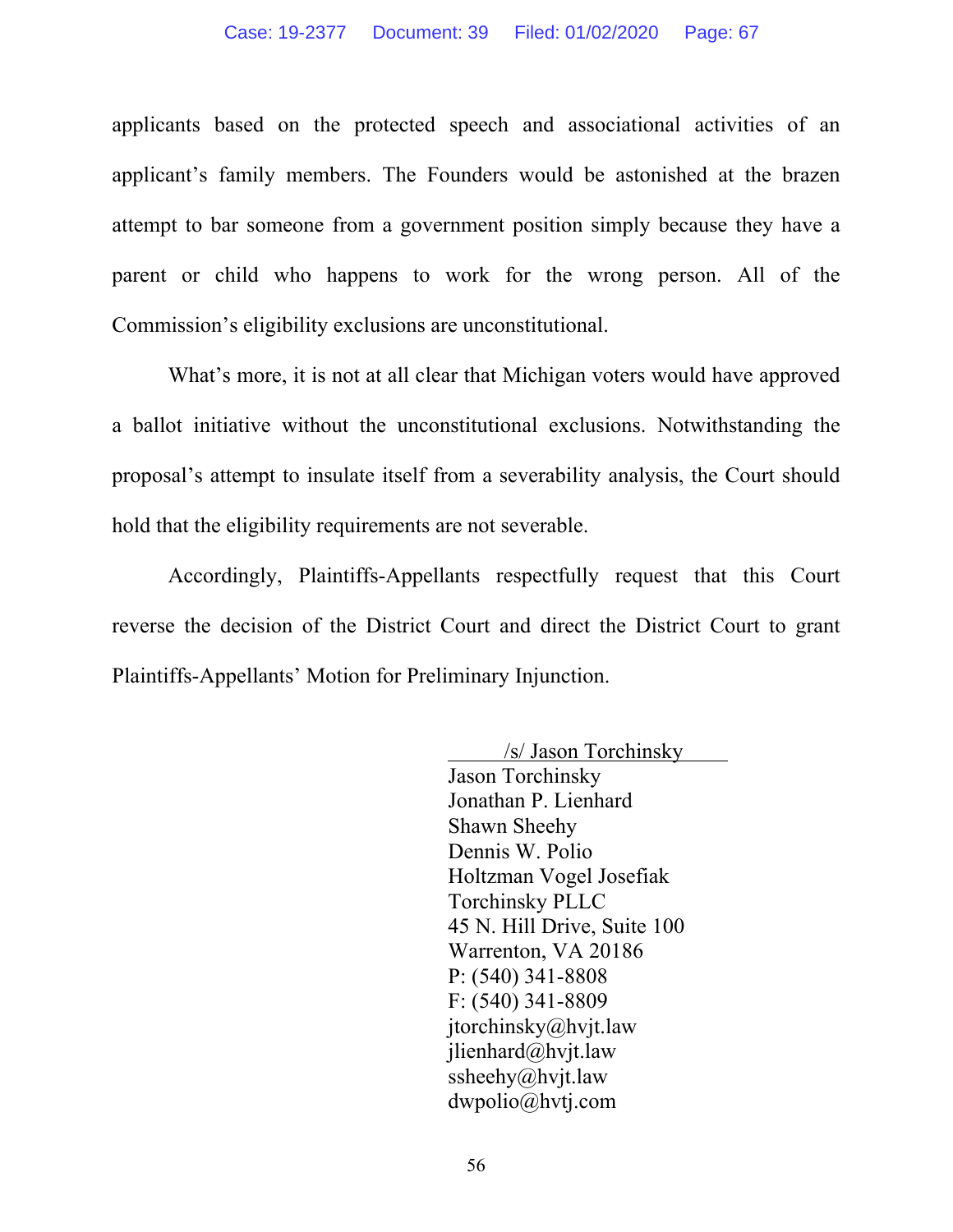John J. Bursch Bursch Law 9339 Cherry Valley, S.E., Suite 78 Caledonia, MI 49316 616-450-4235

Eric E. Doster DOSTER LAW OFFICES, PLLC 2145 Commons Parkway Okemos, MI 48864 (517) 977-0147 eric@ericdoster.com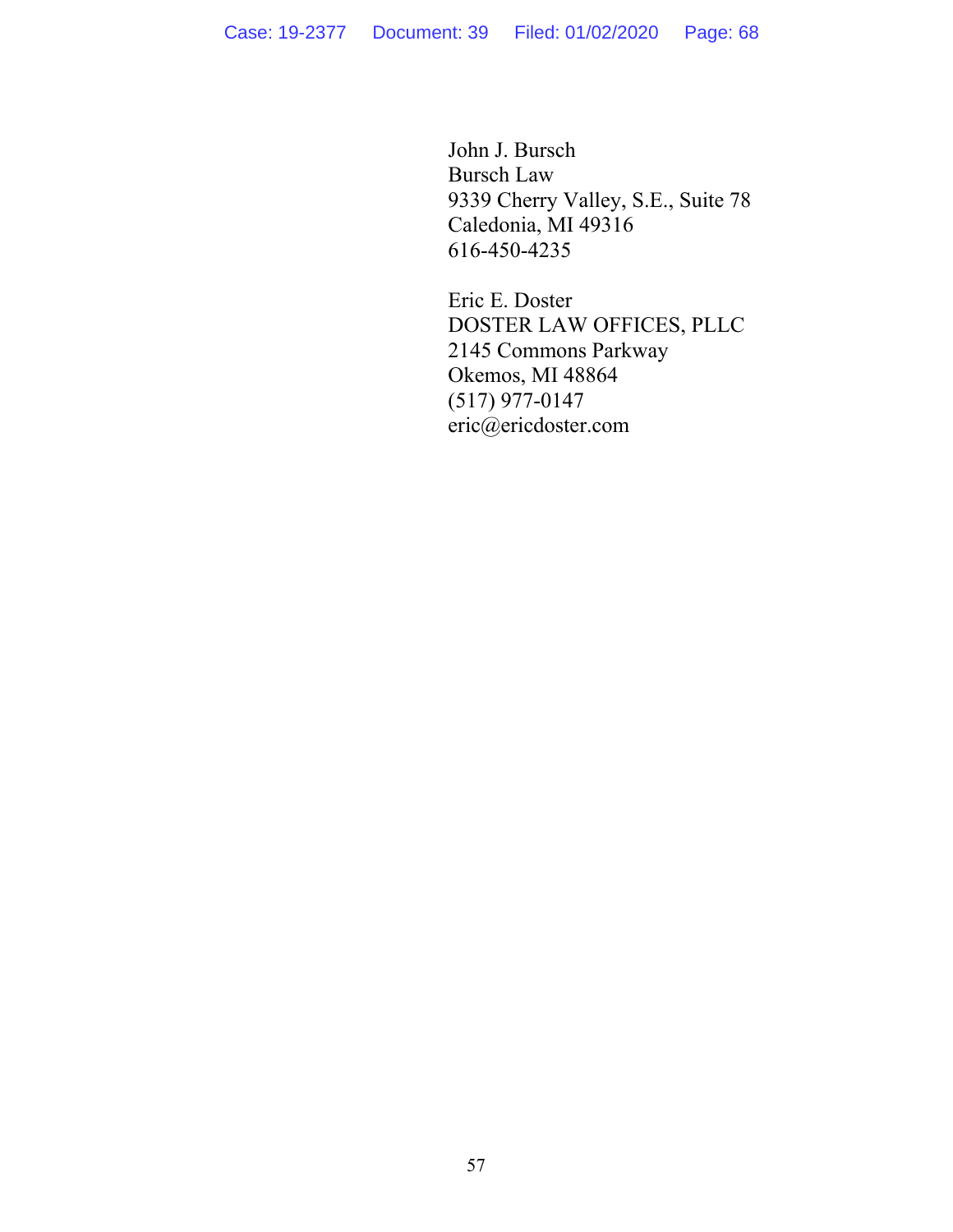#### **CERTIFICATE OF COMPLIANCE WITH TYPE-VOLUME LIMITATION, TYPEFACE REQUIREMENTS, AND TYPE STYLE REQUIREMENTS**

1. This brief complies with the type-volume limitation of Fed. R. App. P. 32(a)(7)(B) and 6 Cir. R. 32(b) because it contains 12,270 words, as determined by the word-count function of Microsoft Word, excluding the parts of the brief exempted by Fed. R. App. P.  $32(a)(7)(B)(iii)$ .

2. This brief complies with the typeface requirements of Fed. R. App. P.  $32(a)(5)$  and the type style requirements of Fed. R. App. P.  $32(a)(6)$  because it has been prepared in a proportionally spaced typeface using Microsoft Word in 14 point Times New Roman font.

> By: /s/ Jason Torchinsky *Attorney for Appellants*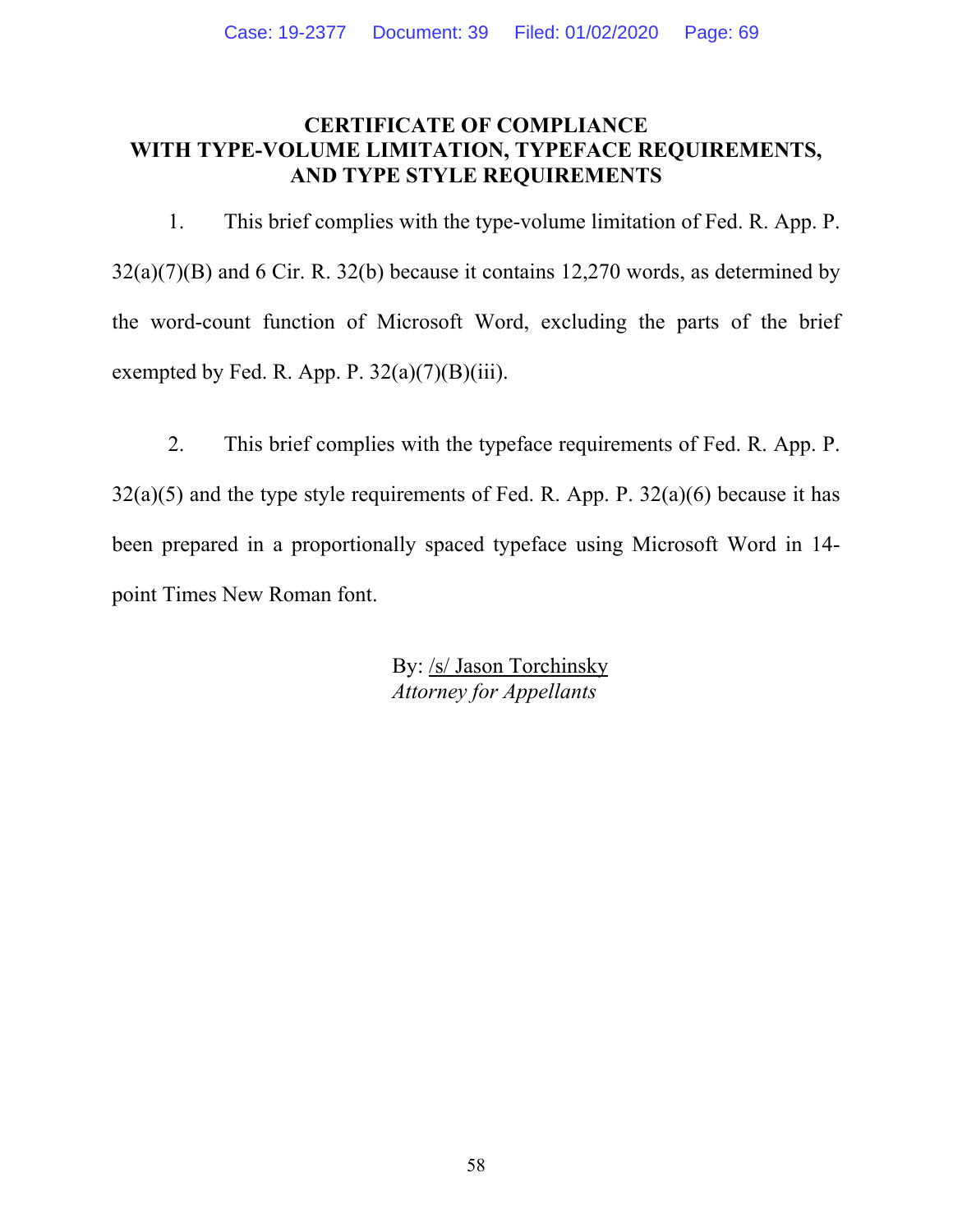# **CERTIFICATE OF SERVICE**

I hereby certify that on January 2, 2020, an electronic copy of the foregoing Correct Opening Brief was filed with the Clerk of Court for the U.S. Court of Appeals for the Sixth Circuit, using the appellate CM/ECF system. I further certify that all parties in this case are represented by lead counsel who are registered CM/ECF users, and that service will be accomplished by the appellate CM/ECF system.

> By: /s/ Jason Torchinsky *Attorney for Appellants*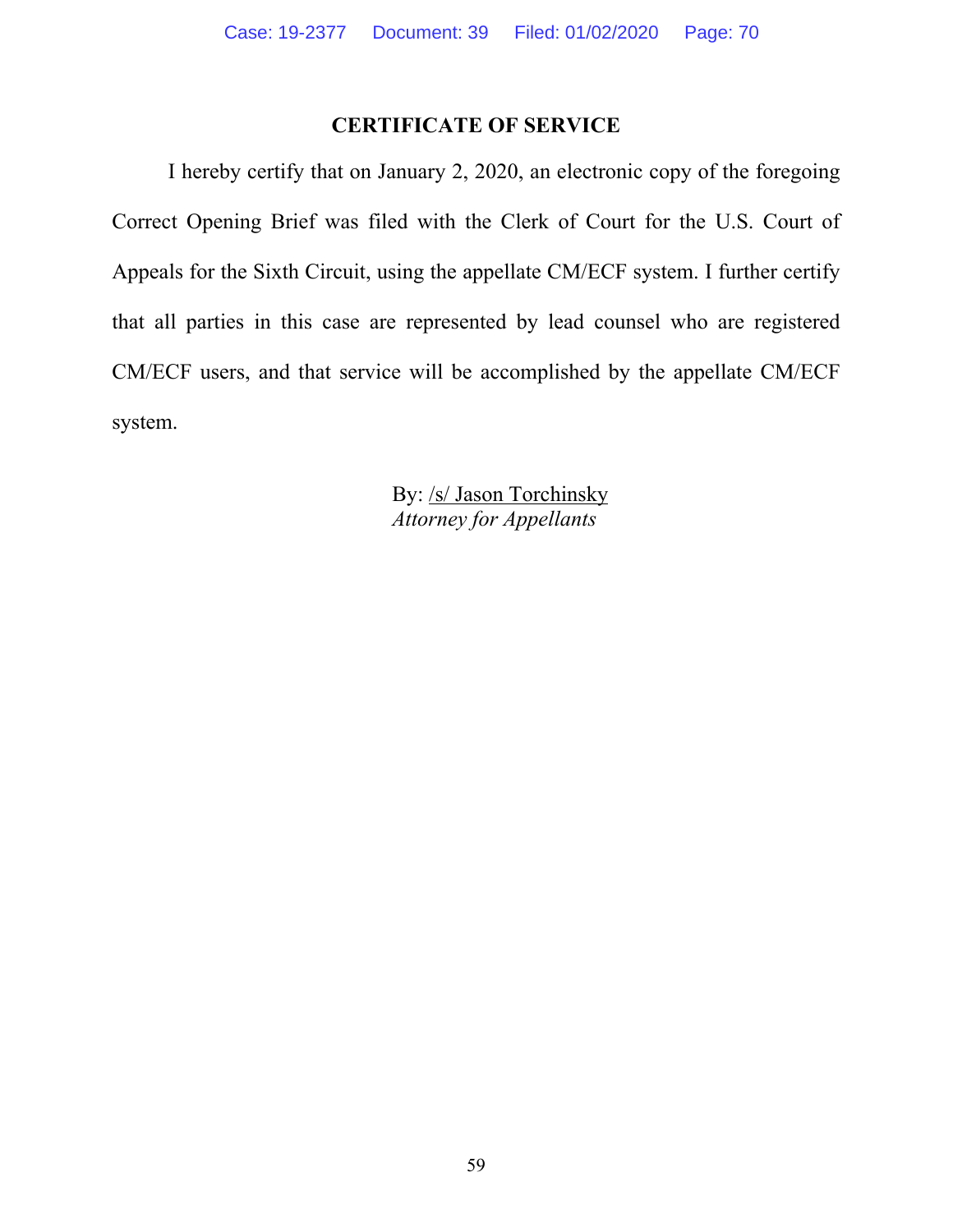# ADDENDUM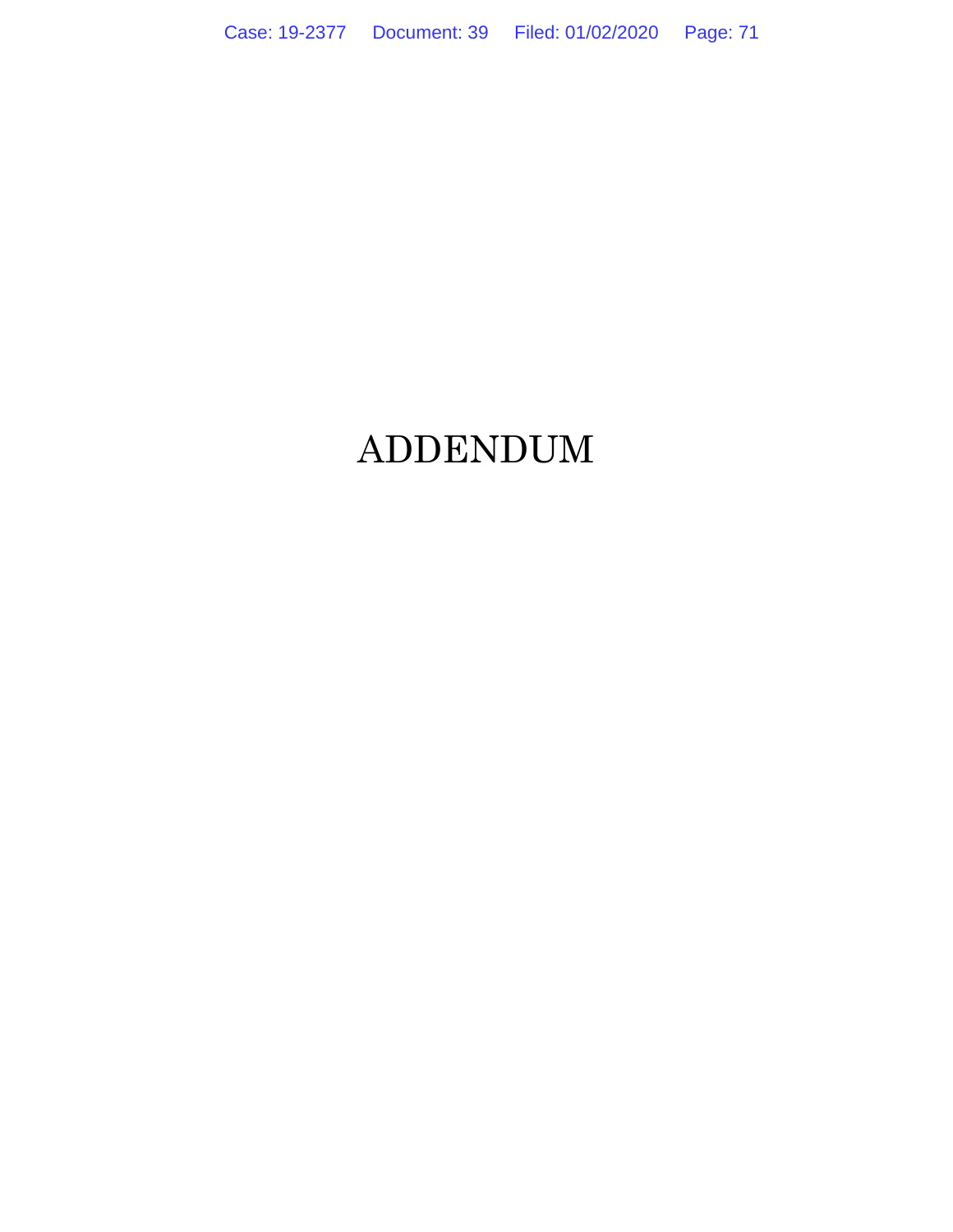# **TABLE OF CONTENTS**

| State Constitution (excerpt) |  |
|------------------------------|--|
|                              |  |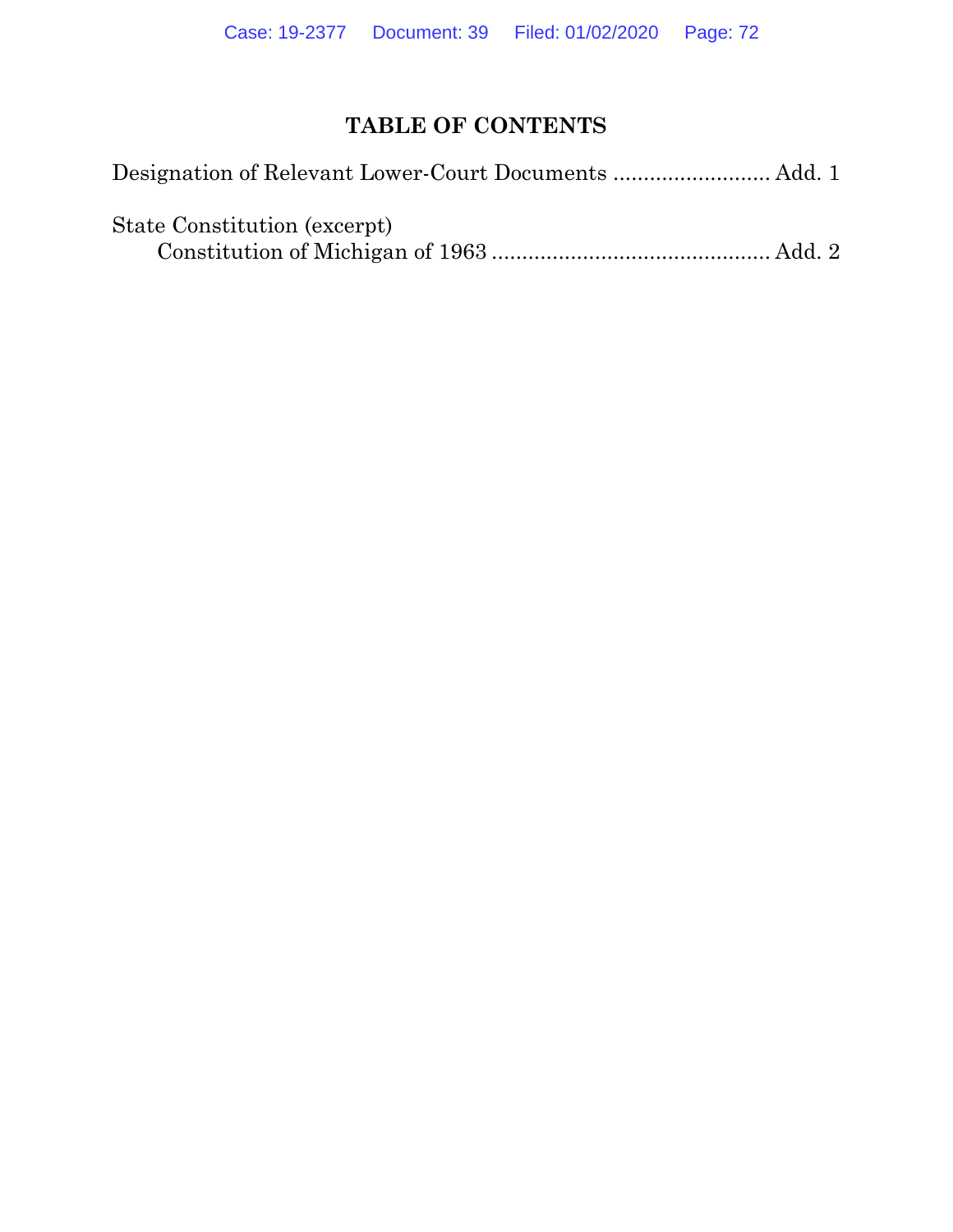## **DESIGNATION OF RELEVANT LOWER-COURT DOCUMENTS**

| <b>RE</b>      | <b>Description</b>                                | Page ID# |
|----------------|---------------------------------------------------|----------|
|                | Complaint                                         | $1 - 32$ |
| $\overline{4}$ | Motion for Preliminary Injunction                 | 53-92    |
| 27             | Motion to Consolidate                             | 314-319  |
| 30             | Order Granting Motion to Consolidate              | 333-335  |
| 39             | Opposition to Preliminary Injunction              | 532-533  |
| 67             | Opinion Denying Motion for Preliminary Injunction | 926-971  |
| 68             | Order Denying Motion for Preliminary Injunction   | 972-973  |
| 71             | Notice of Appeal                                  | 980-981  |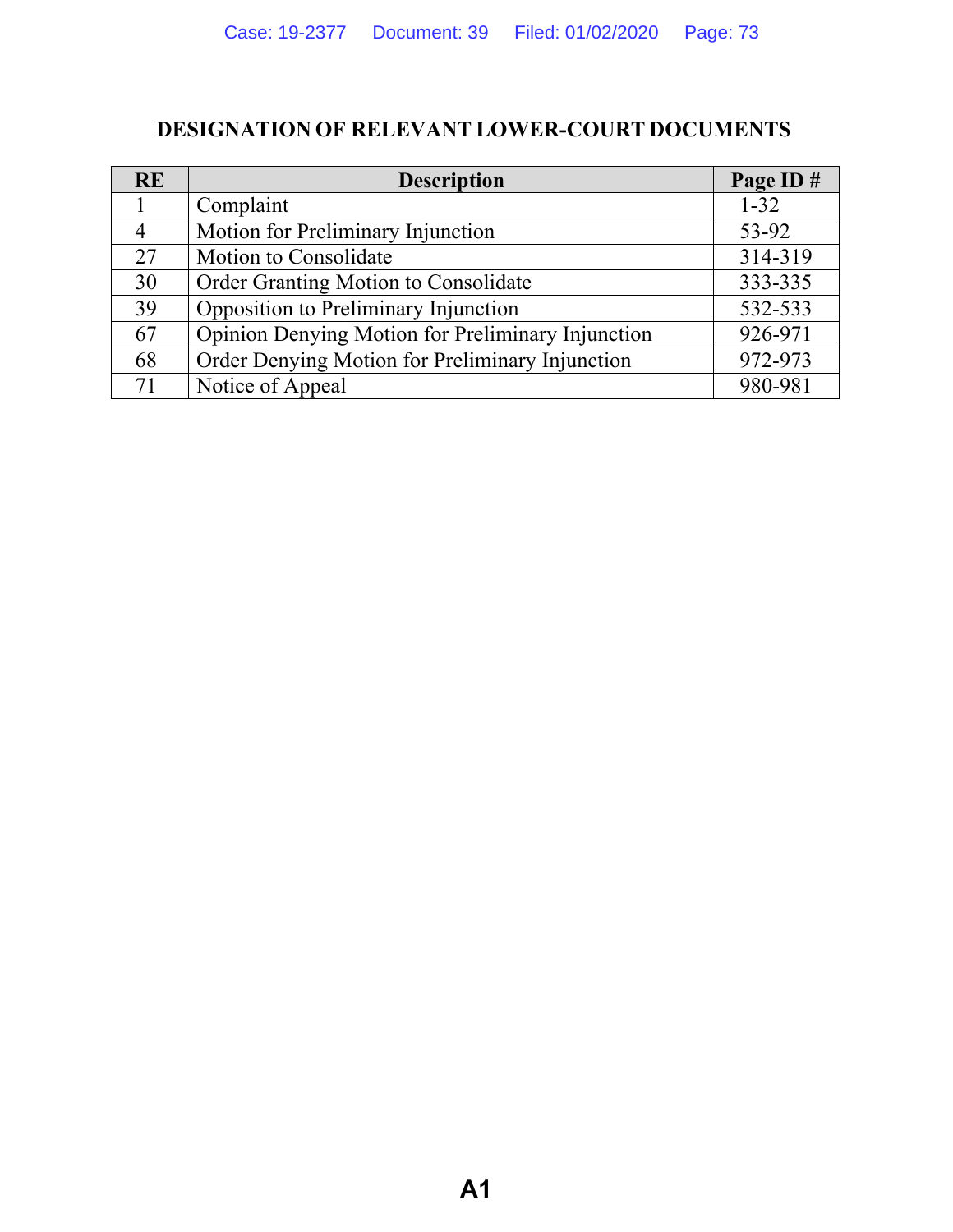## **STATE CONSTITUTION (EXCERPT) CONSTITUTION OF MICHIGAN OF 1963**

## **§ 6 Independent citizens redistricting commission for state legislative and congressional districts.**

Sec. 6. (1) An independent citizens redistricting commission for state legislative and congressional districts (hereinafter, the "commission") is hereby established as a permanent commission in the legislative branch. The commission shall consist of 13 commissioners. The commission shall adopt a redistricting plan for each of the following types of districts: state senate districts, state house of representative districts, and congressional districts. Each commissioner shall:

(a) Be registered and eligible to vote in the State of Michigan;

(b) Not currently be or in the past 6 years have been any of the following:

(i) A declared candidate for partisan federal, state, or local office;

(ii) An elected official to partisan federal, state, or local office;

(iii) An officer or member of the governing body of a national, state, or local political party;

(iv) A paid consultant or employee of a federal, state, or local elected official or political candidate, of a federal, state, or local political candidate's campaign, or of a political action committee;

(v) An employee of the legislature;

(vi) Any person who is registered as a lobbyist agent with the Michigan bureau of elections, or any employee of such person; or

(vii) An unclassified state employee who is exempt from classification in state civil service pursuant to article XI, section 5, except for employees of courts of record, employees of the state institutions of higher education, and persons in the armed forces of the state;

(c) Not be a parent, stepparent, child, stepchild, or spouse of any individual disqualified under part  $(1)(b)$ of this section; or

(d) Not be otherwise disqualified for appointed or elected office by this constitution.

(e) For five years after the date of appointment, a commissioner is ineligible to hold a partisan elective office at the state, county, city, village, or township level in Michigan.

(2) Commissioners shall be selected through the following process:

(a) The secretary of state shall do all of the following:

(i) Make applications for commissioner available to the general public not later than January 1 of the year of the federal decennial census. The secretary of state shall circulate the applications in a manner that invites wide public participation from different regions of the state. The secretary of state shall also mail applications for commissioner to ten thousand Michigan registered voters, selected at random, by January 1 of the year of the federal decennial census.

(ii) Require applicants to provide a completed application.

(iii) Require applicants to attest under oath that they meet the qualifications set forth in this section; and either that they affiliate with one of the two political parties with the largest representation in the legislature (hereinafter, "major parties"), and if so, identify the party with which they affiliate, or that they do not affiliate with either of the major parties.

(b) Subject to part (2)(c) of this section, the secretary of state shall mail additional applications for commissioner to Michigan registered voters selected at random until 30 qualifying applicants that affiliate with one of the two major parties have submitted applications, 30 qualifying applicants that identify that they affiliate with the other of the two major parties have submitted applications, and 40 qualifying applicants that identify that they do not affiliate with either of the two major parties have submitted applications, each in response to the mailings.

(c) The secretary of state shall accept applications for commissioner until June 1 of the year of the federal decennial census.

(d) By July 1 of the year of the federal decennial census, from all of the applications submitted, the secretary of state shall:

(i) Eliminate incomplete applications and applications of applicants who do not meet the qualifications in parts (1)(a) through (1)(d) of this section based solely on the information contained in the applications;

(ii) Randomly select 60 applicants from each pool of affiliating applicants and 80 applicants from the pool of non-affiliating applicants. 50% of each pool shall be populated from the qualifying applicants to such pool who returned an application mailed pursuant to part  $2(a)$  or  $2(b)$  of this section, provided, that if fewer than 30 qualifying applicants affiliated with a major party or fewer than 40 qualifying non-affiliating applicants have applied to serve on the commission in response to the random mailing, the balance of the pool shall be populated from the balance of qualifying applicants to that pool. The random selection process used by the Rendered Thursday, December 19, 2019 Page 1 Michigan Compiled Laws Complete Through PA 146 of 2019

© Legislative Council, State of Michigan Council Courtesy of www.legislature.mi.gov

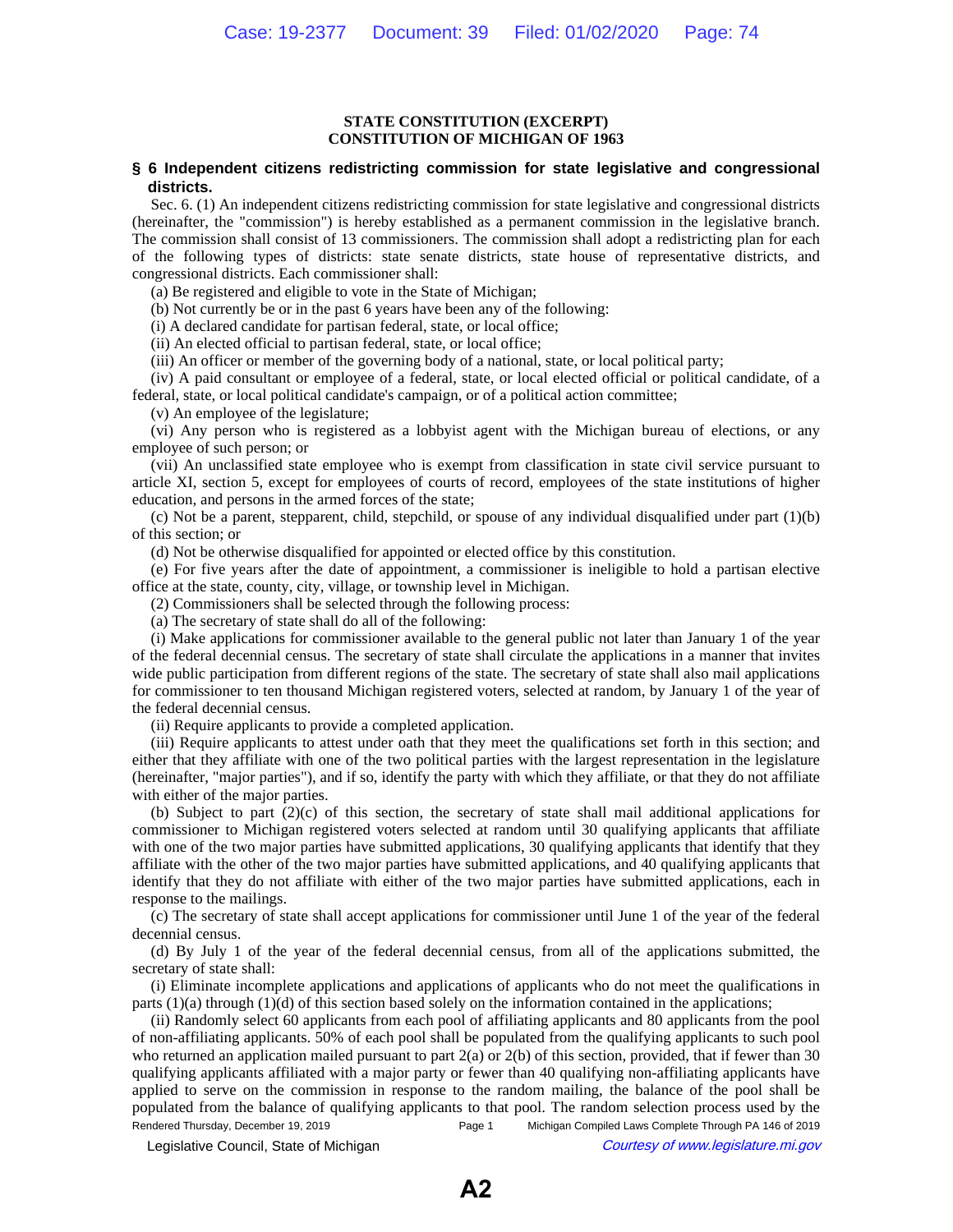secretary of state to fill the selection pools shall use accepted statistical weighting methods to ensure that the pools, as closely as possible, mirror the geographic and demographic makeup of the state; and

(iii) Submit the randomly-selected applications to the majority leader and the minority leader of the senate, and the speaker of the house of representatives and the minority leader of the house of representatives.

(e) By August 1 of the year of the federal decennial census, the majority leader of the senate, the minority leader of the senate, the speaker of the house of representatives, and the minority leader of the house of representatives may each strike five applicants from any pool or pools, up to a maximum of 20 total strikes by the four legislative leaders.

(f) By September 1 of the year of the federal decennial census, the secretary of state shall randomly draw the names of four commissioners from each of the two pools of remaining applicants affiliating with a major party, and five commissioners from the pool of remaining non-affiliating applicants.

(3) Except as provided below, commissioners shall hold office for the term set forth in part (18) of this section. If a commissioner's seat becomes vacant for any reason, the secretary of state shall fill the vacancy by randomly drawing a name from the remaining qualifying applicants in the selection pool from which the original commissioner was selected. A commissioner's office shall become vacant upon the occurrence of any of the following:

(a) Death or mental incapacity of the commissioner;

(b) The secretary of state's receipt of the commissioner's written resignation;

(c) The commissioner's disqualification for election or appointment or employment pursuant to article XI, section 8;

(d) The commissioner ceases to be qualified to serve as a commissioner under part (1) of this section; or

(e) After written notice and an opportunity for the commissioner to respond, a vote of 10 of the commissioners finding substantial neglect of duty, gross misconduct in office, or inability to discharge the duties of office.

(4) The secretary of state shall be secretary of the commission without vote, and in that capacity shall furnish, under the direction of the commission, all technical services that the commission deems necessary. The commission shall elect its own chairperson. The commission has the sole power to make its own rules of procedure. The commission shall have procurement and contracting authority and may hire staff and consultants for the purposes of this section, including legal representation.

(5) Beginning no later than December 1 of the year preceding the federal decennial census, and continuing each year in which the commission operates, the legislature shall appropriate funds sufficient to compensate the commissioners and to enable the commission to carry out its functions, operations and activities, which activities include retaining independent, nonpartisan subject-matter experts and legal counsel, conducting hearings, publishing notices and maintaining a record of the commission's proceedings, and any other activity necessary for the commission to conduct its business, at an amount equal to not less than 25 percent of the general fund/general purpose budget for the secretary of state for that fiscal year. Within six months after the conclusion of each fiscal year, the commission shall return to the state treasury all moneys unexpended for that fiscal year. The commission shall furnish reports of expenditures, at least annually, to the governor and the legislature and shall be subject to annual audit as provided by law. Each commissioner shall receive compensation at least equal to 25 percent of the governor's salary. The State of Michigan shall indemnify commissioners for costs incurred if the legislature does not appropriate sufficient funds to cover such costs.

(6) The commission shall have legal standing to prosecute an action regarding the adequacy of resources provided for the operation of the commission, and to defend any action regarding an adopted plan. The commission shall inform the legislature if the commission determines that funds or other resources provided for operation of the commission are not adequate. The legislature shall provide adequate funding to allow the commission to defend any action regarding an adopted plan.

(7) The secretary of state shall issue a call convening the commission by October 15 in the year of the federal decennial census. Not later than November 1 in the year immediately following the federal decennial census, the commission shall adopt a redistricting plan under this section for each of the following types of districts: state senate districts, state house of representative districts, and congressional districts.

(8) Before commissioners draft any plan, the commission shall hold at least ten public hearings throughout the state for the purpose of informing the public about the redistricting process and the purpose and responsibilities of the commission and soliciting information from the public about potential plans. The commission shall receive for consideration written submissions of proposed redistricting plans and any supporting materials, including underlying data, from any member of the public. These written submissions are public records.

(9) After developing at least one proposed redistricting plan for each type of district, the commission shall publish the proposed redistricting plans and any data and supporting materials used to develop the plans. Each<br>Page 2 Michigan Compiled Laws Complete Through PA 146 of 2019 Michigan Compiled Laws Complete Through PA 146 of 2019

© Legislative Council, State of Michigan Council Courtesy of www.legislature.mi.gov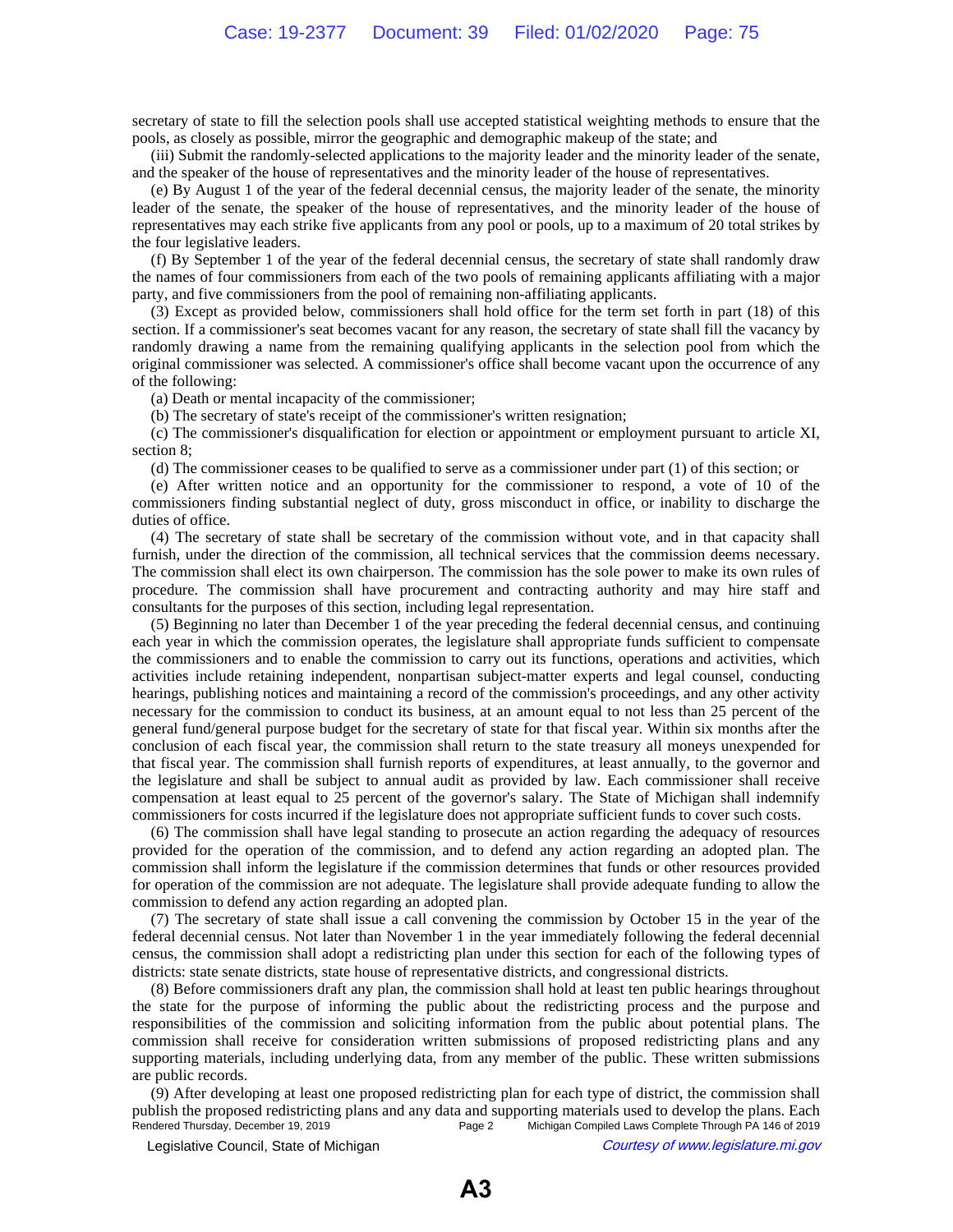commissioner may only propose one redistricting plan for each type of district. The commission shall hold at least five public hearings throughout the state for the purpose of soliciting comment from the public about the proposed plans. Each of the proposed plans shall include such census data as is necessary to accurately describe the plan and verify the population of each district, and a map and legal description that include the political subdivisions, such as counties, cities, and townships; man-made features, such as streets, roads, highways, and railroads; and natural features, such as waterways, which form the boundaries of the districts.

(10) Each commissioner shall perform his or her duties in a manner that is impartial and reinforces public confidence in the integrity of the redistricting process. The commission shall conduct all of its business at open meetings. Nine commissioners, including at least one commissioner from each selection pool shall constitute a quorum, and all meetings shall require a quorum. The commission shall provide advance public notice of its meetings and hearings. The commission shall conduct its hearings in a manner that invites wide public participation throughout the state. The commission shall use technology to provide contemporaneous public observation and meaningful public participation in the redistricting process during all meetings and hearings.

(11) The commission, its members, staff, attorneys, and consultants shall not discuss redistricting matters with members of the public outside of an open meeting of the commission, except that a commissioner may communicate about redistricting matters with members of the public to gain information relevant to the performance of his or her duties if such communication occurs (a) in writing or (b) at a previously publicly noticed forum or town hall open to the general public.

The commission, its members, staff, attorneys, experts, and consultants may not directly or indirectly solicit or accept any gift or loan of money, goods, services, or other thing of value greater than \$20 for the benefit of any person or organization, which may influence the manner in which the commissioner, staff, attorney, expert, or consultant performs his or her duties.

(12) Except as provided in part (14) of this section, a final decision of the commission requires the concurrence of a majority of the commissioners. A decision on the dismissal or retention of paid staff or consultants requires the vote of at least one commissioner affiliating with each of the major parties and one non-affiliating commissioner. All decisions of the commission shall be recorded, and the record of its decisions shall be readily available to any member of the public without charge.

(13) The commission shall abide by the following criteria in proposing and adopting each plan, in order of priority:

(a) Districts shall be of equal population as mandated by the United States constitution, and shall comply with the voting rights act and other federal laws.

(b) Districts shall be geographically contiguous. Island areas are considered to be contiguous by land to the county of which they are a part.

(c) Districts shall reflect the state's diverse population and communities of interest. Communities of interest may include, but shall not be limited to, populations that share cultural or historical characteristics or economic interests. Communities of interest do not include relationships with political parties, incumbents, or political candidates.

(d) Districts shall not provide a disproportionate advantage to any political party. A disproportionate advantage to a political party shall be determined using accepted measures of partisan fairness.

(e) Districts shall not favor or disfavor an incumbent elected official or a candidate.

(f) Districts shall reflect consideration of county, city, and township boundaries.

(g) Districts shall be reasonably compact.

(14) The commission shall follow the following procedure in adopting a plan:

(a) Before voting to adopt a plan, the commission shall ensure that the plan is tested, using appropriate technology, for compliance with the criteria described above.

(b) Before voting to adopt a plan, the commission shall provide public notice of each plan that will be voted on and provide at least 45 days for public comment on the proposed plan or plans. Each plan that will be voted on shall include such census data as is necessary to accurately describe the plan and verify the population of each district, and shall include the map and legal description required in part (9) of this section.

(c) A final decision of the commission to adopt a redistricting plan requires a majority vote of the commission, including at least two commissioners who affiliate with each major party, and at least two commissioners who do not affiliate with either major party. If no plan satisfies this requirement for a type of district, the commission shall use the following procedure to adopt a plan for that type of district:

(i) Each commissioner may submit one proposed plan for each type of district to the full commission for consideration.

(ii) Each commissioner shall rank the plans submitted according to preference. Each plan shall be assigned a point value inverse to its ranking among the number of choices, giving the lowest ranked plan one point and<br>Page 3 Michigan Compiled Laws Complete Through PA 146 of 2019 Michigan Compiled Laws Complete Through PA 146 of 2019 © Legislative Council, State of Michigan Council Courtesy of www.legislature.mi.gov